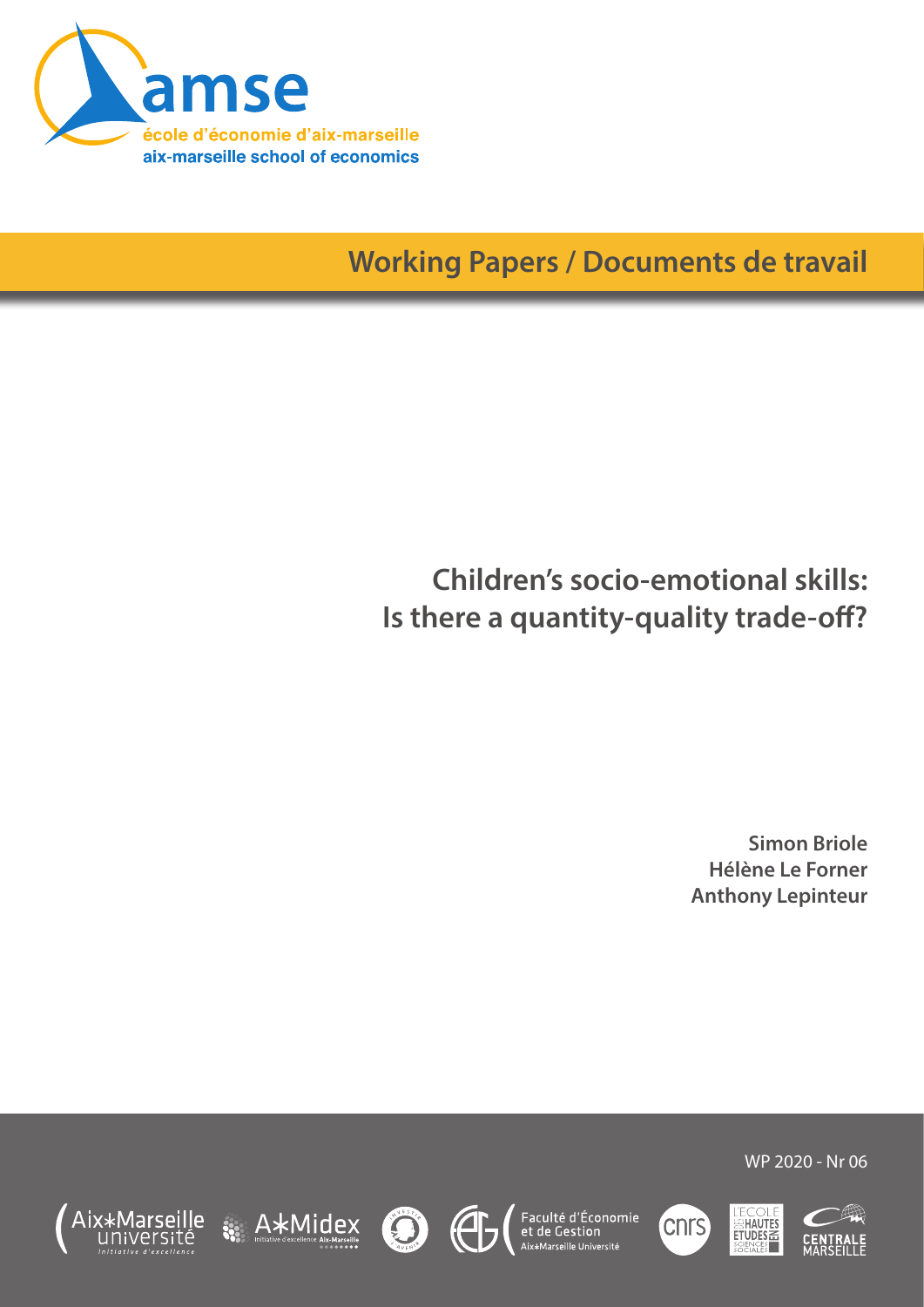## Children's socio-emotional skills: Is there a quantity–quality trade-off?<sup>∗</sup>

Simon Briole (Paris School of Economics) Hélène Le Forner (Aix-Marseille School of Economics) Anthony Lepinteur (University of Luxembourg)

March 2020

#### Abstract

Although it is widely acknowledged that non-cognitive skills matter for adult outcomes, little is known about the role played by family environment in the formation of these skills. We use a longitudinal survey of children born in the UK in 2000–2001, the Millennium Cohort Study by the Centre for Longitudinal Studies, to estimate the effect of family size on socio-emotional skills, measured by the Strengths and Difficulties Questionnaire. To account for the endogeneity of fertility decisions, we use a well-known instrumental approach that exploits parents' preference for children's gender diversity. We show that the birth of a third child negatively affects the socio-emotional skills of the first two children in a persistent manner. However, we show that this negative effect is entirely driven by girls. We provide evidence that this gender effect is partly driven by an unequal response of parents' time investment in favour of boys and, to a lesser extent, by an unequal demand for household chores.

#### JEL classification: I20, J13, J16

Keywords: Non-cognitive skills; Family size; Birth order; Child development

Declaration of interest: none

<sup>∗</sup>Corresponding author: H´el`ene Le Forner: 5-9 Boulevard Maurice Bourdet, Office 2-53, 13205 Marseille Cedex 1, France. Email: helene.le.forner@gmail.com. Tel: +33 6 78 46 70 79. ORCID Number: 0000-0003- 0261-9889.

We are grateful to the two anonymous referees, and Carole Bonnet, Marco Caliendo, Andrew Clark, Hélène Couprie, Hippolyte d'Albis, Fabrice Etilé, Markus Jäntti, Arnaud Lefranc, Marion Leturcq, David Margolis, Anne Solaz, Elena Stancanelli, and François-Charles Wolff for helpful discussions. We also thank participants at the PSI-PSE seminar, the Aussois Conference, the 31st EALE Conference in Uppsala, and the internal seminar at the Swedish Institute for Social Research, and colleagues at the Aix-Marseille School of Economics. We thank our institutions that have supported this research: Paris School of Economics (PSE), Université Paris I Panthéon-Sorbonne, Ecole des Hautes Etudes en Sciences Sociales (EHESS), Aix-Marseille Université, Aix-Marseille School of Economics (AMSE), and Université du Luxembourg. Our thanks also go to the NORFACE programme, in particular the IMCHILD and the GUODLCCI programmes. This project has also received funding from the "Investissements d'Avenir" French Government program managed by the French National Research Agency (reference: ANR-17-EURE-0020) and from Excellence Initiative of Aix-Marseille University - A\*MIDEX.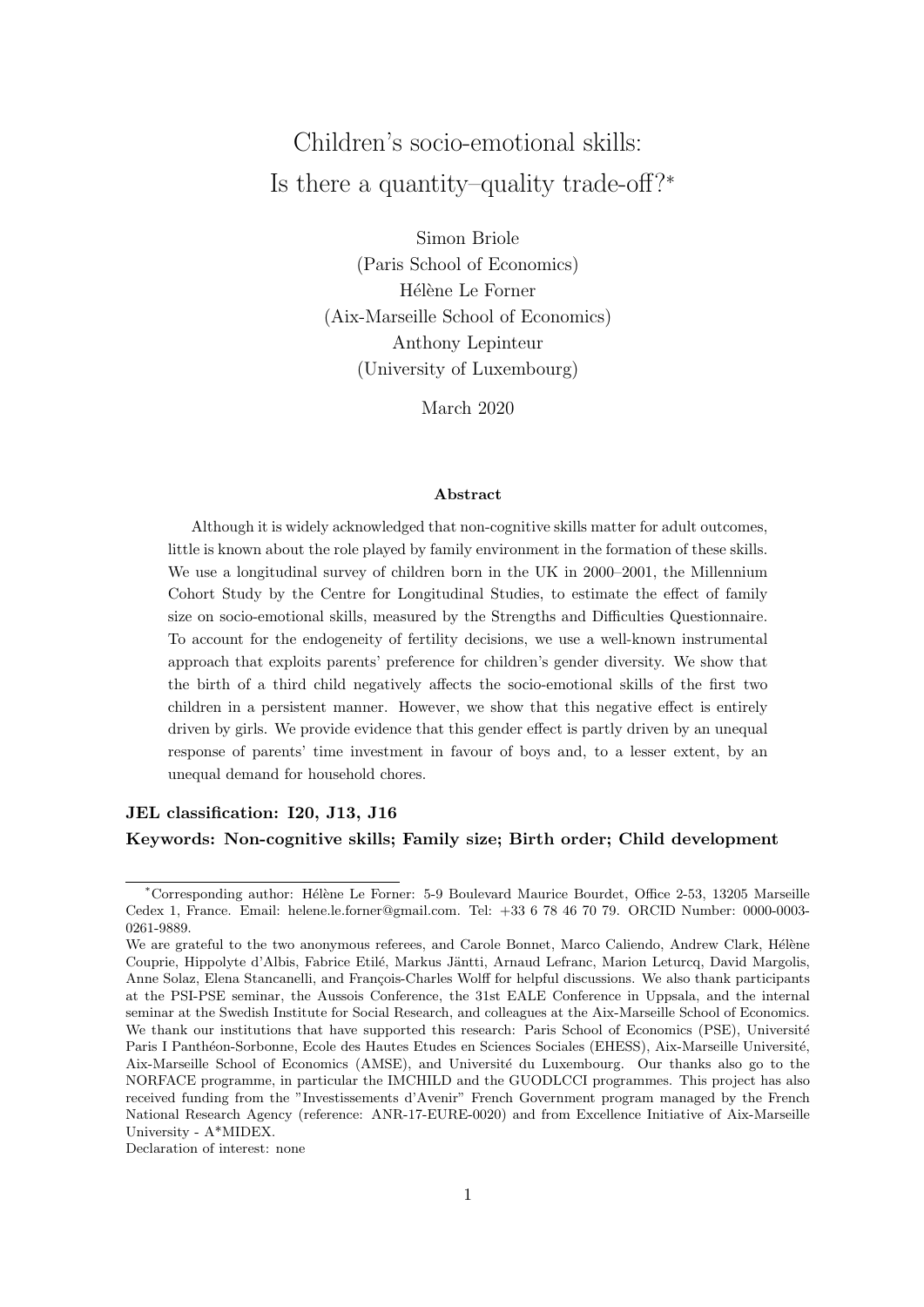#### 1 Introduction

It is now broadly recognized that non-cognitive skills are key determinants of adult outcomes. Over the last 15 years, several studies have shown that they are as important as cognitive skills in determining a variety of outcomes, including educational attainment, labour market outcomes, crime rates, and health outcomes [\(Nyhus and Pons,](#page-25-0) [2005;](#page-25-0) [Heckman](#page-24-0) et al., [2006;](#page-24-0) [Conti](#page-22-0) et al., [2010;](#page-22-0) [Lindqvist and Vestman,](#page-24-1) [2011;](#page-24-1) [Cobb-Clark and Tan,](#page-22-1) [2011;](#page-22-1) [Fletcher,](#page-23-0) [2013\)](#page-23-0). A recent study by [Deming](#page-23-1) [\(2017\)](#page-23-1) showed that the returns of non-cognitive skills in the labour market are even greater for newer cohorts.

Childhood is generally considered to be a critical period in the acquisition of non-cognitive skills. Due to complementarities across periods, high levels of skills early in childhood lead to greater productivity of investments later in childhood [\(Cunha and Heckman,](#page-22-2) [2007\)](#page-22-2). While the literature has extensively explored the childhood determinants of cognitive skills, comparatively little is known about the determinants of the formation of non-cognitive skills. We already know that the latter are influenced by maternal time [\(Del Bono](#page-23-2) *et al.*, [2016\)](#page-23-2), parenting style [\(Fiorini and Keane,](#page-23-3) [2014\)](#page-23-3), maternal education [\(Carneiro](#page-22-3) et al., [2013\)](#page-22-3), and family income [\(Fletcher and Wolfe,](#page-23-4) [2016\)](#page-23-4). Björklund and Jäntti [\(2012\)](#page-21-0) and Grönqvist *et al.* [\(2017\)](#page-24-2) found evidence supporting the existence of an intergenerational transmission of non-cognitive skills, while [Black](#page-22-4) et al. [\(2017\)](#page-22-4) showed that birth order predicts socio-emotional skills and occupational choices.

We complement these studies by asking whether family size influences the formation of children's socio-emotional skills. The popular quantity–quality model [\(Becker,](#page-21-1) [1960;](#page-21-1) [Becker](#page-21-2) [and Lewis,](#page-21-2) [1973;](#page-21-2) [Becker and Tomes,](#page-21-3) [1976\)](#page-21-3) and resource-dilution theory are often used in the literature to explain the negative correlation between family size and individual's out-comes (Björklund and Salvanes, [2011\)](#page-21-4). However, the number of studies rejecting a quantity– quality trade-off regarding the formation of cognitive skills based on quasi-experimental vari-ations is growing [\(Black](#page-22-5) *et al.*, [2005;](#page-22-5) Cáceras-Delpiano, [2006;](#page-22-6) [Angrist](#page-21-5) *et al.*, [2010;](#page-21-5) [Aslund](#page-21-6) and Grönqvist, [2010;](#page-21-5) [Angrist](#page-21-5) et al., 2010; [Black](#page-22-7) et al., [2010\)](#page-22-7). Black et al. [\(2010\)](#page-22-7) found a negative effect of an increase in family size instrumented by twin birth, while [Aslund and](#page-21-6) Grönqvist  $(2010)$  found a small negative impact on children's grades in compulsory and secondary school, but only for vulnerable children, as defined by low parental education, large sibships, and high birth order.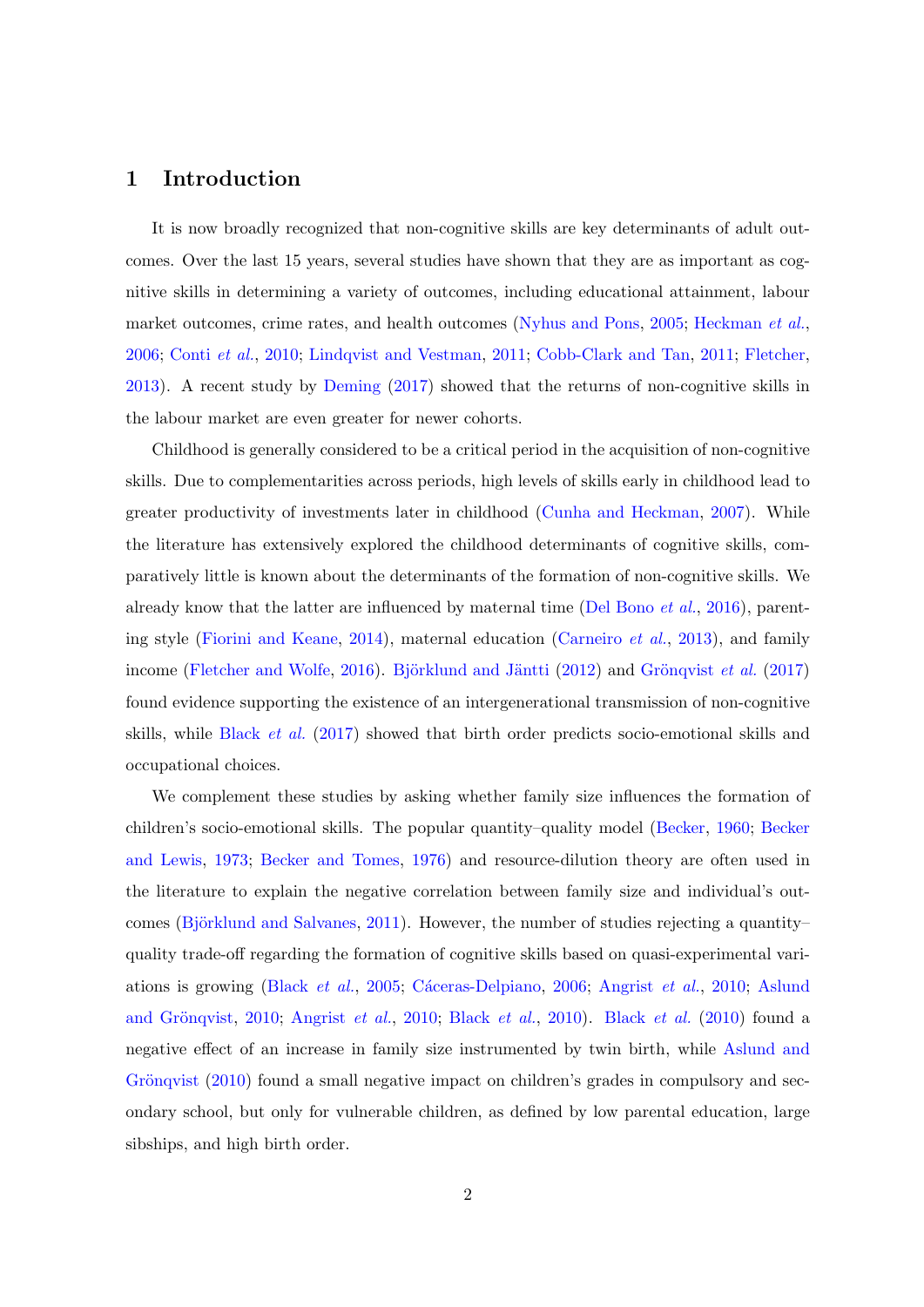Here, we investigate whether an increase in family size has a negative impact on the accumulation of non-cognitive skills, as predicted by the Beckerian quantity–quality model and resource-dilution theory. The net effect of an increase in family size is ambiguous because we may also expect social interactions between siblings to affect the acquisition of non-cognitive skills. An extensive literature in psychology demonstrates that sibling relationships can, depending on the context, lead to either more aggressive behaviours [\(Slomkowski](#page-25-1) *et al.*, [2001;](#page-25-1) [Stauffacher and DeHart,](#page-25-2) [2006\)](#page-25-2) or warmer attitudes that foster the development of social skills [\(Volling and Belsky,](#page-25-3) [1992;](#page-25-3) [Stormshak](#page-25-4) et al., [1996\)](#page-25-4).

We empirically address this question by using a longitudinal dataset of children born in the UK in 2000–2001, namely the Millennium Cohort Study (MCS) by the Centre for Longitudinal Studies at the University of London, to study the effect of an increase in family size on the formation of socio-emotional skills. The main identification challenge is that fertility decisions are unlikely to be randomly distributed across families. Indeed, these decisions depend on both observable and unobservable family characteristics, such as parents' socio-economic status, their life satisfaction, their own non-cognitive skills, and their parenting style, that are likely to be correlated with the formation of socio-emotional skills during childhood. To account for the endogeneity of fertility decisions, we use a well-known instrumental approach developed by [Angrist and Evans](#page-21-7) [\(1998\)](#page-21-7), which exploits the fact that parents whose first two children are of the same sex are more likely to have an additional child than parents whose children are of opposite sex. Contrary to most of the studies using this instrumental approach, we are able to follow children over time and observe how they behave before and after an increase in family size. The richness of this cohort study data enables us to confirm that there are no pre-existing differences between children from families whose first two children are of the same sex and children from families whose first two children are of opposite sex. Finally, we provide evidence that there is no parental preference for one gender as regards fertility decisions in our data.

Using the parental preferences for child sex variety as a natural source of variation in fertility decisions, we show that the birth of a third child negatively affects the formation of socio-emotional skills for both the first- and the second-born. In particular, we find that this effect is stronger if the birth occurs when the children are young (under six years old). More surprisingly, we find no effect of the birth of a third child for boys: The negative effect of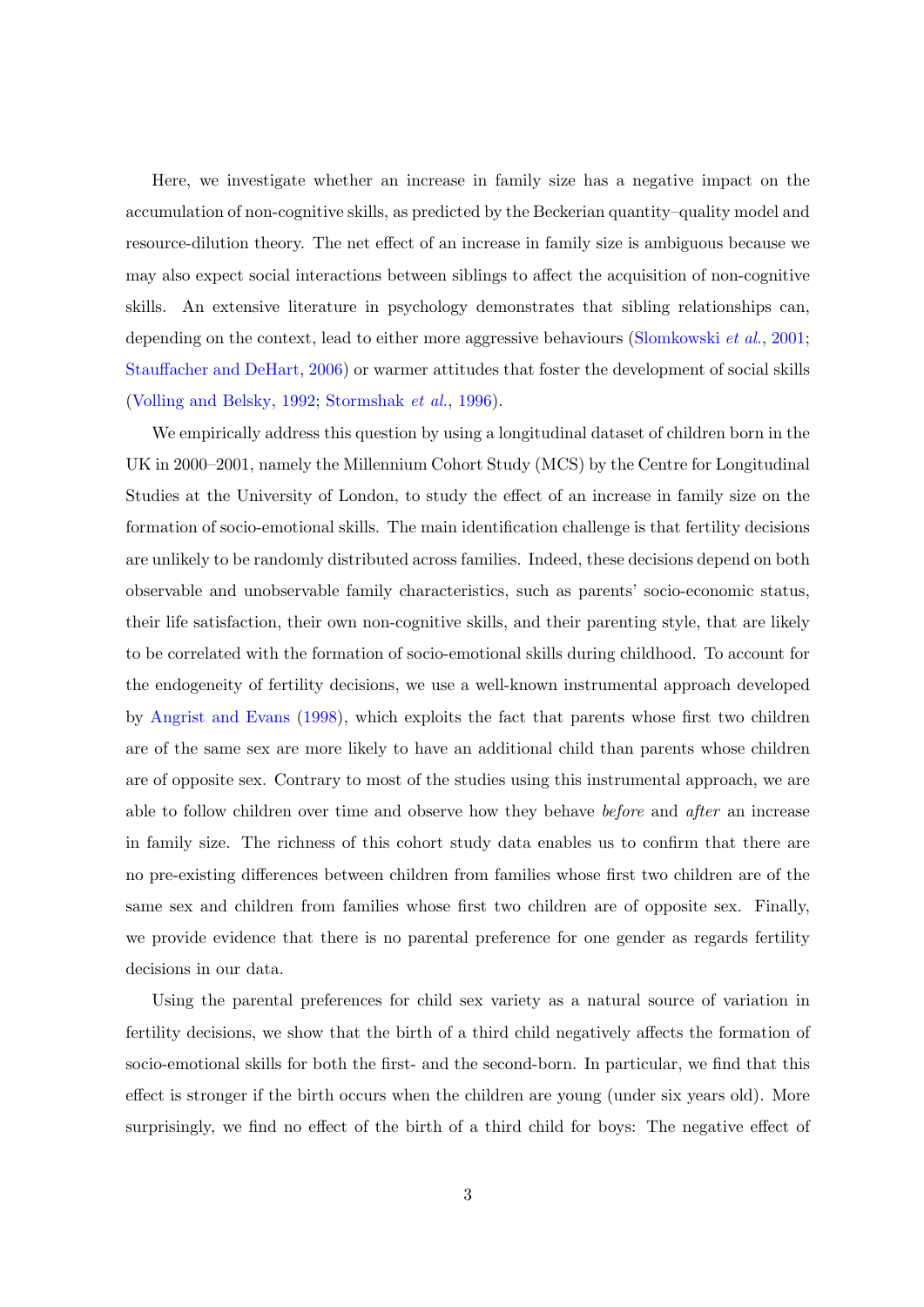the birth of a third child is entirely driven by girls. Investigating the potential mechanisms at play, we provide evidence that this differential effect across gender is partly driven by an unequal response of parents' time investment in favour of boys and, to a lesser extent, to an increase in the demand for household chores for girls. We also show that the negative effects of family size persist even 11 years after the event.

To the best of our knowledge, only two previous studies are similar to ours. Using different methods and, respectively, UK and US data, [Silles](#page-25-5) [\(2010\)](#page-25-5) and Juhn [et al.](#page-24-3) [\(2015\)](#page-24-3) found negative associations between family size and the development of non-cognitive skills of children, as measured by the British Social Adjustment Guide and the Rutter B scale in the former, and by the National Longitudinal Study of Youth's Behavior Problem Index in the latter. Our paper contributes to the literature in several key aspects. First, we make use of the Strengths and Difficulties Questionnaire (SDQ), a well-established measure in psychology, to study the impact of an increase in family size not only on behavioural and emotional skills but also on pro-social behaviour. As shown in [Layard](#page-24-4) et al. [\(2014\)](#page-24-4) and [Clark and Lepinteur](#page-22-8) [\(2019\)](#page-22-8), behavioural and emotional skills have different influences on future adult outcomes (e.g., unemployment experience, educational attainment, well-being). Second, we use an instrumental variables approach to estimate the causal impact of family size on the different dimensions of the SDQ and provide a thorough examination of the potential sources of heterogeneity and channels. More specifically, we are the first to show that there is a family-size penalty for girls regarding the development of behavioural, emotional and pro-social skills. We explain this penalty by exploring channels already investigated in Juhn [et al.](#page-24-3) [\(2015\)](#page-24-3), that is, parental investment, but we also provide evidence of a new channel: As family size increases, girls tend to be more likely than boys to perform household chores. [Silles](#page-25-5) [\(2010\)](#page-25-5) and Juhn [et al.](#page-24-3) [\(2015\)](#page-24-3), respectively, rely on generations born in 1958 and at the end of the 1980s. We provide evidence for a much younger cohort, the MCS cohort, born in 2000–2001, for whom the acquisition of non-cognitive skills is of higher importance than previous generations [\(Deming,](#page-23-1) [2017\)](#page-23-1).

The remainder of this paper is organized as follows. Section 2 describes the dataset and the main measure of socio-emotional skills exploited in this paper. Section 3 presents our instrumental approach and provides evidence on the validity of the identifying assumption. Section 4 shows the effect of an increase in family size on children's non-cognitive skills, and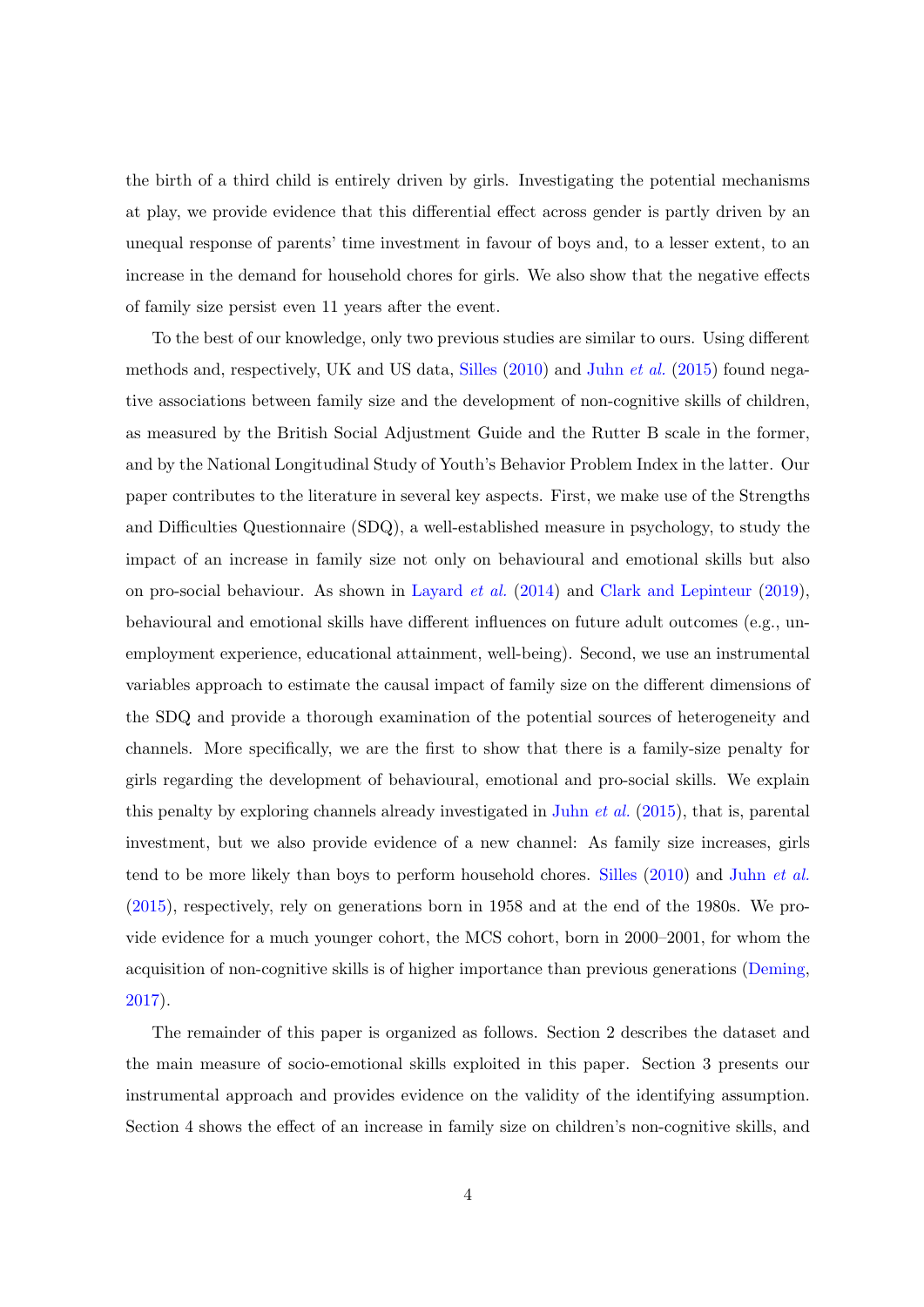Section 5 concludes.

#### 2 Data and the measurement of socio-emotional skills

#### 2.1 The MCS

The estimation sample used in this paper is based on the MCS. This longitudinal birth cohort study tracks the lives of 19,517 children born in the UK in 2000–2001. One of the main advantages of the MCS is that it covers children from across the UK. The sample was designed to be representative of the total population of all regions of the UK, but also to provide sufficient observations to study ethnic minorities and areas of high child poverty.

Since the beginning of the survey, the cohort members have been surveyed six times: at age 9 months and 3, 5, 7, 11, and 14 years old. Interviewers visited the cohort members' homes and conducted face-to-face interviews with resident parents. Parents also answered some questions via self-completion. The survey has collected rich information on family background (parental education, parental health, parenting activities), family structure (family composition, employment and income), and diverse aspects of the lives of the cohort members (health, schooling, well-being, cognitive and non-cognitive development).

#### 2.2 Measuring socio-emotional skills

Our measures of socio-emotional skills come from the SDQ, which is a behaviouralscreening questionnaire for children about 3 to 16 years old and consists of 25 questions that are answered by an adult regarding the child's concentration span, temper tantrums, happiness, and worries and fears, and whether the child is obedient, often lies or cheats, is kind to younger children, and so on.

The answers to these questions can be used to produce five sub-scales (each consisting of five items) relating to emotional health, behavioural problems, hyperactivity/inattention, peer-relationship problems, and pro-social behaviour. Following [Goodman](#page-23-5) et al. [\(2010\)](#page-23-5), we first use two broader sub-scales that can be summed up to form the total SDQ: externalizing and internalizing behaviour. The internalizing behaviour score is the sum of the emotional and peer sub-scales and can be used to measure emotional health, while externalizing behaviour is made up of the behavioural problems and hyperactivity sub-scales and relates to behaviour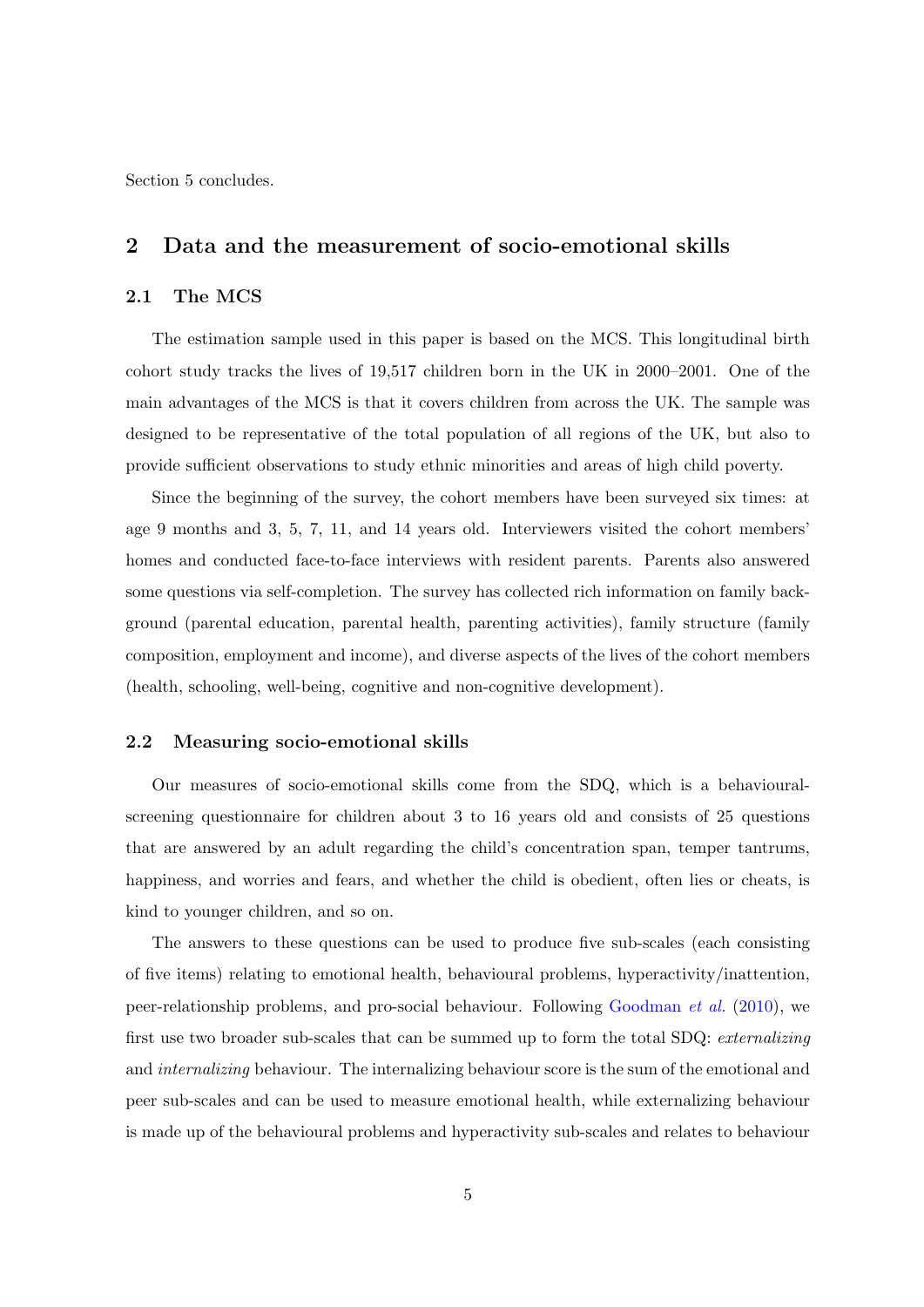(see Table [OA.1](#page-37-0) in the Online Appendix for a complete description of the questionnaire). Both internalizing and externalizing SDQ answers are scored on a 0–20 scale; we reversed the scales so that higher values indicate better outcomes. We also use the score for prosocial behaviours as an additional outcome of interest. This score is from 0 to 10, where the larger the score, the better the behaviour of the cohort member. All of the outcomes are standardized by age for a mean of zero and a standard deviation of one.<sup>[1](#page-6-0)</sup> The SDQ in the MCS is reported by the primary care giver in waves [2](#page-6-1) to 6 (age 3 to 15 years).<sup>2</sup>

The SDQ, developed by psychologists, is a popular measure of socio-emotional skills. An extensive literature in psychology supports its validity and predictive power.<sup>[3](#page-6-2)</sup> The SDQ reported by the primary care giver is highly correlated with different measures of non-cognitive skills, such as the Rutter questionnaires [\(Goodman,](#page-23-6) [1997\)](#page-23-6), the Child Behaviour Checklist [\(Goodman and Scott,](#page-23-7) [1999\)](#page-23-7), and the clinician-rated Health of the Nation Outcome Scales for Children and Adolescents [Mathai](#page-24-5) et al. [\(2003\)](#page-24-5). Here, we follow [Clark](#page-22-9) et al. [\(2019\)](#page-22-9) and interpret the externalizing SDQ and the internalizing SDQ as a measure of behavioural skills and emotional skills, respectively.

In recent years, economists have widely exploited the different dimensions of the SDQ as measures of non-cognitive skills [\(Gupta and Simonsen,](#page-24-6) [2010;](#page-24-6) [Nghiem](#page-25-6) et al., [2015;](#page-25-6) [Fleche,](#page-23-8) [2017;](#page-23-8) [Kuehnle and Oberfichtner,](#page-24-7) [2017;](#page-24-7) [Attanasio](#page-21-8) et al., [2018;](#page-21-8) [Cornelissen and Dustmann,](#page-22-10) [2018\)](#page-22-10). Using the socio-emotional skills reported by the mother during childhood, based on the SDQ, recent studies have shown that socio-emotional skills are the most important predictors of adulthood life satisfaction [\(Layard](#page-24-4) et al., [2014;](#page-24-4) [Clark](#page-22-9) et al., [2019\)](#page-22-9) and labour market outcomes: [Clark and Lepinteur](#page-22-8) [\(2019\)](#page-22-8) demonstrated that better socio-emotional skills in childhood significantly reduce time spent unemployed during active life.

<span id="page-6-0"></span><sup>&</sup>lt;sup>1</sup>We replicated our analysis with the raw score of the SDQ and found no difference from the estimates provided in this paper. Results are available upon request.

<span id="page-6-1"></span><sup>&</sup>lt;sup>2</sup>Non-cognitive skills are also measured by teachers, but are provided only for the fourth wave. Moreover, parents had to give their consent, which drastically reduces the sample size and raises concerns of selection regarding the remaining observations (see [Cornelissen and Dustmann,](#page-22-10) [2018\)](#page-22-10).

<span id="page-6-2"></span><sup>&</sup>lt;sup>3</sup>See Pike *[et al.](#page-25-7)* [\(2006\)](#page-25-7) and [Hartas](#page-24-8) [\(2011\)](#page-24-8) for a longer discussion.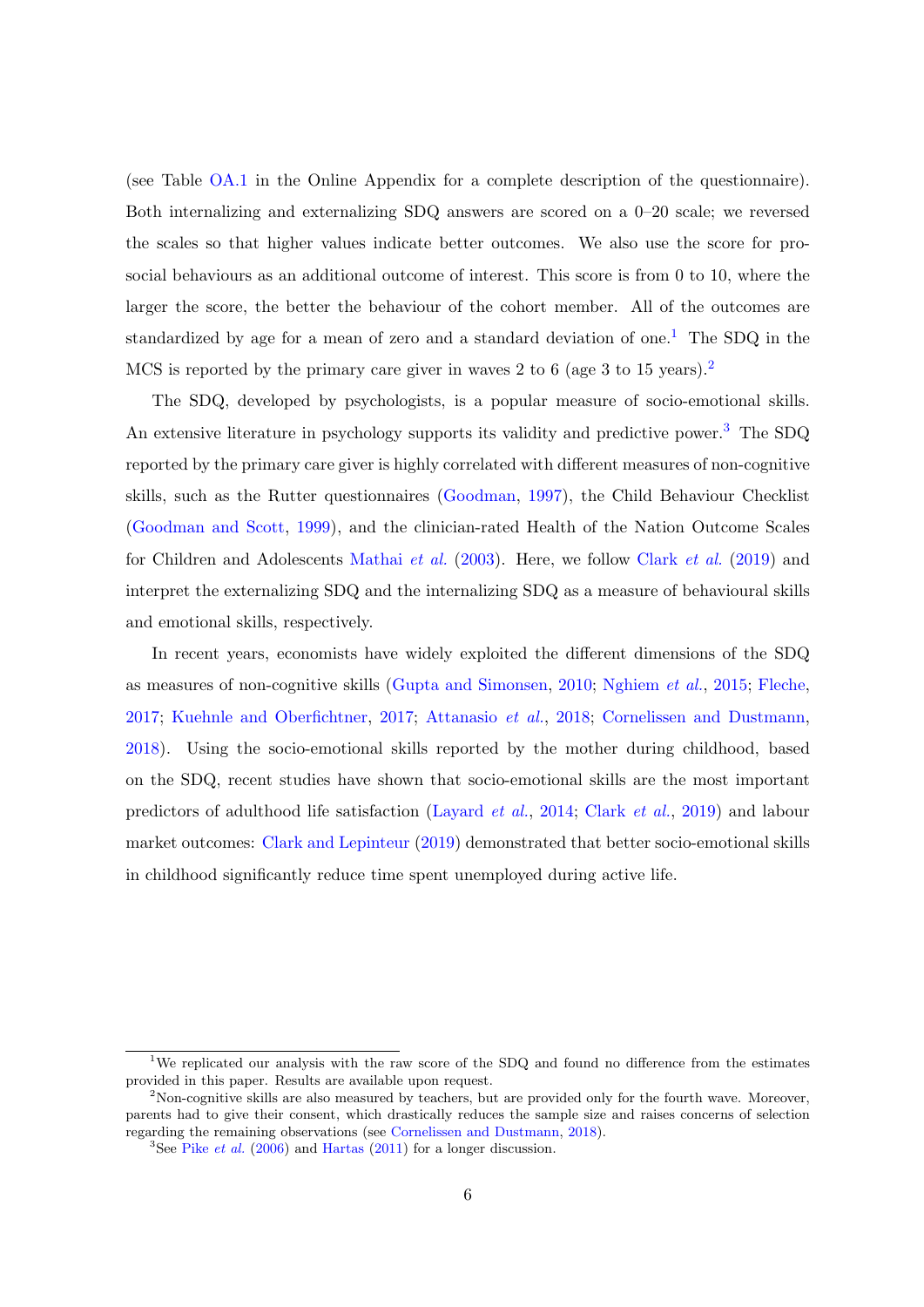#### 3 Empirical strategy

#### 3.1 Instrumental strategy: Parents' preference for children's sex diversity

Our objective is to estimate the impact of an increase in family size on the development of children's socio-emotional skills between 3 and 15 years of age. The main identification challenge is that fertility decisions are unlikely to be randomly distributed across families. Indeed, these decisions depend on both observable and unobservable family characteristics (parents' socio-economic status, parenting style, parents' life satisfaction, parents' non-cognitive skills) that are likely to be correlated with the formation of socio-emotional skills during childhood.

To account for the endogeneity of fertility decisions, we use an instrumental variables approach developed by [Angrist and Evans](#page-21-7) [\(1998\)](#page-21-7). Under the assumption of parental preferences for children's sex diversity, parents whose first two children are of the same sex are more likely to have an additional child than parents whose two children are of opposite sex. Since the sex of a child is random by nature, the sex composition of the first two children is arguably randomly distributed across families with two children. This instrument has been used extensively in the literature to assess the impact of family size on a variety of outcomes [\(Angrist](#page-21-5) et al., [2010;](#page-21-5) [Black](#page-22-7) et al., [2010;](#page-22-7) [Cools and Hart,](#page-22-11) [2017\)](#page-22-11), and we provide additional evidence on the validity of this instrument in Section 3.3.

Here, we consider families with two children in wave 2, and we instrument an increase in family size (i.e., the birth of a third child) in waves 3–6 by the sex composition of the first two children. We first note our initial period of observation,  $t_0$  (i.e., wave 2). Given our instrumental approach, we restrict our initial sample to families with two children in  $t_0$ , and we construct an instrumental variable, same sex<sub>i0</sub>, which equals one if the first two children in the family are of the same sex and zero if they are of opposite sex. Note that same  $sex_{i0}$  is time invariant; hence, we cannot use individual or family fixed effects. We then use same se $x_{i0}$  as an instrument for an increase in family size in subsequent waves. We use wave 2 only to construct our instrument, and all regressions are estimated using waves 3–6. Wave 2 can here be seen as a "pre-treatment" period. Formally, we estimate the following model using a two-stage least-squares procedure:

Third Child<sub>it</sub> = 
$$
\alpha_1
$$
same sex<sub>i0</sub> +  $\gamma_1 X_{it}$  +  $\delta_t$  +  $\beta_1 Y_{i0}$  +  $\epsilon_{it}$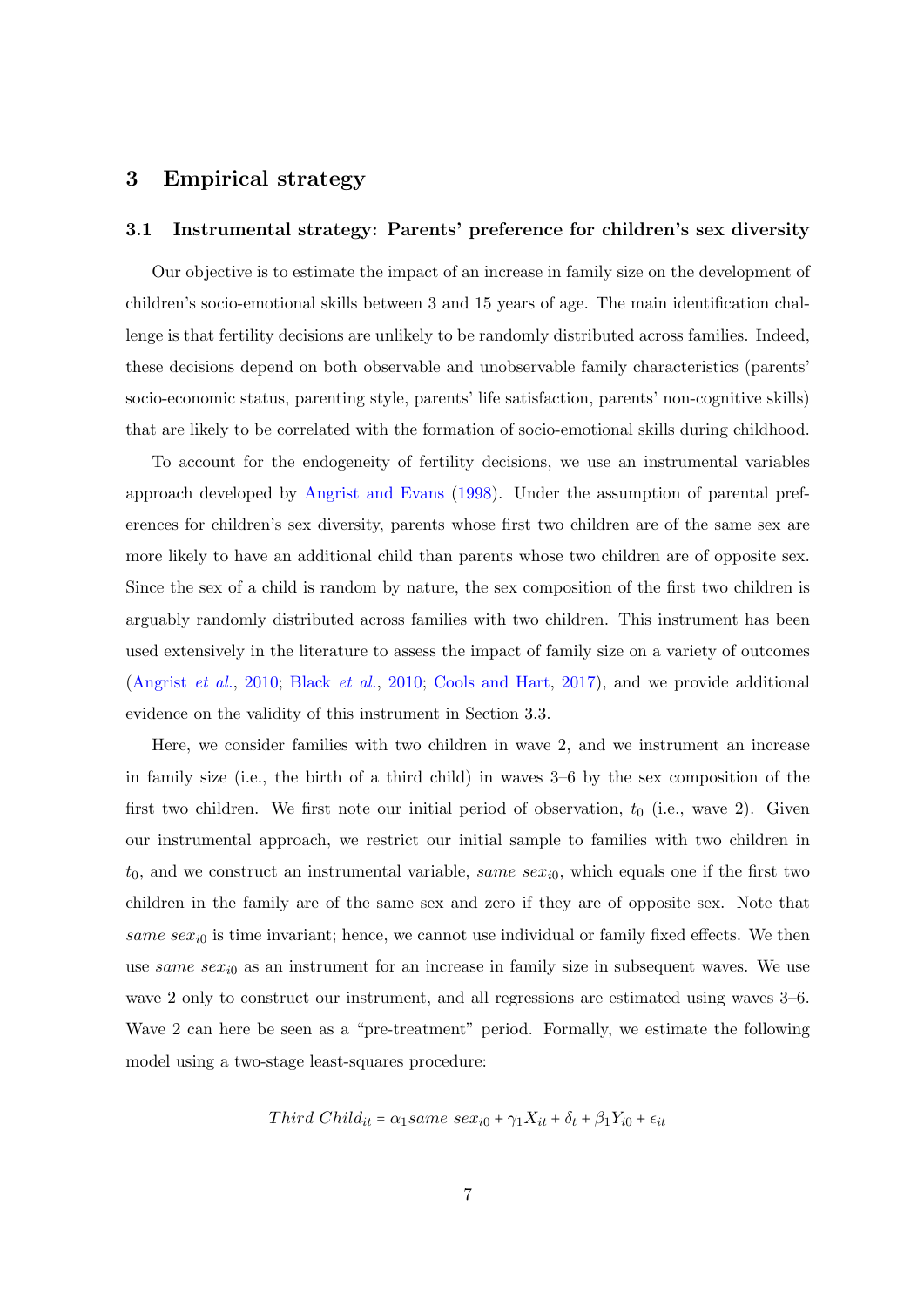<span id="page-8-2"></span>
$$
Y_{it} = \alpha_2 Thir\widehat{d Chil}d_{it} + \gamma_2 X_{it} + \delta_t + \beta_2 Y_{i0} + \mu_{it}
$$
\n<sup>(1)</sup>

where Third Child<sub>it</sub> is a dummy equal to one if there is a third child in the family, that is, if the birth of a third child took place in child i's family between  $t_0$  and  $t$ , with  $t > t_0$ ;<sup>[4](#page-8-0)</sup>  $Y_{it}$ represents the socio-emotional skills of child i in period  $t$ ;  $X_{it}$  is a vector of controls, including the child's individual characteristics (sex, age, birth order, month of birth, age of mother at birth) and family characteristics (income, marital status, presence of father, age of mother at first birth);<sup>[5](#page-8-1)</sup> and  $\delta_t$  is the full set of wave dummies.

Since our measures of children's socio-emotional skills are reported by the mother, there may be the possibility of reporting biases correlated with the decision to have a third child. To tackle this issue, we control for children's socio-emotional skills in  $t_0$  in both equations. The introduction of this term,  $Y_{i0}$ , is sufficient to neutralize mothers' reporting bias, under the assumption that this bias is constant over time. Note that we replicated our empirical analysis without including  $Y_{i0}$ , and the results, available upon request, are similar.

#### 3.2 Estimation sample

Given that our instrumental variables strategy is based on the sex composition of the first two children, we restrict the analysis to children from families with two children in our initial period of observation  $(t_0)$ . We then keep all observations from this sample for which the dependent variables, the sex composition of the first two siblings and the set of controls are not missing between the third and the sixth wave.

This produces a sample of 5,983 children from 5,907 families in  $t_0$ . Table [OA.2](#page-38-0) in the Online Appendix reports descriptive statistics on children's and family characteristics for all cohort members in our sample in wave 2. The average (reversed) total SDQ score is 30.77, and the average behavioural skills (externalizing SDQ) and emotional skills (internalizing SDQ) scores are 13.46 and 17.31, respectively. The average score for pro-social behaviour is slightly above 7 (over 10). Children are, on average, 3.15 years old in  $t_0$ , and female cohort members

<span id="page-8-0"></span><sup>4</sup>Alternatively, rather than using a dummy "Third Child", we also decided to instrument the size of the family (as measured by the size of the sibship) and found results that are qualitatively similar to our baseline estimates (available upon request).

<span id="page-8-1"></span><sup>&</sup>lt;sup>5</sup>The question may arise: Why do we not control for the birth spacing between the first two children? The reason is that as we already control for the age of the mother at the birth of the cohort member and the age of the mother at the first birth, the birth spacing is a linear combination of these two variables for the second-born (60% of our estimation sample). Note that we also replicated our results controlling for the birth spacing, and the results remain the same.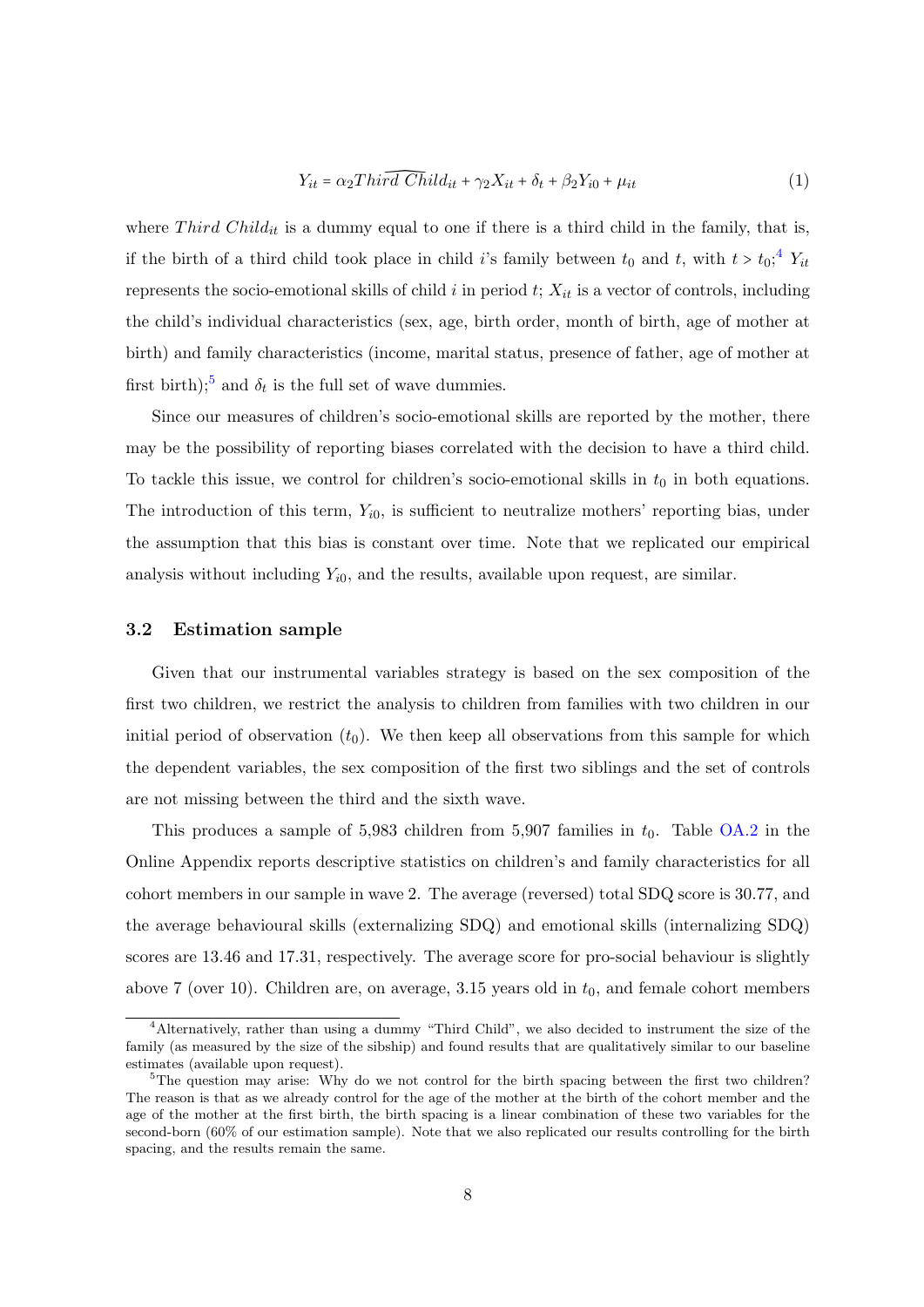represent half of the estimation sample in wave 2. Finally, 40% of our sample are first-borns, while  $60\%$  $60\%$  are second-borns.<sup>6</sup>

We then track all of the cohort members from our sample in wave 2 to create our estimation sample.[7](#page-9-1) This produces an estimation sample of 20,131 observations. Table [1](#page-29-0) reports descriptive statistics on children's and family characteristics for all cohort members in this estimation sample. The average (reversed) total SDQ score is now 32.08. This is, unsurprisingly, slightly higher than in wave 2 since the SDQ score improves as children grow up [\(Meltzer](#page-25-8) et al., [2003\)](#page-25-8). This is mostly explained by a drop in behavioural issues, as revealed by the increase in the behavioural skills score (see Table [OA.2](#page-38-0) in the Online Appendix and Table [1\)](#page-29-0). Consistent with the drop in behavioural issues due to age, the average score for pro-social behaviour is also slightly higher. Figures [1](#page-26-0) and [2](#page-27-0) show the distribution of total SDQ score of the estimation sample and the distribution of internalizing and externalizing SDQ scores, respectively. The different types of SDQ are skewed towards high values, indicating that primary care givers report on average a limited number of behavioural and emotional problems. Figure [3](#page-28-0) shows the distribution of the pro-social behaviour score. The distributions of total SDQ, internalizing SDQ, externalizing SDQ, and pro-social behaviour scores are consistent with previous findings from the psychology literature [\(Meltzer](#page-25-8) *et al.*, [2003\)](#page-25-8).

Note that 4,439 cohort members are left in our estimation sample in wave 6. This implies that we lose about a quarter of the initial individuals by the end of the period of observation. This may look like a large attrition rate, but it is standard with cohort studies (see [Mostafa](#page-25-9) [and Ploubidis,](#page-25-9) [2017,](#page-25-9) for technical details regarding attrition in the MCS). We address concerns due to attrition by taking two different approaches. First, we replicated our analysis using an inverse probability weighting procedure that accounts for the initial level of SDQ scores and family characteristics as well as the probability that the first two children are of the same sex. Our results are shown in panel A of Table [OA.3](#page-39-0) in the Online Appendix and are consistent with our baseline estimates. We report in Table [OA.4](#page-40-0) in the Online Appendix the probit we used to build our attrition weights. Note that we used different sets of controls to build the weights in alternative specifications, and the results remain the same. Second, we used only

<span id="page-9-0"></span> $6$ This imbalance between first-born and second-born children is a consequence of our identification strategy. To be included in our estimation sample, a child has to come from a family with two children in  $t_0$  when the child is three years old. For first-born children, this automatically implies selecting families who have had two children *over the last three years* (i.e., between the birth of the first child and  $t_0$ ), while for second-borns, there is no such selection. This results in a larger proportion of second-born children in our sample.

<span id="page-9-1"></span><sup>&</sup>lt;sup>7</sup>The estimation sample thus corresponds to the same children observed at periods  $t > t_0$ .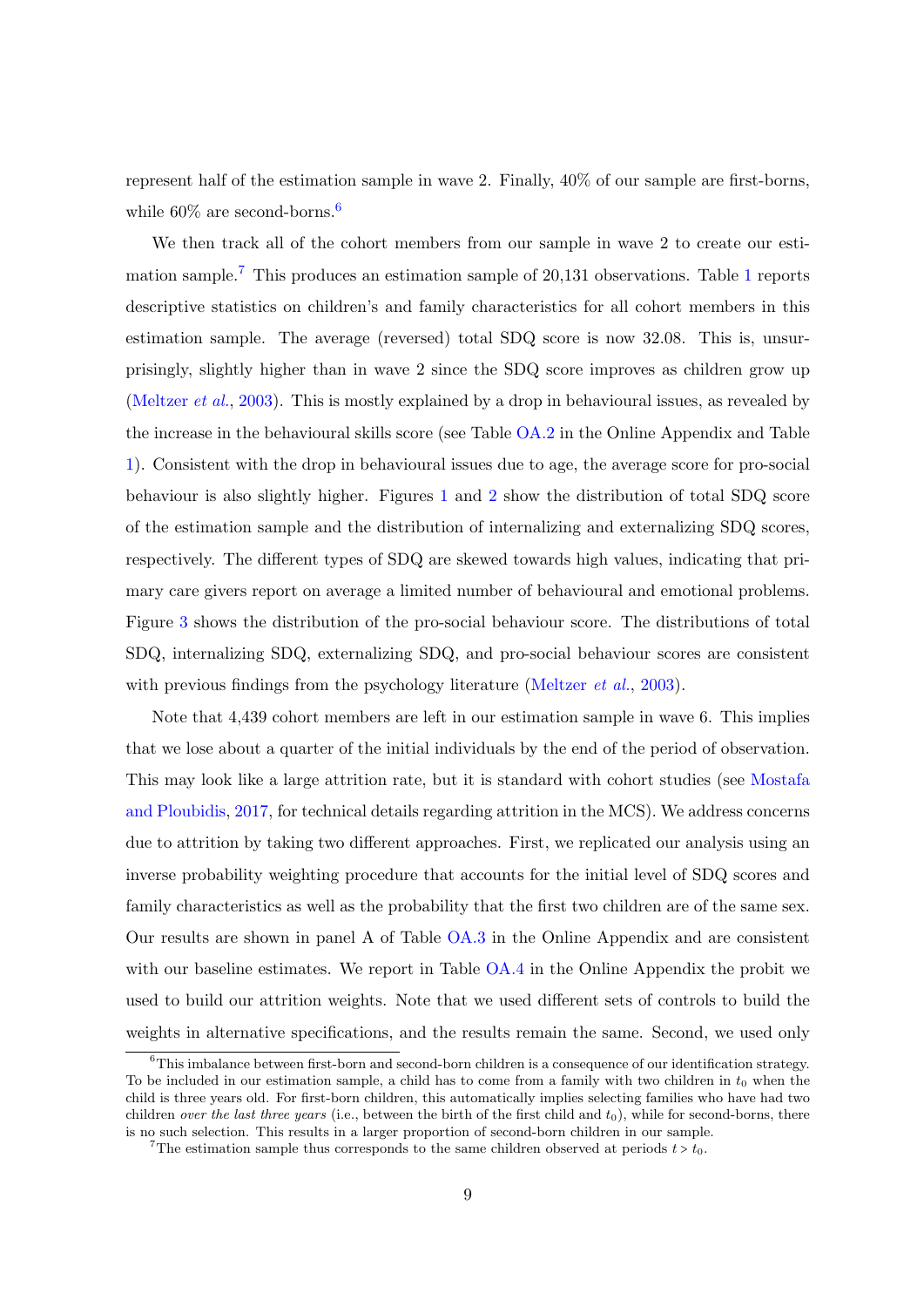those children who were observed in every wave. Our findings always remain the same and lead us to conclude that attrition has little to do with our results (see panel B of Table [OA.3](#page-39-0) in the Online Appendix for detailed results).

It may be argued that our *ThirdChild* dummy confounds the effect of the birth of a third child and the effect of the birth of children of higher birth order. We should stress that only 3.25% of the families in our estimation sample experienced the birth of a fourth child. Excluding families with four children or more, the results remain strictly unchanged.

#### <span id="page-10-1"></span>3.3 Instrument validity

Our instrumental approach relies on the assumption that parents of two children of the same sex are more likely to have a third child than parents of two children of different sex [\(Angrist and Evans,](#page-21-7) [1998\)](#page-21-7). The key identification assumption here is that having a sibling of the same sex or having a sibling of the opposite sex has no direct effect on children's socio-emotional development. Although we cannot directly test our exclusion restriction, we provide evidence that there is no pre-existing difference between children from families with two children of the same sex and children from families with children of opposite sex. To do so, we check that there is no imbalance between the two kinds of families in terms of individual and family characteristics in  $t_0$ , before any potential birth has occurred in subsequent periods. According to Table [A.1,](#page-33-0) there is no significant difference between the two types of families regarding both a child's socio-emotional skills and a large set of characteristics. These balancing tests suggest that growing up with a sibling of the same sex or with a sibling of a different sex is orthogonal to the development of a child's non-cognitive skills and to other family characteristics potentially influencing these skills.<sup>[8](#page-10-0)</sup>

To make sure that our instrument reflects parental taste only for diversity in the gender composition of children and not an absolute taste for a specific gender, we regress the proba-

<span id="page-10-0"></span><sup>8</sup>We constructed an additional test to provide further evidence on the absence of a direct effect of growing up with a sibling of the same sex on children's non-cognitive development. To construct this test, we restricted our sample to families with two children of opposite sex in  $t_0$  who will have a third child in subsequent waves, and we looked at the effect of having a third sibling of the same sex (compared with having a third sibling of the opposite sex) on children's socio-emotional skills, exploiting the fact that the sex of the third child is random. This allowed us to capture the effect of having a sibling of the same sex while keeping the family size constant. The results, available in Table  $A.2$ , indicate that children in families with two children of opposite sex in t<sub>0</sub> and who experience an increase in family size in subsequent periods are not affected by the sex of the third child. Again, this suggests that the gender composition of the siblings has no direct impact on children's non-cognitive development. Having a brother might have a negative effect for boys; in that case, we would overestimate the effect of family size on boys.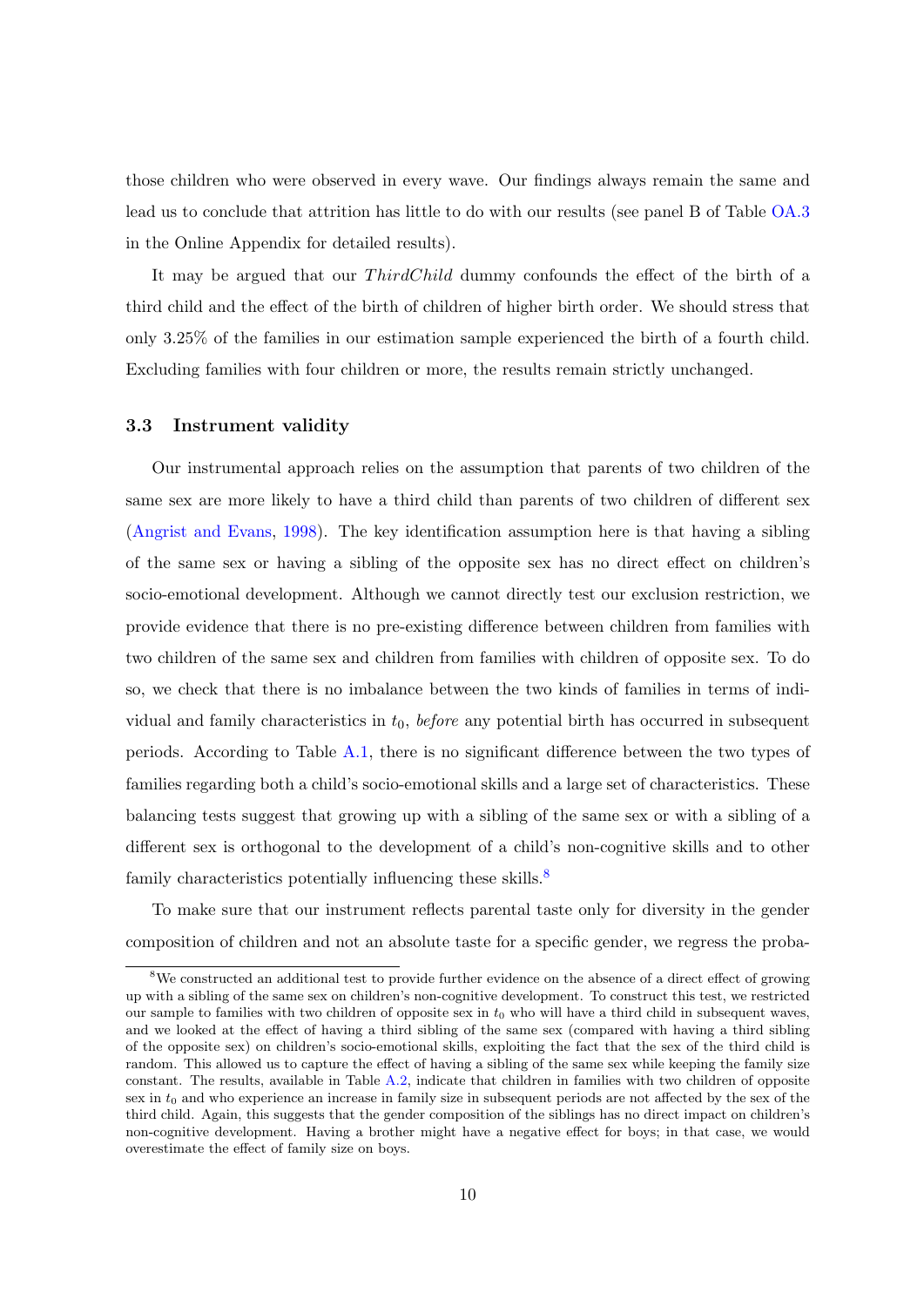bility of having a second child in  $t \geq t_0$  on a dummy that equals one if the first child is female in the sample of families with one child in wave 2. The estimate in Table [A.3](#page-34-1) shows that the sex of the first child has no effect on the probability of having a second child. In line with this result, we further show that the probability of having a third child is similar in families whose first two children are girls and families whose first two children are boys (cf. Table  $A.4$ ). In summary, we find no evidence of parental absolute preference for one gender in our data. We provide further discussion of possible differences across same-sex families and opposite-sex families in terms of gender attitudes in Section [4.2.3.](#page-15-0)<sup>[9](#page-11-0)</sup>

## 4 The effect of the birth of a third child on children's socioemotional skills

#### <span id="page-11-1"></span>4.1 Main results

Before discussing the effect of the birth of a third child on children's socio-emotional skills, we first ask whether our instrument produces sufficient exogenous variation in fertility decisions. To address this issue, we look at the estimate of the first stage, in the top panel of Table [2.](#page-30-0) Consistent with previous findings from the literature, our instrument same sex<sub>i0</sub> predicts a statistically significant increase in the probability of having a third child. Note that we also show the Cragg-Donald Wald F-statistics at the bottom of Table [2,](#page-30-0) and they are always approximately 80, much greater than 10, which is usually considered a rule of thumb for discarding concerns about weak instruments.

Table [2](#page-30-0) shows the effect of the birth of a third child on children's socio-emotional skills based on the estimation of Eq. [\(1\)](#page-8-2) using our estimation sample. As can be seen in column

<span id="page-11-0"></span><sup>9</sup>Another way of instrumenting the family size, suggested by [Angrist and Evans](#page-21-7) [\(1998\)](#page-21-7), is to use twin birth. When implementing this instrumentation strategy, the F-statistic is approximately two. Indeed, the limited number of multiple births reduces our statistical power (we observed fewer than 1,000 twins). The instrument is therefore too weak to be able to draw any strong conclusions from it. For reasons of comparison, this method has been used in [Black](#page-22-5) *et al.* [\(2005\)](#page-22-5); Cáceras-Delpiano [\(2006\)](#page-22-6), and Aslund and Grönqvist [\(2010\)](#page-21-6) with estimation samples 16 to 40 times larger.

Note that we also investigated the possibility of using in vitro fertilization treatment as in [Lundborg](#page-24-9) et al. [\(2017\)](#page-24-9). However, we could observe only whether the mother "already received a fertility treatment" before the birth of the cohort member. In line with our suspicions, this measure is not precise enough to capture a significant variation in the probability of having a third child. We do not find a significant correlation between the probability of having a third child and the exposure to past fertility treatment, and the F-statistic is roughly equal to 0.7. All of our results from using the different instrumental variables are available upon request.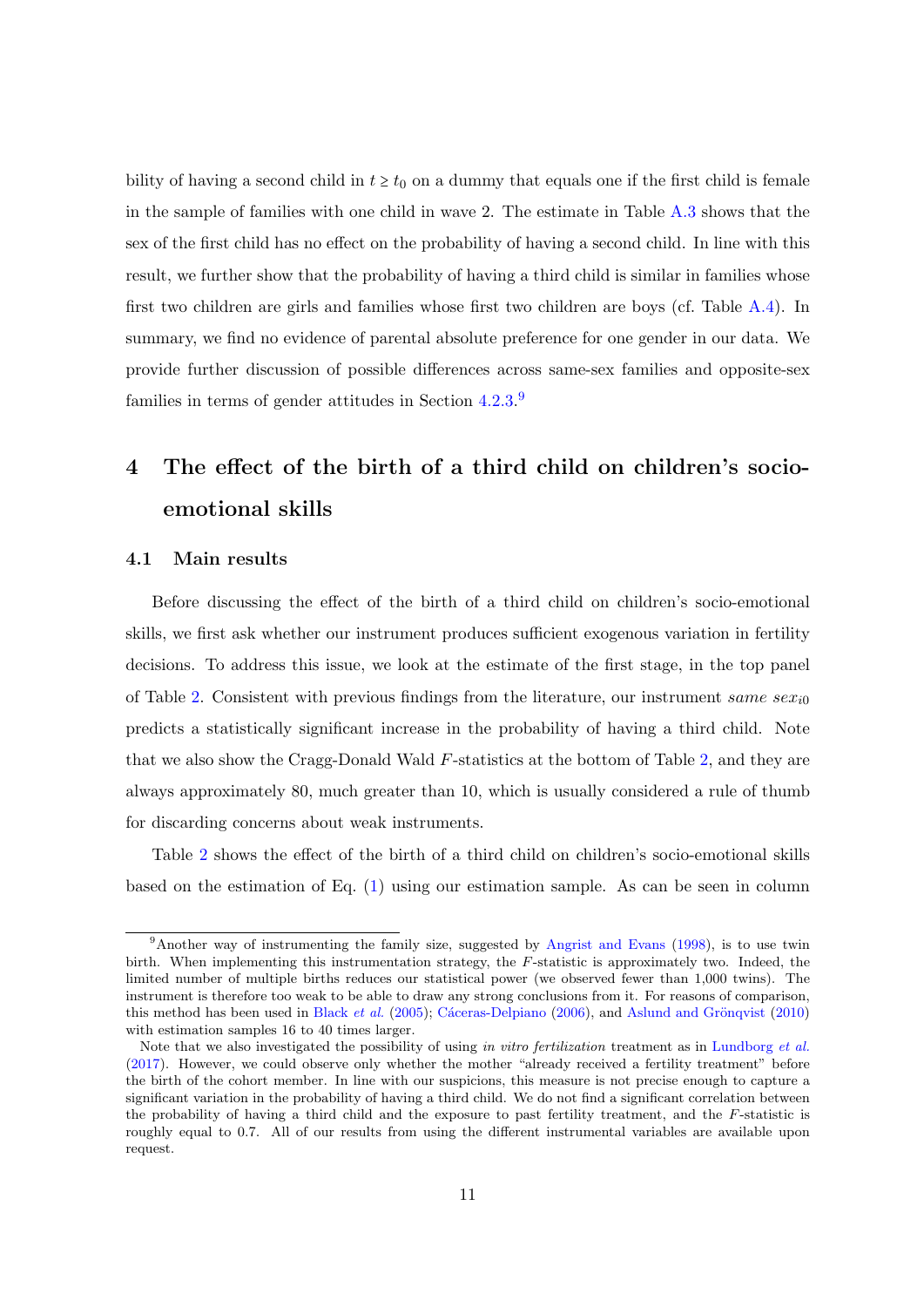(1), this produces a decrease in the total SDQ score of 0.650 standard deviations, statistically significant at the 6% level. This is equivalent to twice the estimate we found for the dummy "not having the natural father in the household anymore" or to 10 times the effect of a 1 standard deviation increase in time spent with the mother on educational activities or on recreational activities at age 7 years [\(Del Bono](#page-23-2) et al., [2016\)](#page-23-2).

Another question that may arise is whether the internalizing and externalizing SDQ respond differently to a change in family size. Columns (2) and (3) of Table [2](#page-30-0) address this concern by reporting the effect of an increase in family size separately on behavioural skills and emotional skills. Column (4) shows the effect of the birth of a third child on the pro-social behaviour score. While the estimate only on emotional skills is statistically different from zero at the 10% level, the estimates on behavioural skills and pro-social skills are smaller, but still negative.<sup>[10](#page-12-0)</sup> We also look at the impact of having a third child on each sub-component of SDQ in Table [OA.7](#page-41-0) in the Online Appendix. The dimensions "hyperactivity" and "emotion" are the ones that are significantly affected by the birth of a third child. The other estimates are also negative, but not significantly different from zero at conventional levels.

The negative effects of an increase in family size on children's non-cognitive development outlined in this paper are consistent with the idea that parents have a limited amount of resources (time and money) to invest in their children [\(Becker,](#page-21-1) [1960;](#page-21-1) [Becker and Lewis,](#page-21-2) [1973;](#page-21-2) [Becker and Tomes,](#page-21-3) [1976\)](#page-21-3). The birth of a new child in the family may remove some parental resources from previous children, who may, consequently, end up with lower socio-emotional skills than they would otherwise.

#### 4.2 Heterogeneity analysis

The average causal effect of the birth of a third child is significantly different from zero at the 10% level. This is a conventional level, but it may also mix groups of children whose accumulation of non-cognitive skills is more sensitive to changes in family size than others. In

<span id="page-12-0"></span> $10$ We report the ordinary least-squares (OLS) estimates for the same estimation sample in Table [OA.5](#page-40-1) in the Online Appendix. While the estimates are qualitatively consistent with those in Table [2,](#page-30-0) the OLS coefficients are much smaller. This suggests a positive selection on unobserved characteristics, consistent with [Silles](#page-25-5) [\(2010\)](#page-25-5) and Juhn [et al.](#page-24-3) [\(2015\)](#page-24-3) and with the assumption that having more children might be correlated with unobserved characteristics that vary over time, such as better mental health, a higher life satisfaction, or higher non-cognitive skills, that are positively correlated with a child's non-cognitive skills. In addition, note that we find consistent results when we consider the whole sample of MCS cohort members and estimate the linear effect of family size on non-cognitive skills (including all possible values of family size, rather than only two versus three), using an OLS approach (see Table [OA.6](#page-41-1) in the Online Appendix).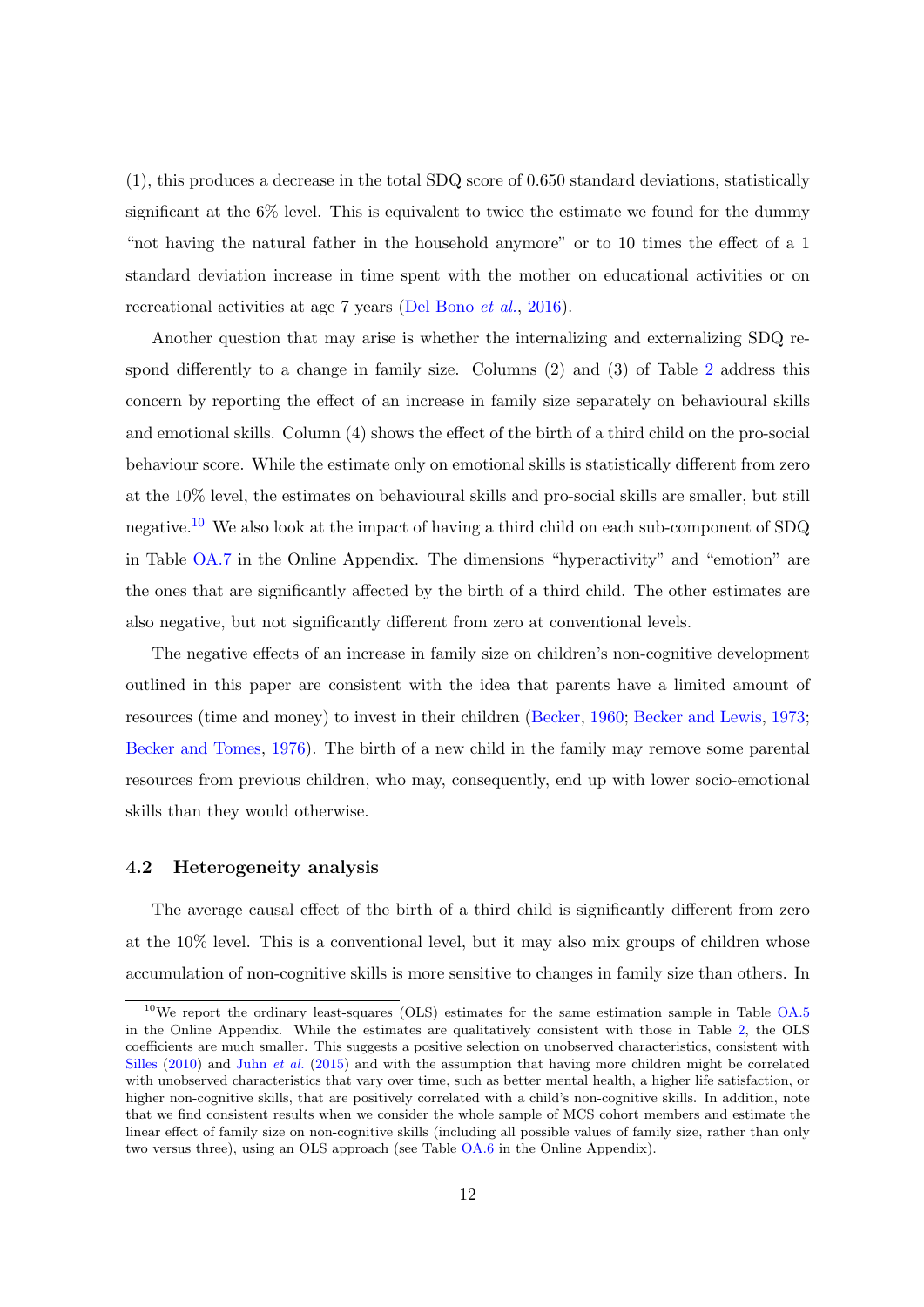this section, therefore, we ask whether the effect of an additional child differs across different groups. We define  $T$  as a dummy equal to one if the child belongs to a sub-group of interest, zero otherwise. Following the method described in chapter 6 of [Wooldridge](#page-25-10) [\(2002\)](#page-25-10), we use an interaction term, instrumented itself by the interaction of the instruments same sex and T. We estimate this model formally as follows:

Third Child<sub>it</sub> = 
$$
\alpha_1
$$
same sex<sub>i0</sub> +  $\gamma_1 X_{it}$  +  $\delta_t$  +  $\beta_1 Y_{i0}$  +  $\epsilon_{it}$   
\nThird Child<sub>it</sub> ×  $T_{it}$  =  $\alpha_2$ same sex<sub>i0</sub> ×  $T_{it}$  +  $\gamma_2 X_{it}$  +  $\delta_t$  +  $\beta_2 Y_{i0}$  +  $\epsilon_{it}$   
\n $Y_{it} = \alpha_3 \text{Third Child}_{it} + \alpha_3 \text{Third Child}_{it} \times T_{it} + \gamma_3 X_{it} + \delta_t + \beta_3 Y_{i0} + \mu_{it}$  (2)

Note that, again, the F-statistics are greater than 20 and remain larger than the standard threshold of 10 in every case (see the bottom of each panel in Table [3\)](#page-31-0), confirming that our identification strategy is not subject to weak instrument concerns.<sup>[11](#page-13-0)</sup> Finally, we report the main estimates per sub-scale of SDQ in Table [OA.8](#page-42-0) in the Online Appendix.

#### 4.2.1 The effect of the birth of a third child by birth spacing

Here, we ask whether our main results depend on the age of the cohort member at the time of the third child's birth. In this section,  $T$  is a dummy equal to one if the child is at least six years old at the time of the birth of the third child. T can be seen as birth spacing. As parental resources are limited, an increase in family size is likely to reduce the amount of resources per child and, as such, limit the development of non-cognitive skills. However, the effect of limited parental resources could differ at different stages of childhood. Several studies have highlighted the importance of parental time in early childhood (see [Del Bono](#page-23-2) [et al.](#page-23-2), [2016;](#page-23-2) [Del Boca](#page-23-9) et al., [2017;](#page-23-9) [Cunha and Heckman,](#page-23-10) [2008\)](#page-23-10), and [Cunha](#page-23-11) et al. [\(2010\)](#page-23-11) emphasized the existence of sensitive periods in the formation of non-cognitive skills.

The first column of panel A in Table [3](#page-31-0) shows that the birth of a third child has a much stronger—and negative—effect for cohort members under six years of age at the time of the birth. The total SDQ score decreases by approximately 0.8 standard deviations. The interaction term attracts a positive and significant estimate. This means that cohort members who were more than six years old at the time of the birth are significantly less affected than

<span id="page-13-0"></span> $11$ We also used a sample-split approach and found consistent results (available upon request).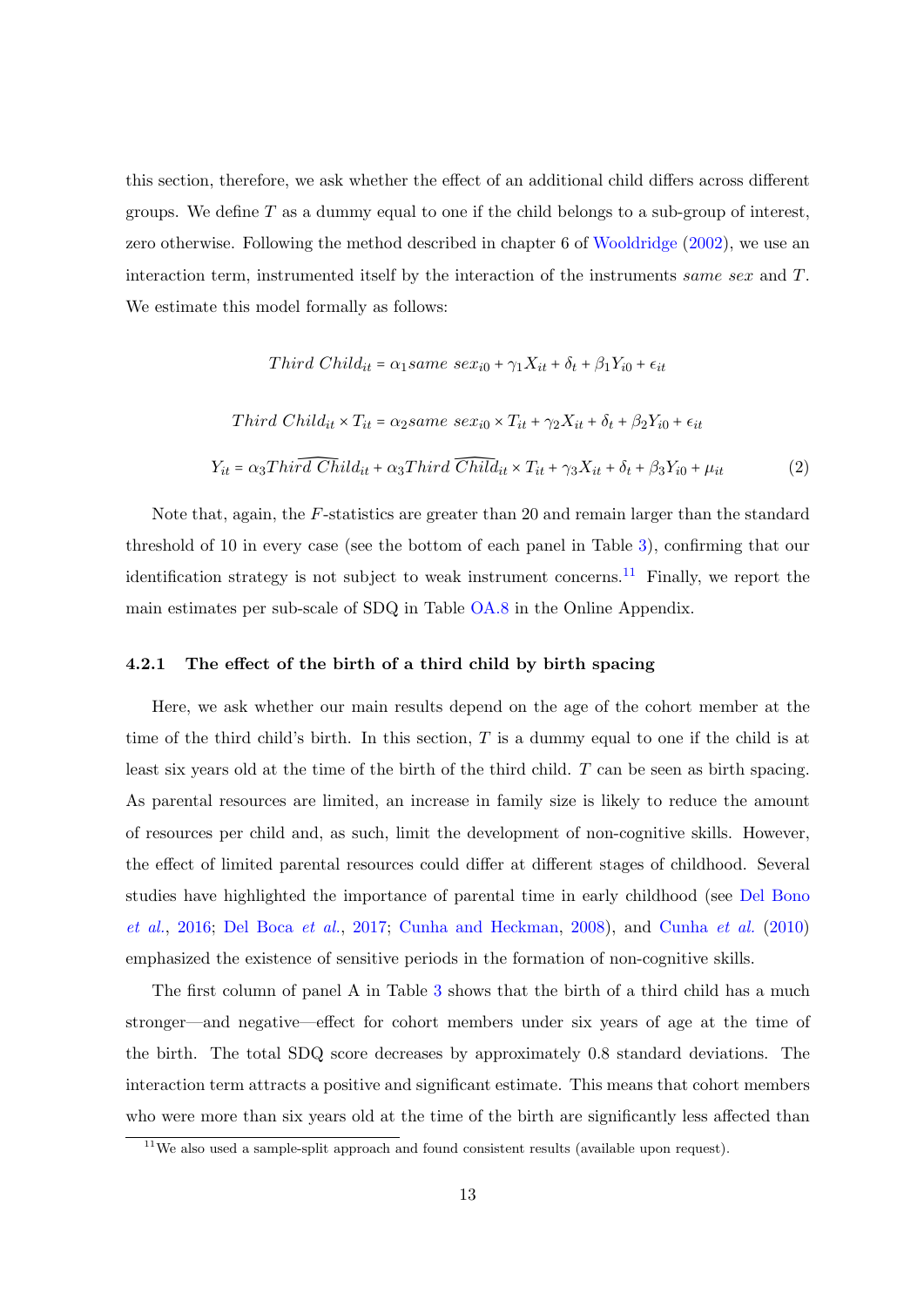cohort members who were younger. The sum of the two estimates is reported at the bottom of panel A. While the effect of a birth is statistically lower for cohort members who were at least six years old at the birth of their new sibling, the net effect of the birth on the total SDQ score remains negative and significant at the 10% level. We observe a similar pattern in columns (2), (3) and (4) when we separately consider behavioural, emotional skills and social skills. To better understand this differential effect, we decompose the SDQ into its four original sub-scales of "conduct", "hyperactivity", "emotion", and "peer" and re-run our main regression. The results, in panel A of Table [OA.8](#page-42-0) in the Online Appendix, show that this effect is mainly driven by hyperactivity and emotional issues.<sup>[12](#page-14-0)</sup> These results are in line with the literature showing that early childhood is a key period in the development of socio-emotional skills.

#### 4.2.2 The effect of the birth of a third child by birth order

We know that first-born children have, on average, better educational attainments [\(Black](#page-22-5) [et al.](#page-22-5), [2005\)](#page-22-5).<sup>[13](#page-14-1)</sup> Moreover, the main results outlined in Section [4.1](#page-11-1) might confound heterogeneous responses due to birth order. For this reason, here, we ask whether the effect of the birth of a third child is the same for the first- and second-born, with  $T$  as a dummy equal to one if the child is a second-born and zero otherwise.

As shown in panel B of Table [3,](#page-31-0) although having a third child negatively affects both the total SDQ score and the two SDQ sub-scales of the first two children, the interaction term does not attract a significant estimate. Therefore, there is no difference in terms of birth order, and our results above most likely reflect an age-at-birth effect.<sup>[14](#page-14-2)</sup> The absence of heterogeneity regarding birth order is also in line with the findings of [Price](#page-25-11) [\(2008\)](#page-25-11). Parents allocate the same amount of time to each child at any point in time; therefore, the first-born and second-born will have the same amount of time and consequently face the same decrease in parental time. Looking more closely at behavioural skills and emotional skills in columns

<span id="page-14-0"></span> $12$ In addition, we consider birth spacing as a continuous variable. We find similar results, suggesting no effect of having a third child in the household for children above the age of six years.

<span id="page-14-1"></span><sup>&</sup>lt;sup>13</sup>Reassuringly, we find that first-born children in our sample exhibit much higher levels of non-cognitive skills (see Table [OA.6](#page-41-1) in the Online Appendix).

<span id="page-14-2"></span> $14$ However, it should be noted that even though we conclude that there are no large differences in the effect of the birth of a third child between first- and second-born children, this result must be interpreted with caution. In particular, as previously mentioned, our estimation sample includes a selected sub-sample of first-born children whose parents had two children in a short period of time (i.e., three years), while there is no such selection for second-born children.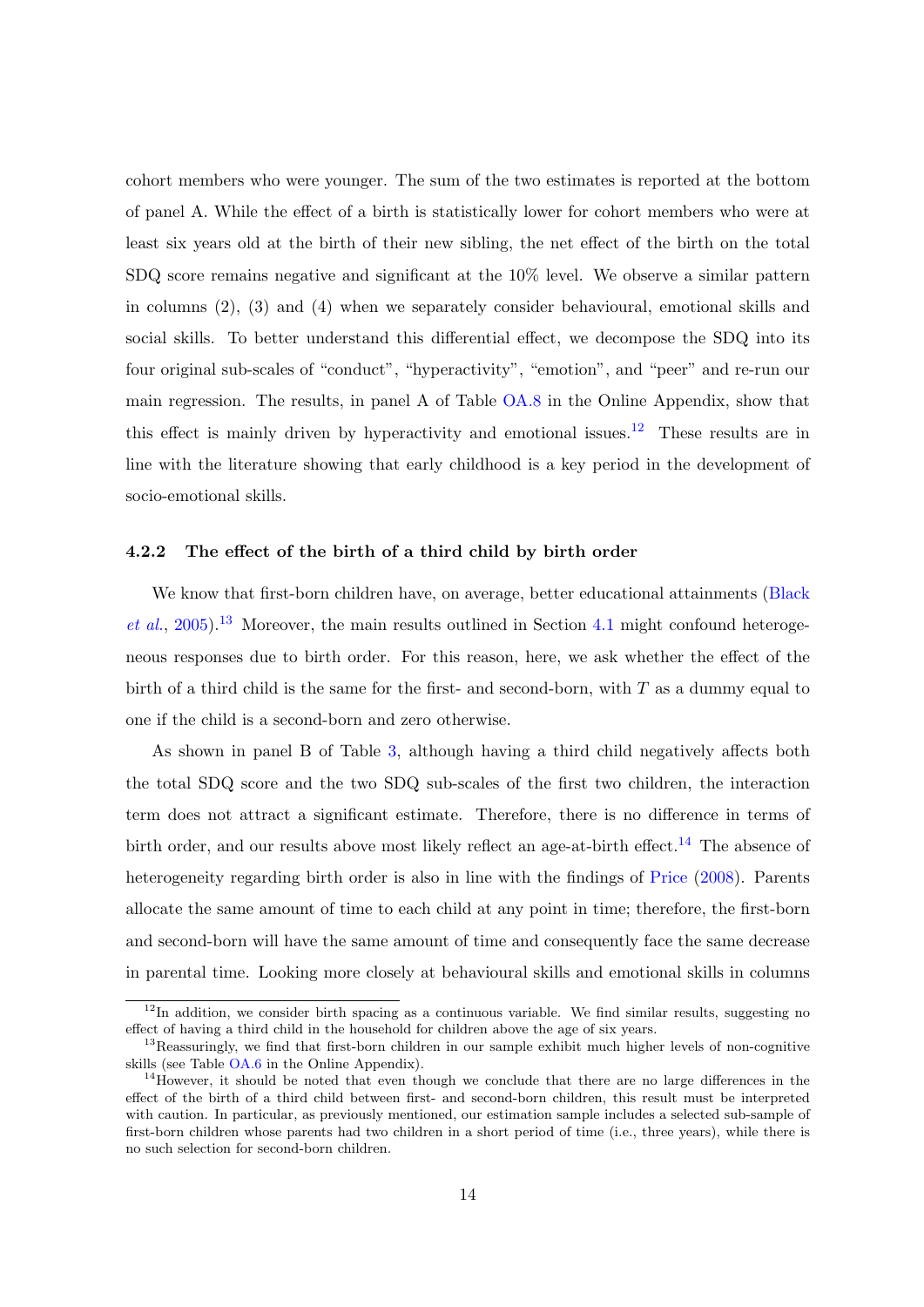(2) and (3), it seems that first-borns suffer more from a birth in terms of their emotional skills, but less in terms of their behavioural skills. Considering the four original sub-scales ("conduct", "hyperactivity", "emotion", and "peer"), the results in panel B of Table [OA.8](#page-42-0) in the Online Appendix suggest that the larger effect on the behavioural skills of second-borns is largely driven by hyperactivity issues, while first-borns are more affected in terms of both emotional and peer problems. Note that we find no significant difference when we consider pro-social skills.

#### <span id="page-15-0"></span>4.2.3 The effect of the birth of a third child by child's gender

We now ask whether the birth of a third child affects the accumulation of non-cognitive skills of boys and girls differently. To do so, we assign a value of one to  $T$  if the cohort member is a girl and zero if the cohort member is a boy.

The heterogeneous effects of the birth of a third child on boys and girls are presented in panel C of Table [3.](#page-31-0) We find negative and statistically significant estimates only for girls for every dimension of the SDQ. The effect of the birth of a third child is positive but not statistically different from zero for boys. Looking at the four original sub-scales ("conduct", "hyperactivity", "emotion", and "peer"), the results in panel C of Table [OA.8](#page-42-0) in the Online Appendix show that the difference between girls and boys is mostly driven by a higher sensitivity of "hyperactivity" and "peer" issues of girls to increases in family size. Note that we also find a positive and significant effect for boys on the "peer" scale, which supports the idea that boys have better relationships with children of the same age when they have a new sibling.

In this section, we estimate the effect of the birth of a third child differentially on families with two girls and families with two boys. One concern may be that differential effects between two-girl and two-boy families may reflect differences in the composition or preferences of the compliers in these two sub-groups of families. In particular, compliers in two-girl families are, by definition, parents who want to have at least one son and who may favour more traditional gender roles. Although we cannot identify individually the compliers of each sub-group of families, we provide some evidence that they are unlikely to differ greatly.

First, as highlighted in Section [3.3,](#page-10-1) we find no evidence of parental preference for sons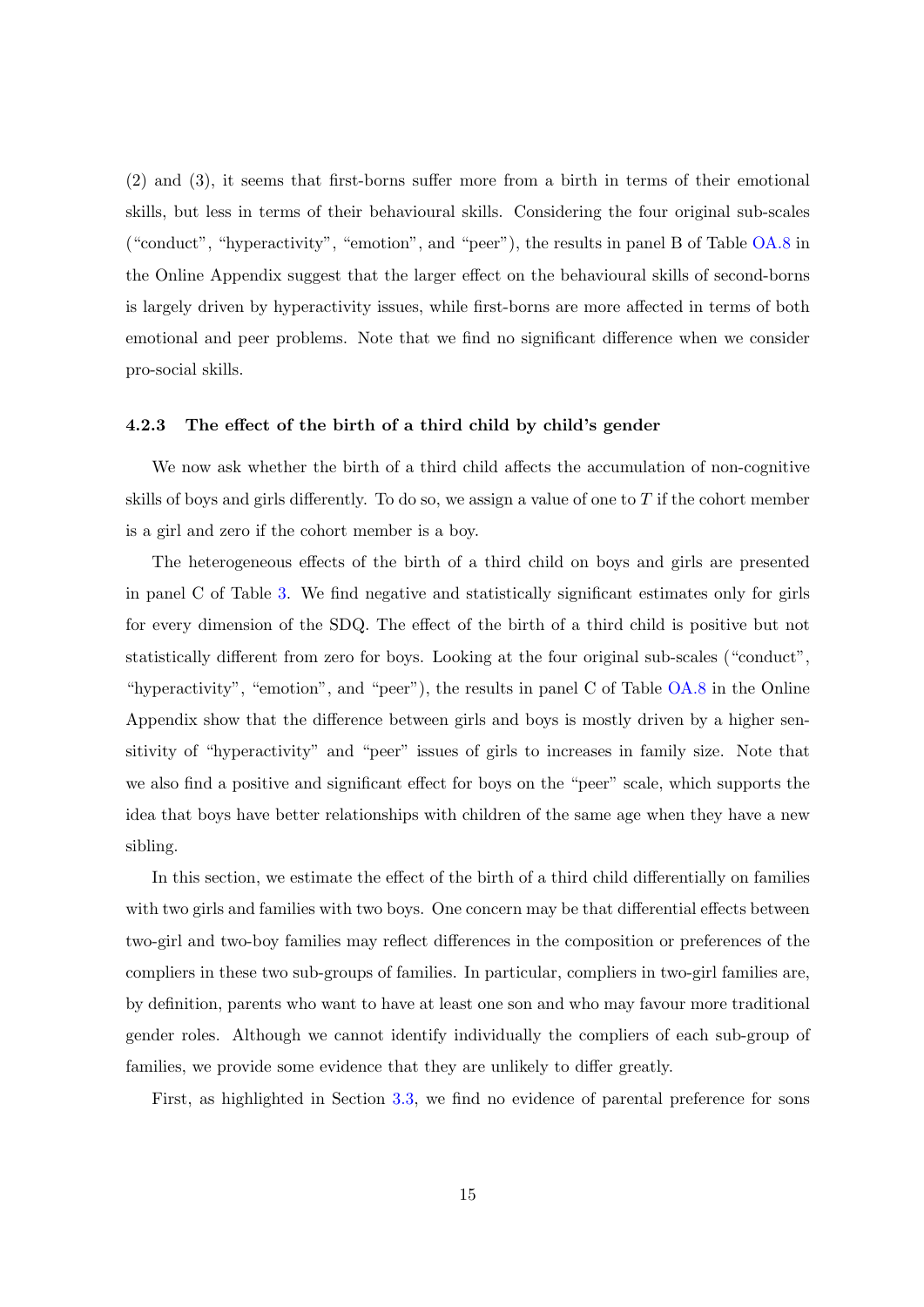(or daughters), in line with the recent literature on this topic in developed countries.<sup>[15](#page-16-0)</sup> In particular, the fact that our first stage is identical for two-girl and two-boy families suggests that these two types of family do not comply differently to the instrument. Second, we find no difference in socio-economic background or gender attitudes across family types (two-girl, two-boy, and mixed-gender) before the arrival of a third child (cf. Table [A.5\)](#page-36-0). Third, we might think that with the arrival of a son, parents with two girls might change their behaviour and adopt parenting attitudes in favour of this new son, which would be detrimental for their daughters. However, again, Table [OA.9](#page-43-0) in the Online Appendix does not show any evidence of such an effect. Families with two girls with a third child differ, on average, from families with no third child, but no difference emerges according to the sex of the third child. This is consistent with the idea that it is indeed the arrival of the child that affects girls more than boys, and not the arrival of a desired son. Ultimately, using an individual fixed-effect model gives estimates that are consistent with our instrumental variables model: Girls' emotional and social skills are more affected by the birth of a third child.<sup>[16](#page-16-1)</sup>

This is the first piece of evidence of a gendered effect of family size on the development of socio-emotional skills.<sup>[17](#page-16-2)</sup> In the next section, we investigate two potential mechanisms that may drive this heterogeneous effect: unequal parental times and unequal demand for participation in household chores.

#### 4.3 Potential mechanisms explaining the gender effect

In this section, we investigate potential mechanisms explaining why boys and girls are differentially affected by the birth of a third child in their family. Specifically, we ask whether differential parental behaviours may be the source of such heterogeneity. From a theoretical perspective, we may expect differential parental behaviour for at least two reasons.<sup>[18](#page-16-3)</sup> First,

<span id="page-16-0"></span><sup>&</sup>lt;sup>15</sup>For example, Blau *[et al.](#page-22-12)* [\(2020\)](#page-22-12) showed that in spite of a strong stated preference in the USA for sons, there is no effect of child gender on fertility decisions for recent cohorts. This result is mirrored in related studies of developed countries, including the UK [\(Andersson](#page-21-9) et al., [2006;](#page-21-9) [Ichino](#page-24-10) et al., [2014;](#page-24-10) [Choi and Hwang,](#page-22-13) [2015\)](#page-22-13).

<span id="page-16-2"></span><span id="page-16-1"></span> $16$ <sup>16</sup>Results are available upon request.

 $17$ Juhn *[et al.](#page-24-3)* [\(2015\)](#page-24-3) also investigated whether family size has a different effect on boys and girls and found no significant differences in the effect of family size on children's behavioural skills. This might seem at odds with our results, but note that our analysis differs in several key aspects. First, Juhn *[et al.](#page-24-3)* [\(2015\)](#page-24-3) did not use an instrumental variables approach to study the gender differences as we do. Second, the population under study is different as Juhn [et al.](#page-24-3) [\(2015\)](#page-24-3) looked at children born in the late 1980s in the USA, while we look at children born between 2000 and 2002 in the UK.

<span id="page-16-3"></span><sup>18</sup>See [Lundberg](#page-24-11) [\(2005\)](#page-24-11) and [Baker and Milligan](#page-21-10) [\(2016\)](#page-21-10) for an extended discussion.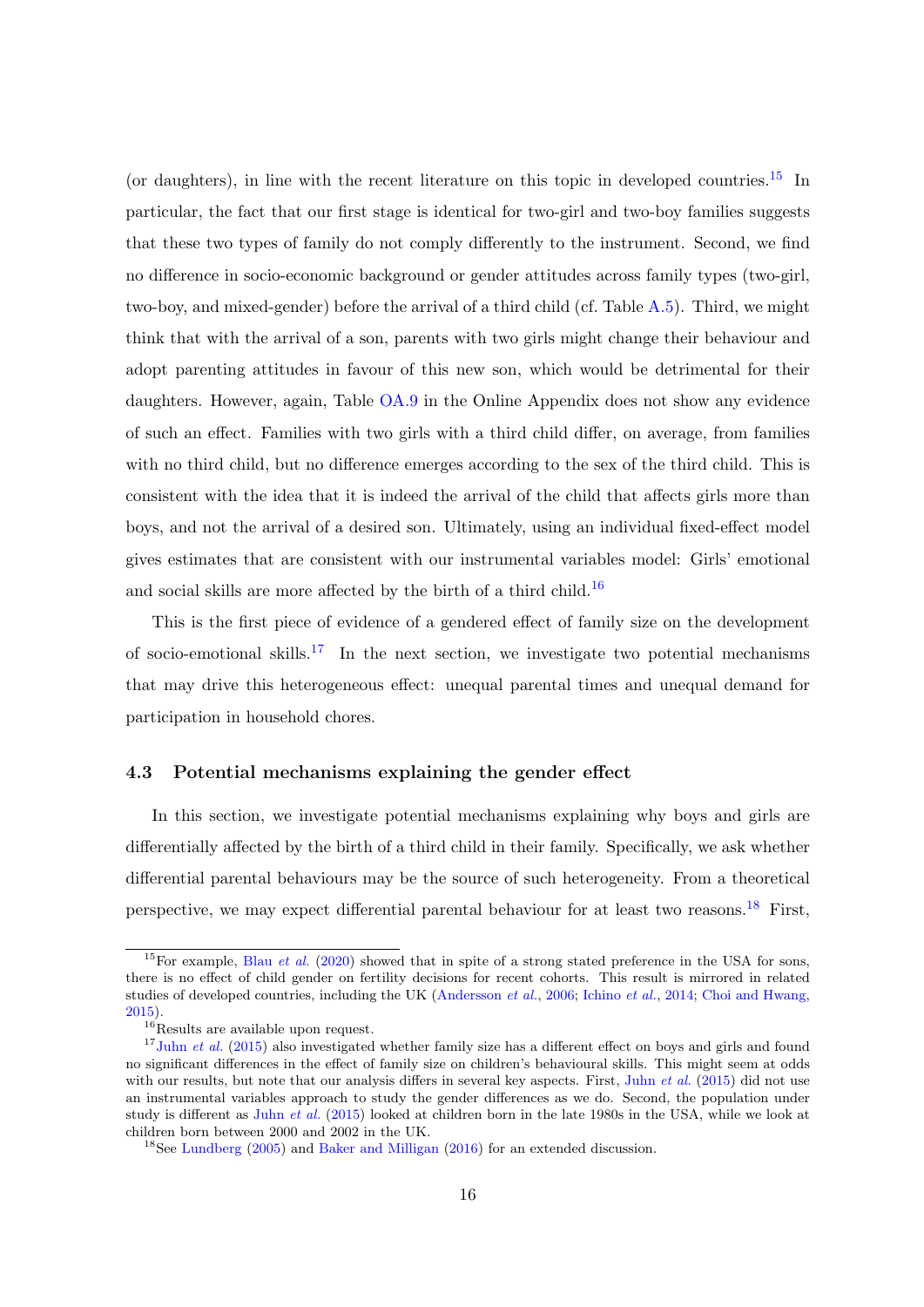parents may have a preference for sons over daughters regarding the allocation of resources within the family, even in the absence of parental preference for sons as regards fertility decisions.<sup>[19](#page-17-0)</sup> Second, girls and boys may be unequally endowed to face the arrival of a new child in the family. Indeed, compared with boys, girls tend to develop both cognitive [\(Halpern,](#page-24-12) [2013\)](#page-24-12) and non-cognitive skills [\(Duckworth and Seligman,](#page-23-12) [2006;](#page-23-12) [Bertrand and Pan,](#page-21-11) [2013;](#page-21-11) [Cornwell](#page-22-14) et al., [2013\)](#page-22-14) at earlier stages of their life. As a consequence, even in the absence of parental preference for sons, parents may adopt compensating behaviours in favour of boys after the birth of a new child, particularly if they want to equalize outcomes as much as possible across their children [\(Price,](#page-25-12) [2010\)](#page-25-12). To empirically assess the prevalence of such mechanisms, we focus on two kinds of parental behaviour: the allocation of parental time and the demand for household chores.

First, parents may spend relatively more time with their sons than with their daughters after the birth of a new child in the family, particularly if they anticipate stronger detrimental effects on boys. Such compensating behaviours could explain why we observe negative effects among only girls. We test this hypothesis by measuring the extent to which an increase in family size affects parental time in our estimation sample. Following [Del Bono](#page-23-2) *et al.* [\(2016\)](#page-23-2), we look at educational and recreational time with the primary care giver (usually the mother).<sup>[20](#page-17-1)</sup> These variables are available in only waves 2, 3, and 4. Table [4](#page-32-0) reports the effect of the birth of a third child on parental time and the differences between boys and girls in columns (1) and (2). The results suggest that the primary care giver spends relatively more time in educational activities with their sons when there is a third child, but this compensation effect is not observed for daughters. The primary care giver spends more time with their children in recreational activities, but again, girls benefit less from this increase. On average, girls do not benefit from compensations as boys do after the birth of a third child. Since maternal time has a large and long-term impact on non-cognitive skills, particularly in early childhood [\(Del Bono](#page-23-2) et al., [2016\)](#page-23-2), this may partly explain the heterogeneous effects by children's gender outlined in the previous section .

<span id="page-17-1"></span><span id="page-17-0"></span><sup>19</sup>See, for example, [Choi and Hwang](#page-22-13) [\(2015\)](#page-22-13).

 $^{20}$ Following [Del Bono](#page-23-2) *et al.* [\(2016\)](#page-23-2), we use a principal component analysis to build two measures of maternal time, one picking up educational activities such as reading to the child or helping them with homework; the second one catching recreational activities such as outdoor recreation, drawing, or playing games. We must note that in the second wave, the questions related to time spent with the primary care giver or other household members. [Del Bono](#page-23-2) *et al.* [\(2016\)](#page-23-2) provide some validity of these measures. They also show that these two measures are determinants of a child's socio-emotional skills.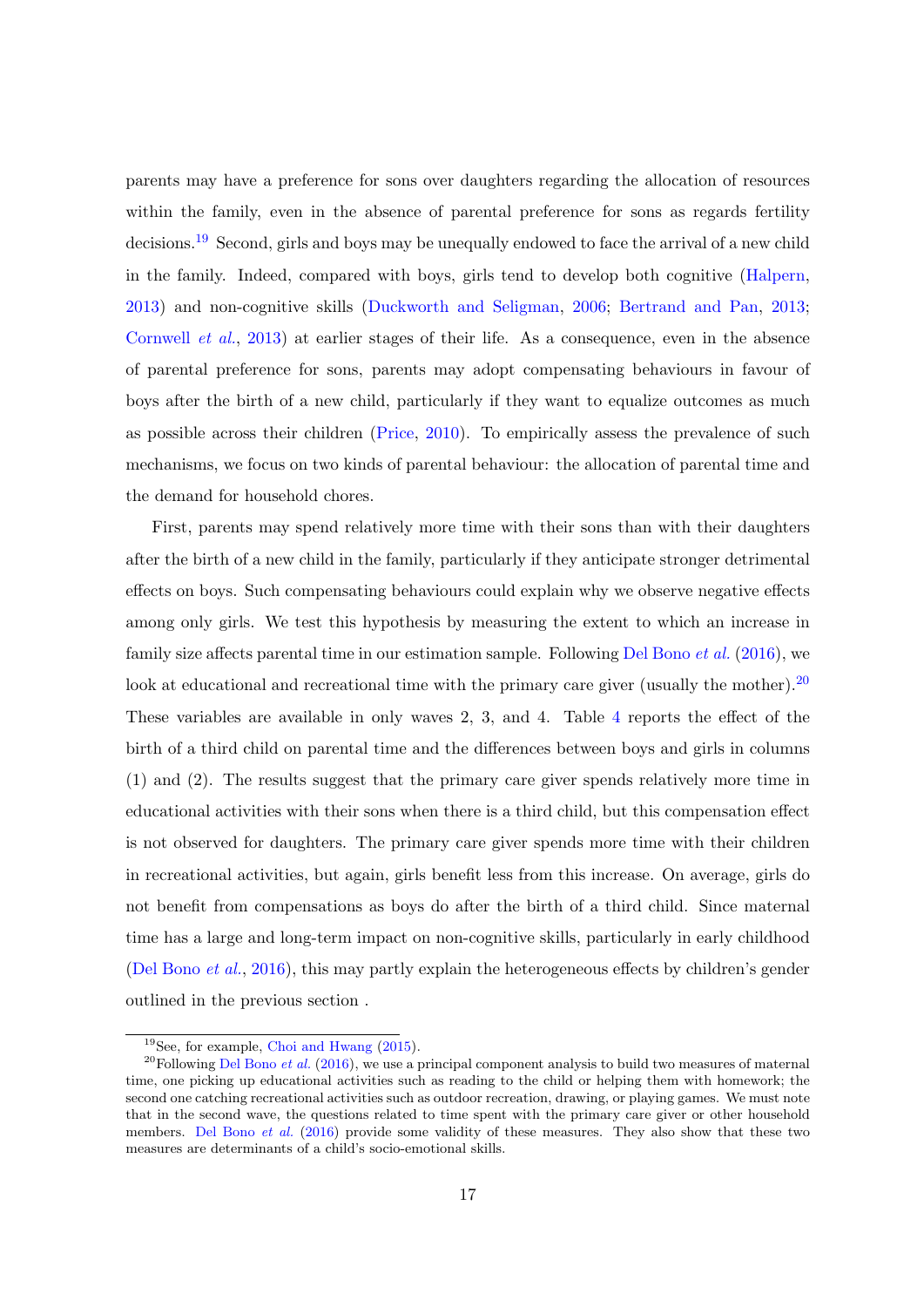A second possible explanation relates to gender norms and the intra-household allocation of housework and care-giving activities. Previous studies have shown that female children spend more time than male children doing housework or taking care of other members of the family, and tend to reproduce their parents' household chores division [\(Raley and Bianchi,](#page-25-13) [2006;](#page-25-13) [Solaz and Wolff,](#page-25-14) [2015\)](#page-25-14). Doing more household tasks may distract children from activities that are more productive for the formation of socio-emotional skills, such as educational activities or parental quality time [\(Price,](#page-25-11) [2008\)](#page-25-11).

We explore this hypothesis in our estimation sample by checking whether the birth of a third child affects children's contribution to household tasks. From wave 5 onwards, parents are asked the extent to which cohort members are involved in household chores. The results in the last column of Table [4](#page-32-0) suggest that an increase in family size increases the probability of contributing to household tasks only for girls. Although the coefficient for girls is not significantly different from zero at the conventional level, the sign of the estimate is consistent with our predictions. Using more complete time-use surveys, such as time-use diaries, would arguably increase the precision of our estimates.

Overall, our findings suggest that parents try to compensate for the detrimental effects of a birth in the family only for their sons. These compensating behaviours are consistent with a large body of evidence showing gender discrimination within families in developed countries in favour of boys (see [Bharadwaj](#page-21-12) et al., [2014,](#page-21-12) for a review).

#### 4.4 Persistence of the effect

In this section, we ask whether the negative effects of the birth of a third child persist after the time of the shock. Following [Jacobson](#page-24-13) *et al.*  $(1993)$ , we estimate the following model:

<span id="page-18-0"></span>
$$
Y_{it} = \alpha_0 + \sum_{k \ge -3}^{-1} birth_{it}^k \theta_k + \gamma X_{it} + \delta_t + \beta Y_{i0} + \mu_{it}
$$
 (3)

where  $birth_{it}^{k}$  indicates that the child had a sibling k periods earlier. We estimate this model only on children from families with a third child, that is, the birth has occurred. Having a sibling in period  $k = 0$  is the benchmark. Here,  $\theta_k$  measures the difference in the effect of the birth on a child's non-cognitive skills k periods following this event, compared with just after the event. To account for the endogeneity of the event, we treat the selection bias through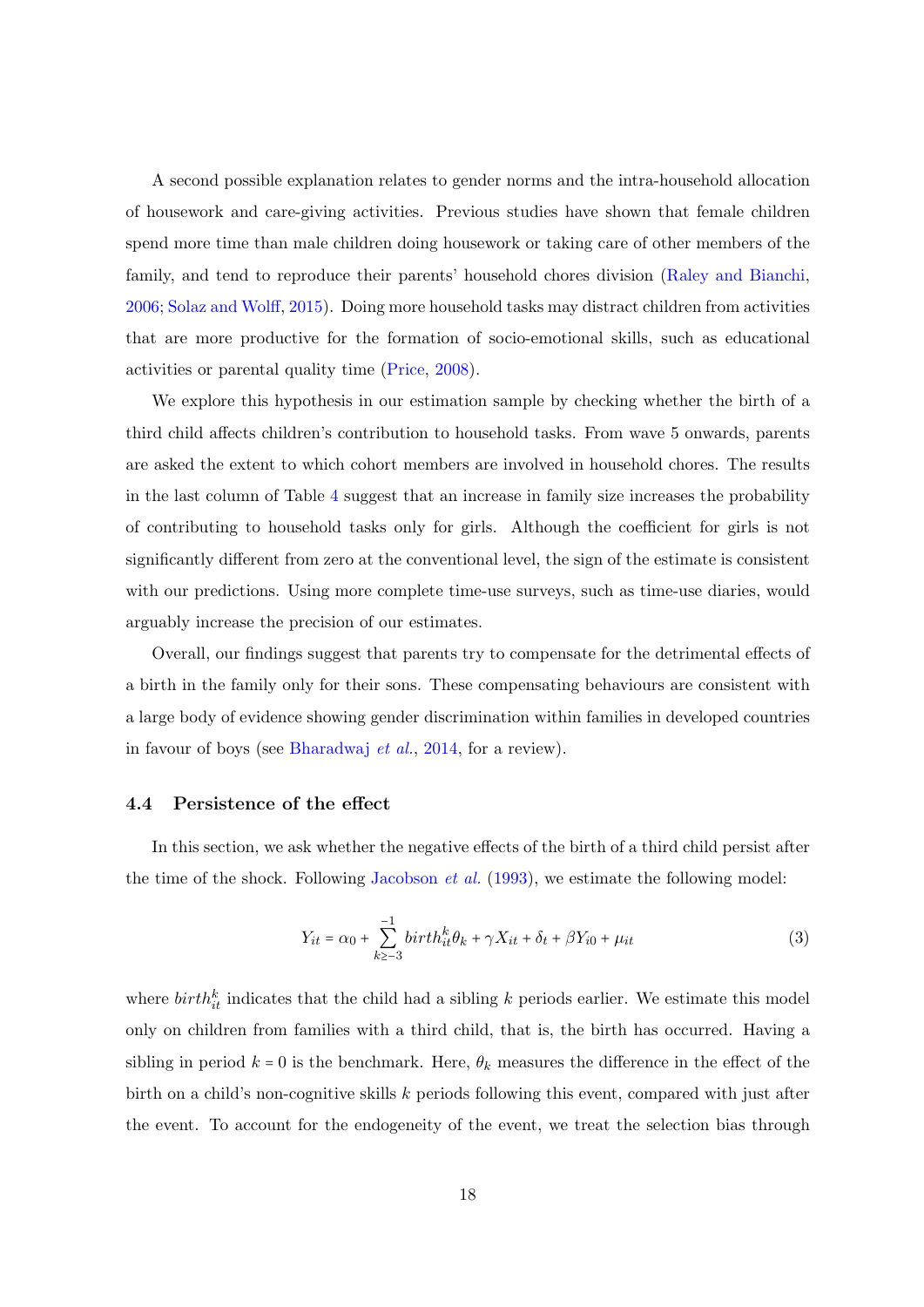the Heckman selection model. This model assumes an underlying relationship between two regressions: the outcome equation [\(3\)](#page-18-0) and the following selection equation. Individuals are selected only if there was a birth in their family, that is, under the following condition (the selection equation):

$$
Third_{it}^* = b_0 + b_1 same \ sex_{i0} + \epsilon_{it}, \qquad Third_{it} = \begin{cases} 1 \ if \ Third_{it}^* > 0 \\ 0 \ if \ Third_{it}^* \le 0 \end{cases}
$$

Table [5](#page-32-1) shows the results. None of the estimates is statistically different from zero, which suggests that an increase in family size is a shock whose negative effects persist over time, even 11 years after the event.

#### 5 Conclusion

This paper has evaluated the effect of the birth of a third child on the development of children's socio-emotional skills on a recent cohort of first- and second-born children from the MCS. To account for the endogeneity of fertility decisions, we used a well-known instrumental approach that exploits parents' preferences for gender diversity in their children, which consists of using the sex composition of the first two children as an instrument for an increase in family size.

We find that having a third child has a significant and negative effect on the formation of both behavioural and emotional skills for the first- and second-born. Further, the birth of a third child has a much larger impact when the siblings are under six years of age. We also find that the birth of a third child negatively affects the development of non-cognitive skills only for girls. An investigation of the potential mechanisms suggests that this negative effect observed only for girls may be explained by both the compensating behaviours of parents and the gendered allocation of housework and care-giving activities within the family. Finally, we find no evidence of significant recovery across periods following the increase in family size, suggesting that the negative effects on child's non-cognitive skills persist over time.

The negative effects of family size on children's non-cognitive skills observed in this paper may translate into worse adult outcomes. From previous studies, we can estimate the negative effects on girls' behavioural and emotional skills to translate into decreases of 0.12 and 0.25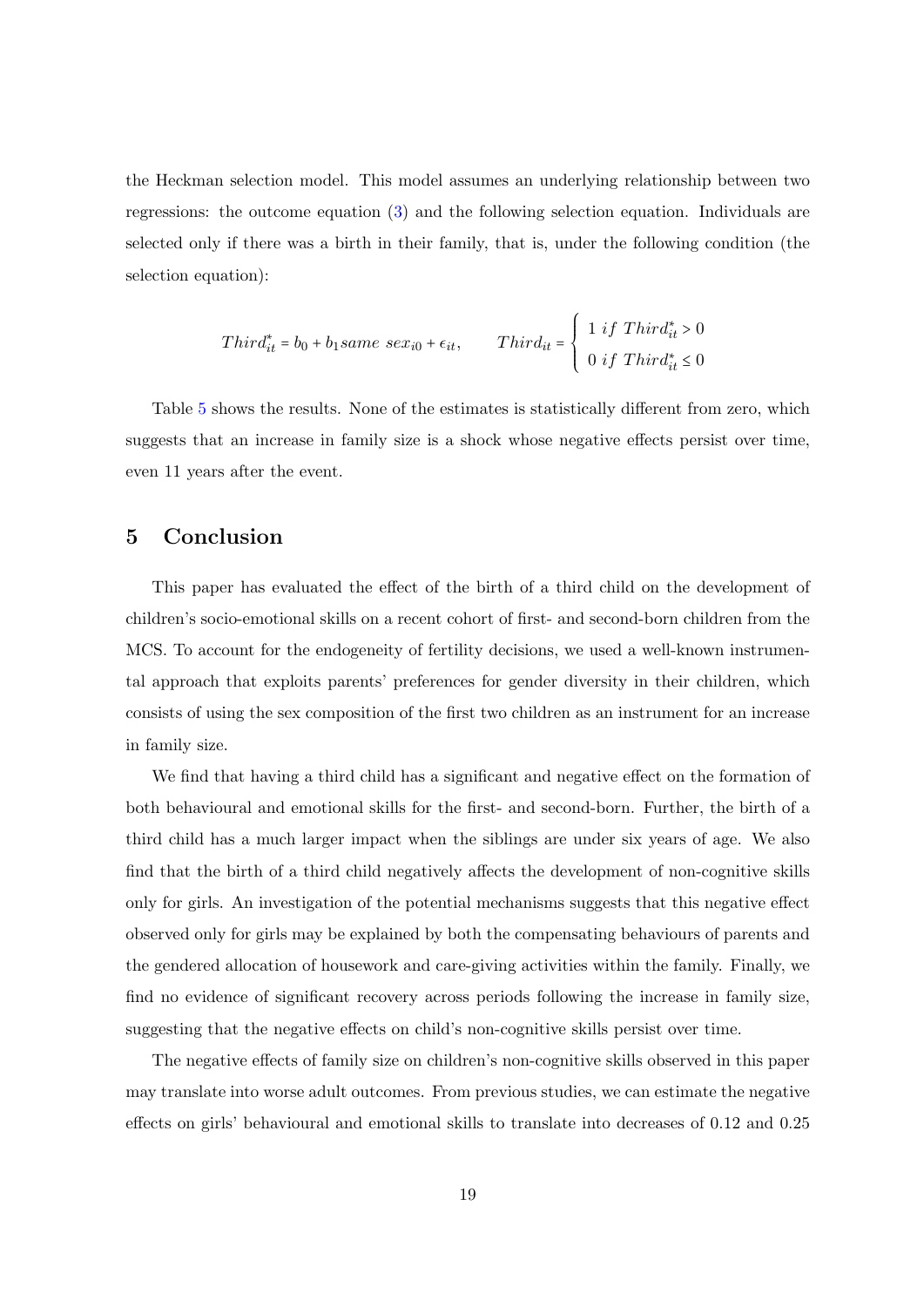standard deviations, respectively, in their life satisfaction [\(Layard](#page-24-4) et al., [2014\)](#page-24-4). Looking at labour market outcomes, these effects may translate into a 15% decrease in earnings for women [\(Lundborg](#page-24-14) *et al.*, [2014;](#page-24-14) [Lindqvist and Vestman,](#page-24-1) [2011\)](#page-24-1), while the effect on girls' social skills may decrease their wages by 7.5% [\(Deming,](#page-23-1) [2017\)](#page-23-1). Finally, the decreases observed in girls' behavioural and emotional skills may result in 1.1% and 0.7% decreases, respectively, in their probability of employment [\(Clark and Lepinteur,](#page-22-8) [2019\)](#page-22-8).

Our findings may aid understanding of the negative gradient between family size in childhood and adult outcomes. Although only a small number of studies support the quantity– quality trade-off argument based on quasi-experimental variations in terms of cognitive skills, our finding of a negative effect of family size on children's socio-emotional skills may partially explain the negative correlation observed between family size and adult outcomes.

Moreover, given the crucial role that non-cognitive skills play in determining labour market outcomes, one implication of our findings is that the discriminatory behaviours adopted by parents after the birth of a third child may contribute to gender inequalities in the labour market. Indeed, the detrimental effects of the birth of a third child on girls' non-cognitive skills may translate into worse schooling choices or occupational choices in adulthood [\(Heckman](#page-24-0) [et al.](#page-24-0), [2006\)](#page-24-0), which may in turn reduce their labour market opportunities. However, recent studies by [Gelber and Isen](#page-23-13)  $(2013)$  and [Attanasio](#page-21-13) *et al.*  $(2020)$  show that well-designed childhood interventions based on psychosocial stimulation via regular home visits or pre-school attendance can lead to increased parental investments and better socio-emotional skills in children. Together with our results, these studies stress the importance of designing similar policies with a higher focus on girls, especially in large families.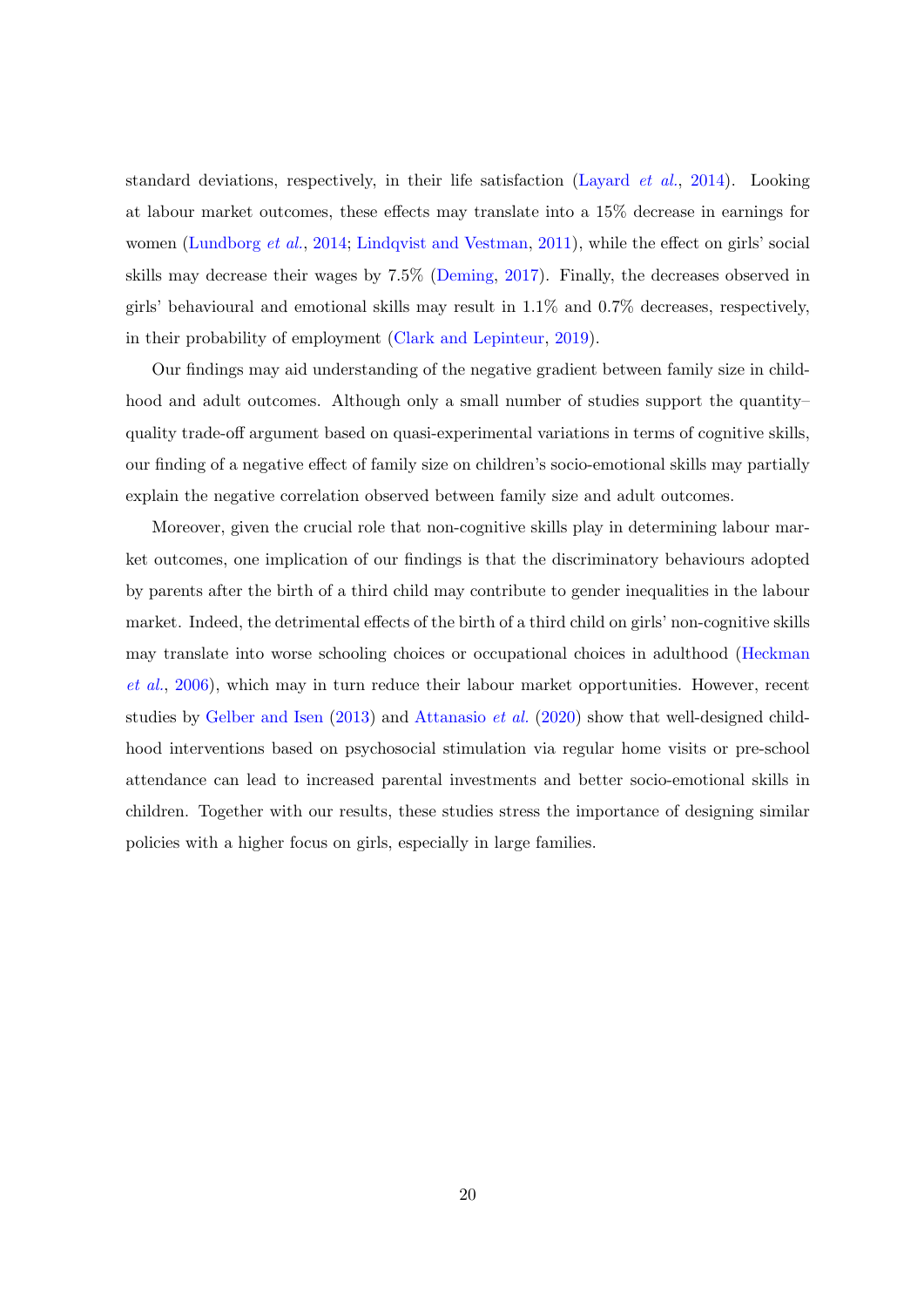#### References

- <span id="page-21-9"></span>Andersson, Gunnar, Karsten Hank, Marit Rønsen, and Andres Vikat. 2006. "Gendering family composition: Sex preferences for children and childbearing behavior in the Nordic countries." Demography, 43: 255–267.
- <span id="page-21-7"></span>Angrist, Joshua D, and William N Evans. 1998. "Children and Their Parents' Labor Supply: Evidence from Exogenous Variation in Family Size." American Economic Review, 88: 450–477.
- <span id="page-21-5"></span>Angrist, Joshua, Victor Lavy, and Analia Schlosser. 2010. "Multiple Experiments for the Causal Link between the Quantity and Quality of Children." Journal of Labor Economics, 28: 773–824.
- <span id="page-21-6"></span>Aslund, Olof, and Hans Grönqvist. 2010. "Family size and child outcomes: Is there really no trade-off?" Labour Economics, 17(1): 130–139.
- <span id="page-21-8"></span>Attanasio, Orazio, Richard Blundell, Gabriella Mason, and Giacomo Conti. 2018. "Inequality in socioemotional skills: a cross-cohort comparison." IFS Working Paper W18/22.
- <span id="page-21-13"></span>Attanasio, Orazio, Sarah Cattan, Emla Fitzsimons, Costas Meghir, and Marta Rubio-Codina. 2020. "Estimating the production function for human capital: results from a randomized controlled trial in Colombia." American Economic Review, 110: 48–85.
- <span id="page-21-10"></span>Baker, Michael, and Kevin Milligan. 2016. "Boy-girl differences in parental time investments: Evidence from three countries." Journal of Human Capital, 10: 399–441.
- <span id="page-21-1"></span>Becker, Gary S. 1960. "An economic analysis of fertility." In Demographic and economic change in developed countries. 209–240. Columbia University Press.
- <span id="page-21-2"></span>Becker, Gary S, and H Gregg Lewis. 1973. "On the Interaction between the Quantity and Quality of Children." Journal of Political Economy, 81: S279–S288.
- <span id="page-21-3"></span>Becker, Gary S, and Nigel Tomes. 1976. "Child endowments and the quantity and quality of children." Journal of Political Economy, 84: S143–S162.
- <span id="page-21-11"></span>Bertrand, Marianne, and Jessica Pan. 2013. "The trouble with boys: Social influences and the gender gap in disruptive behavior." American Economic Journal: Applied Economics, 5(1): 32–64.
- <span id="page-21-12"></span>Bharadwaj, Prashant, Gordon B Dahl, and Ketki Sheth. 2014. "Gender discrimination in the family." In . Vol. 2 of The Economics of the Family: How the Household affects Markets and Economic Growth, 237.
- <span id="page-21-4"></span>Björklund, Anders, and Kjell G. Salvanes. 2011. "Chapter 3 - Education and Family Background: Mechanisms and Policies." In . Vol. 3 of Handbook of the Economics of  $Education,$ , ed. Eric A. Hanushek, Stephen Machin and Ludger Woessmann, 201 – 247. Elsevier.
- <span id="page-21-0"></span>Björklund, Anders, and Markus Jäntti. 2012. "How important is family background for labor-economic outcomes?" Labour Economics, 19: 465–474.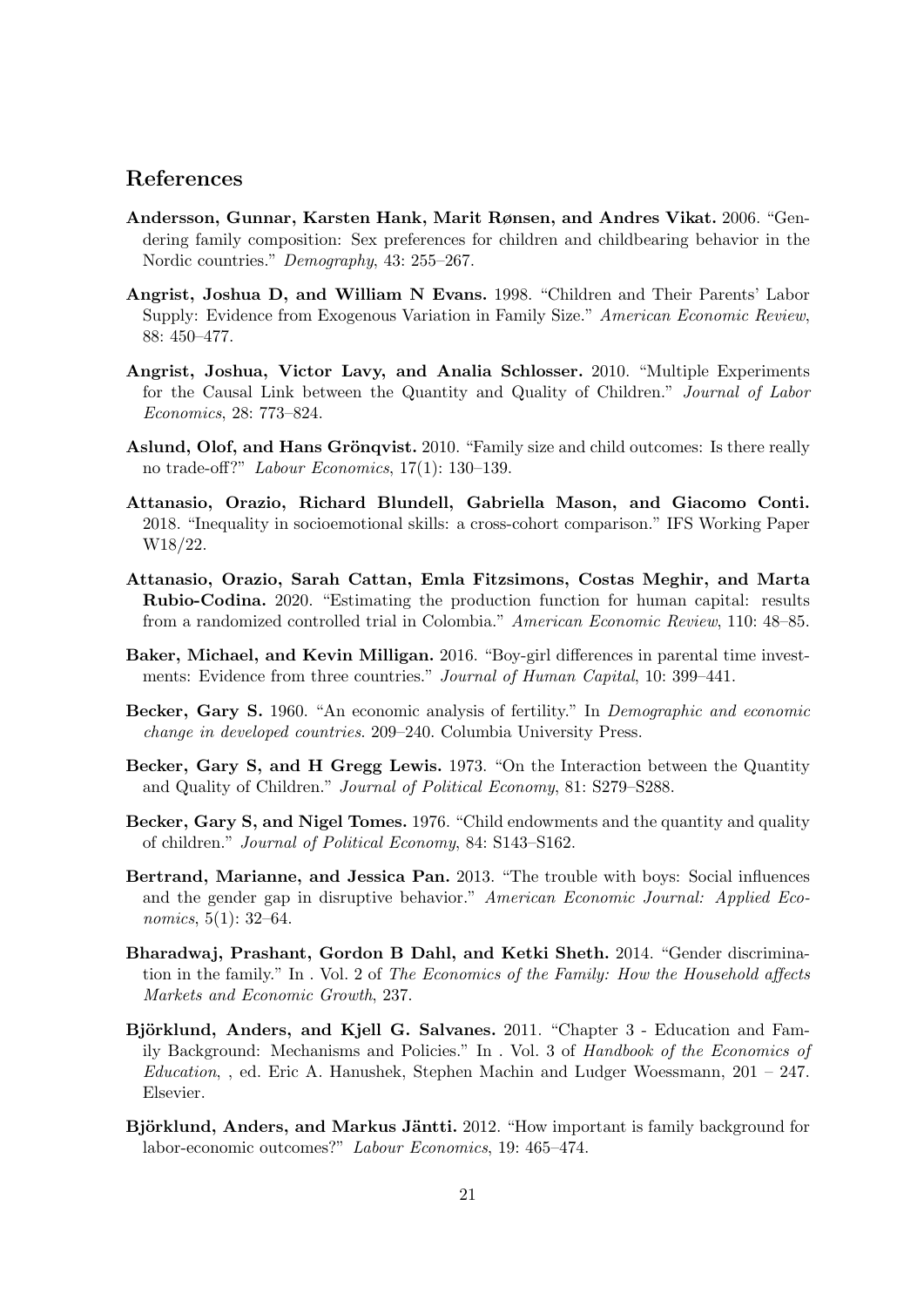- <span id="page-22-4"></span>Black, Sandra E, Erik Grönqvist, and Björn Öckert. 2017. "Born to lead? The effect of birth order on non-cognitive abilities." National Bureau of Economic Research.
- <span id="page-22-5"></span>Black, Sandra E, Paul J Devereux, and Kjell G. Salvanes. 2005. "The More the Merrier? The Effect of Family Size and Birth Order on Children s Education." *Quarterly* Journal of Economics, 120: 669–700.
- <span id="page-22-7"></span>Black, Sandra E, Paul J Devereux, and Kjell G Salvanes. 2010. "Small Family, Smart Family?: Family Size and the IQ Scores of Young Men." Journal of Human Resources, 45: 33–58.
- <span id="page-22-12"></span>Blau, Francine D, Lawrence M Kahn, Peter Brummund, Jason Cook, and Miriam Larson-Koester. 2020. "Is there still son preference in the United States?" Journal of Population Economics, 1–42.
- <span id="page-22-6"></span>Cáceras-Delpiano, Julio. 2006. "The Impact of Family Size on Investment in Child Quality." Journal of Human Resources, 41: 738–754.
- <span id="page-22-3"></span>Carneiro, Pedro, Costas Meghir, and Matthias Parey. 2013. "Maternal Education, Home Environments, and the Development of Children and Adolescents." Journal of the European Economic Association, 11: 123–160.
- <span id="page-22-13"></span>Choi, Eleanor Jawon, and Jisoo Hwang. 2015. "Child gender and parental inputs: No more son preference in Korea?" American Economic Review, 105: 638–643.
- <span id="page-22-8"></span>Clark, Andrew E, and Anthony Lepinteur. 2019. "The Causes and Consequences of Early-Adult Unemployment: Evidence from Cohort Data." Journal of Economic Behavior and Organization, 166: 107–124.
- <span id="page-22-9"></span>Clark, Andrew E, Sarah Flèche, Richard Layard, Nattavudh Powdthavee, and George Ward. 2019. The origins of happiness: the science of well-being over the life course. Princeton University Press.
- <span id="page-22-1"></span>Cobb-Clark, Deborah A, and Michelle Tan. 2011. "Noncognitive skills, occupational attainment, and relative wages." Labour Economics, 18: 1–13.
- <span id="page-22-0"></span>Conti, Gabriella, James Heckman, and Sergio Urzua. 2010. "The education-health gradient." American Economic Review, 100: 234–238.
- <span id="page-22-11"></span>Cools, Sara, and Rannveig Kaldager Hart. 2017. "The effect of childhood family size on fertility in adulthood: New evidence from IV estimation." Demography, 54: 23–44.
- <span id="page-22-10"></span>Cornelissen, Thomas, and Christian Dustmann. 2018. "Early school exposure, test scores, and non-cognitive outcomes." American Economic Journal: Economic Policy.
- <span id="page-22-14"></span>Cornwell, Christopher, David B Mustard, and Jessica Van Parys. 2013. "Noncognitive skills and the gender disparities in test scores and teacher assessments: Evidence from primary school." Journal of Human Resources, 48: 236–264.
- <span id="page-22-2"></span>Cunha, Flavio, and James Heckman. 2007. "The technology of skill formation." American Economic Review, 97: 31–47.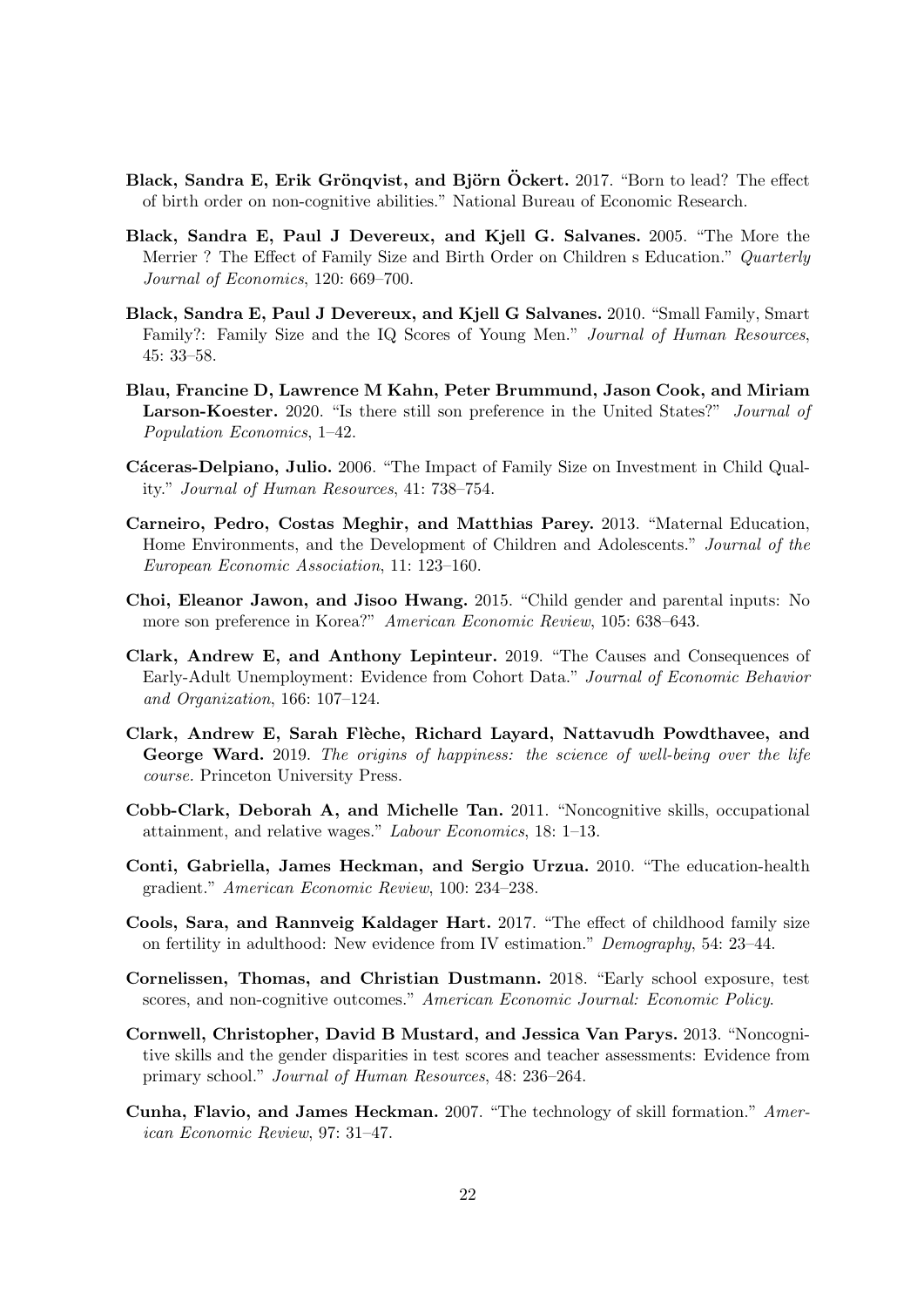- <span id="page-23-10"></span>Cunha, Flavio, and James J Heckman. 2008. "Formulating, Identifying and Estimating the Technology of Cognitive and Noncognitive Skill Formation." Journal of Human Resources, 43: 738–782.
- <span id="page-23-11"></span>Cunha, Flavio, James J Heckman, and Suzanne M Schennach. 2010. "Estimating the Technology of Cognitive and Noncognitive Skill Formation." Econometrica, 78: 883–931.
- <span id="page-23-9"></span>Del Boca, Daniela, Chiara Monfardini, and Cheti Nicoletti. 2017. "Parental and Child Time Investments and the Cognitive Development of Adolescents." Journal of Labor Economics, 35: 565–608.
- <span id="page-23-2"></span>Del Bono, Emilia, Marco Francesconi, Yvonne Kelly, and Amanda Sacker. 2016. "Early maternal time investment and early child outcomes." Economic Journal, 126: F96– F135.
- <span id="page-23-1"></span>Deming, David J. 2017. "The growing importance of social skills in the labor market." Quarterly Journal of Economics, 132: 1593–1640.
- <span id="page-23-12"></span>Duckworth, Angela Lee, and Martin EP Seligman. 2006. "Self-discipline gives girls the edge: Gender in self-discipline, grades, and achievement test scores." Journal of Educational Psychology, 98: 198–208.
- <span id="page-23-3"></span>Fiorini, Mario, and Michael P Keane. 2014. "How the allocation of children's time affects cognitive and noncognitive development." Journal of Labor Economics, 32: 787–836.
- <span id="page-23-8"></span>Fleche, Sarah. 2017. "Teacher quality, test scores and non-cognitive skills: Evidence from primary school teachers in the UK." Centre for Economic Performance, London School of Economics and Political Science.
- <span id="page-23-0"></span>Fletcher, Jason M. 2013. "The effects of personality traits on adult labor market outcomes: Evidence from siblings." Journal of Economic Behavior & Organization, 89: 122–135.
- <span id="page-23-4"></span>Fletcher, Jason M, and Barbara Wolfe. 2016. "The importance of family income in the formation and evolution of non-cognitive skills in childhood." Economics of education review, 54: 143–154.
- <span id="page-23-13"></span>Gelber, Alexander, and Adam Isen. 2013. "Children's schooling and parents' behavior: Evidence from the Head Start Impact Study." Journal of Public Economics, 101: 25–38.
- <span id="page-23-5"></span>Goodman, Anna, Donna L Lamping, and George B Ploubidis. 2010. "When to use broader internalising and externalising subscales instead of the hypothesised five subscales on the Strengths and Difficulties Questionnaire (SDQ): data from British parents, teachers and children." Journal of Abnormal Child Psychology, 38: 1179–1191.
- <span id="page-23-6"></span>Goodman, Robert. 1997. "The Strengths and Difficulties Questionnaire: a research note." Journal of Child Psychology and Psychiatry, 38: 581–586.
- <span id="page-23-7"></span>Goodman, Robert, and Stephen Scott. 1999. "Comparing the Strengths and Difficulties Questionnaire and the Child Behavior Checklist: is small beautiful?" Journal of abnormal child psychology, 27: 17–24.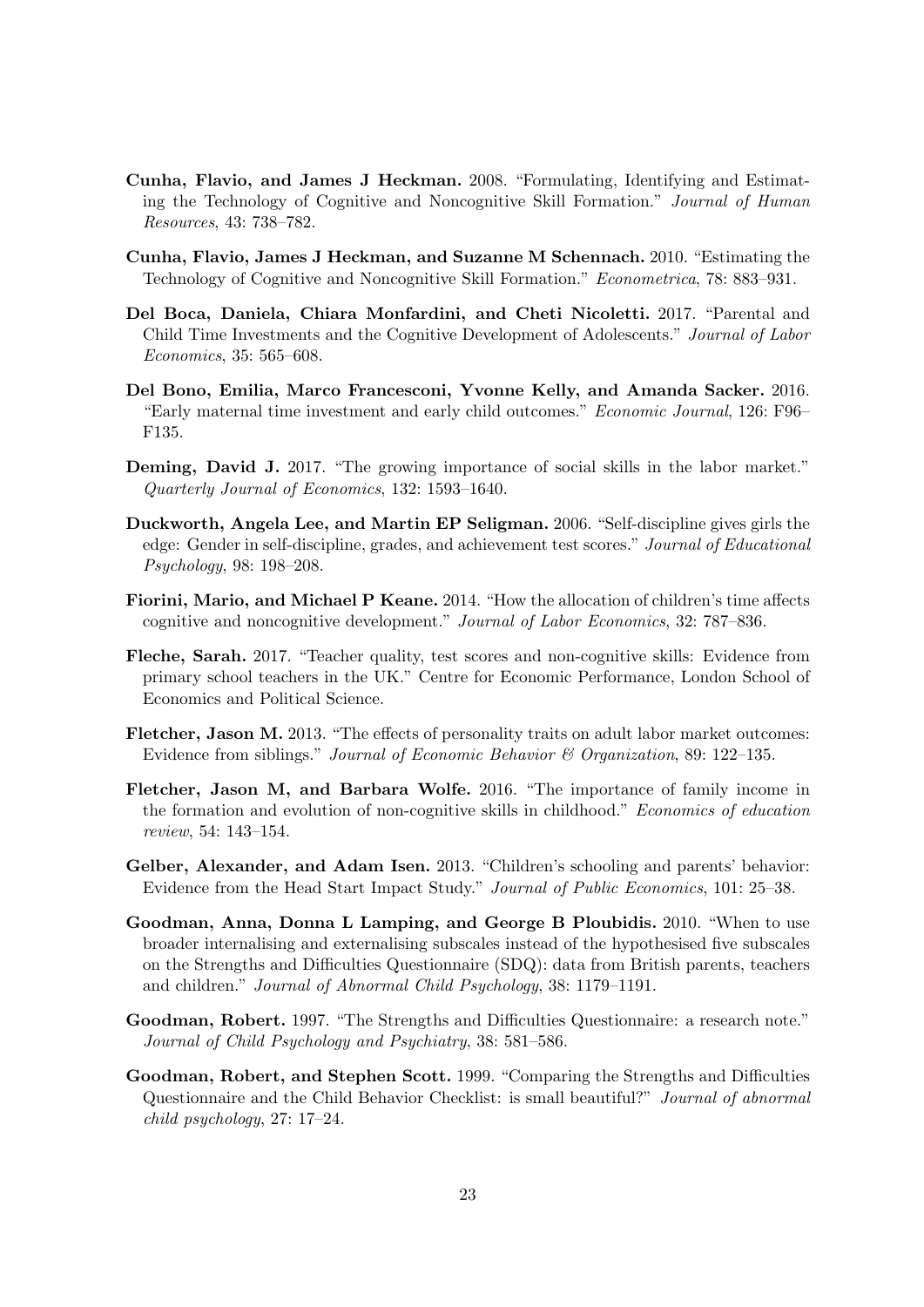- <span id="page-24-2"></span>Gröngvist, Erik, Björn Öckert, and Jonas Vlachos. 2017. "The intergenerational transmission of cognitive and noncognitive abilities." Journal of Human Resources, 52: 887–918.
- <span id="page-24-6"></span>Gupta, Nabanita Datta, and Marianne Simonsen. 2010. "Non-cognitive child outcomes and universal high quality child care." Journal of Public Economics, 94: 30–43.
- <span id="page-24-12"></span>Halpern, Diane F. 2013. Sex Differences in Cognitive Abilities. Psychology Press.
- <span id="page-24-8"></span>Hartas, Dimitra. 2011. "Families' social backgrounds matter: Socio-economic factors, home learning and young children's language, literacy and social outcomes." British Educational Research Journal, 37: 893–914.
- <span id="page-24-0"></span>Heckman, James J, Jora Stixrud, and Sergio Urzua. 2006. "The effects of cognitive and noncognitive abilities on labor market outcomes and social behavior." Journal of Labor Economics, 24: 411–482.
- <span id="page-24-10"></span>Ichino, Andrea, Elly-Ann Lindström, and Eliana Viviano. 2014. "Hidden consequences of a first-born boy for mothers." Economics Letters, 123: 274–278.
- <span id="page-24-13"></span>Jacobson, Louis, Robert LaLonde, and Daniel Sullivan. 1993. "Earnings losses of displaced workers." American Economic Review, 83: 685–709.
- <span id="page-24-3"></span>Juhn, Chinhui, Yona Rubinstein, and C Andrew Zuppann. 2015. "The quantityquality trade-off and the formation of cognitive and non-cognitive skills." National Bureau of Economic Research.
- <span id="page-24-7"></span>Kuehnle, Daniel, and Michael Oberfichtner. 2017. "Does early child care attendance influence children's cognitive and non-cognitive skill development?"
- <span id="page-24-4"></span>Layard, Richard, Andrew E Clark, Francesca Cornaglia, Nattavudh Powdthavee, and James Vernoit. 2014. "What predicts a successful life? A life-course model of wellbeing." Economic Journal, 124: F720–F738.
- <span id="page-24-1"></span>Lindqvist, Erik, and Roine Vestman. 2011. "The Labor Market Returns to Cognitive and Noncognitive Ability: Evidence from the Swedish Enlistment." American Economic Journal: Applied Economics, 3: 101–128.
- <span id="page-24-11"></span>Lundberg, Shelly. 2005. "Sons, daughters, and parental behaviour." Oxford Review of Economic Policy, 21: 340–356.
- <span id="page-24-9"></span>Lundborg, Petter, Erik Plug, and Astrid Würtz Rasmussen. 2017. "Can women have children and a career? IV evidence from IVF treatments." American Economic Review, 107: 1611–1637.
- <span id="page-24-14"></span>Lundborg, Petter, Paul Nystedt, and Dan-Olof Rooth. 2014. "Height and Earnings: The Role of Cognitive and Noncognitive Skills." Journal of Human Resources, 49(1): 27.
- <span id="page-24-5"></span>Mathai, John, Peter Anderson, and Angela Bourne. 2003. "Use of the Strengths and Difficulties Questionnaire as an outcome measure in a child and adolescent mental health service." Australasian Psychiatry, 11: 334–337.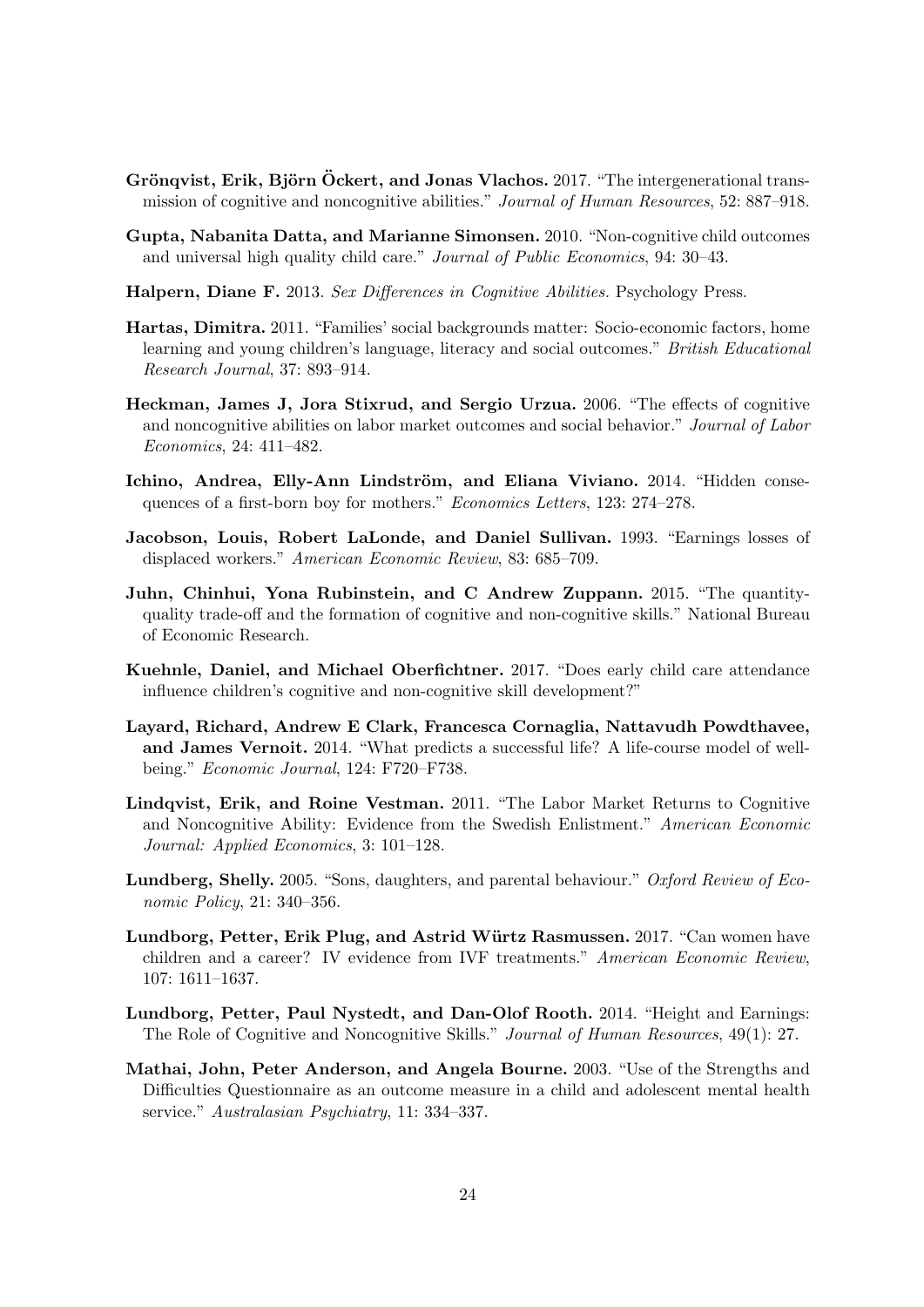- <span id="page-25-8"></span>Meltzer, Howard, Rebecca Gatward, Robert Goodman, and Tamsin Ford. 2003. "Mental health of children and adolescents in Great Britain." International Review of Psychiatry, 15: 185–187.
- <span id="page-25-9"></span>Mostafa, Tarek, and George Ploubidis. 2017. "Millennium cohort study." In .
- <span id="page-25-6"></span>Nghiem, Hong Son, Ha Trong Nguyen, Rasheda Khanam, and Luke B Connelly. 2015. "Does school type affect cognitive and non-cognitive development in children? Evidence from Australian primary schools." Labour Economics, 33: 55–65.
- <span id="page-25-0"></span>Nyhus, Ellen K, and Empar Pons. 2005. "The effects of personality on earnings." Journal of Economic Psychology, 26: 363–384.
- <span id="page-25-7"></span>Pike, Alison, Alessandra C Iervolino, Thalia C Eley, Thomas S Price, and Robert Plomin. 2006. "Environmental risk and young children's cognitive and behavioral development." International Journal of Behavioral Development, 30: 55–66.
- <span id="page-25-11"></span>Price, Joseph. 2008. "Parent-child quality time does birth order matter?" Journal of Human Resources, 43: 240–265.
- <span id="page-25-12"></span>Price, Joseph. 2010. "The effect of parental time investments: Evidence from natural withinfamily variation." Unpublished manuscript, Brigham Young University.
- <span id="page-25-13"></span>Raley, Sara, and Suzanne Bianchi. 2006. "Sons, daughters, and family processes: Does gender of children matter?" Annual Review of Sociology, 32: 401–421.
- <span id="page-25-5"></span>Silles, Mary A. 2010. "The implications of family size and birth order for test scores and behavioral development." Economics of Education Review, 29: 795–803.
- <span id="page-25-1"></span>Slomkowski, Cheryl, Richard Rende, Katherine J Conger, Ronald L Simons, and Rand D Conger. 2001. "Sisters, brothers, and delinquency: Evaluating social influence during early and middle adolescence." Child Development, 72: 271–283.
- <span id="page-25-14"></span>Solaz, and Wolff. 2015. "Intergenerational correlation of domestic work: does gender matter?" Annals of Economics and Statistics, 117/118: 159–184.
- <span id="page-25-2"></span>Stauffacher, Kirstin, and Ganie B DeHart. 2006. "Crossing social contexts: Relational aggression between siblings and friends during early and middle childhood." Journal of Applied Developmental Psychology, 27: 228–240.
- <span id="page-25-4"></span>Stormshak, Elizabeth A, Christina J Bellanti, and Karen L Bierman. 1996. "The quality of sibling relationships and the development of social competence and behavioral control in aggressive children." Developmental Psychology, 32: 79–89.
- <span id="page-25-3"></span>Volling, Brenda L, and Jay Belsky. 1992. "The contribution of mother-child and fatherchild relationships to the quality of sibling interaction: A longitudinal study." Child Development, 63: 1209–1222.
- <span id="page-25-10"></span>Wooldridge, Jeffrey M. 2002. "Econometric Analysis of Cross Section and Panel Data." 735.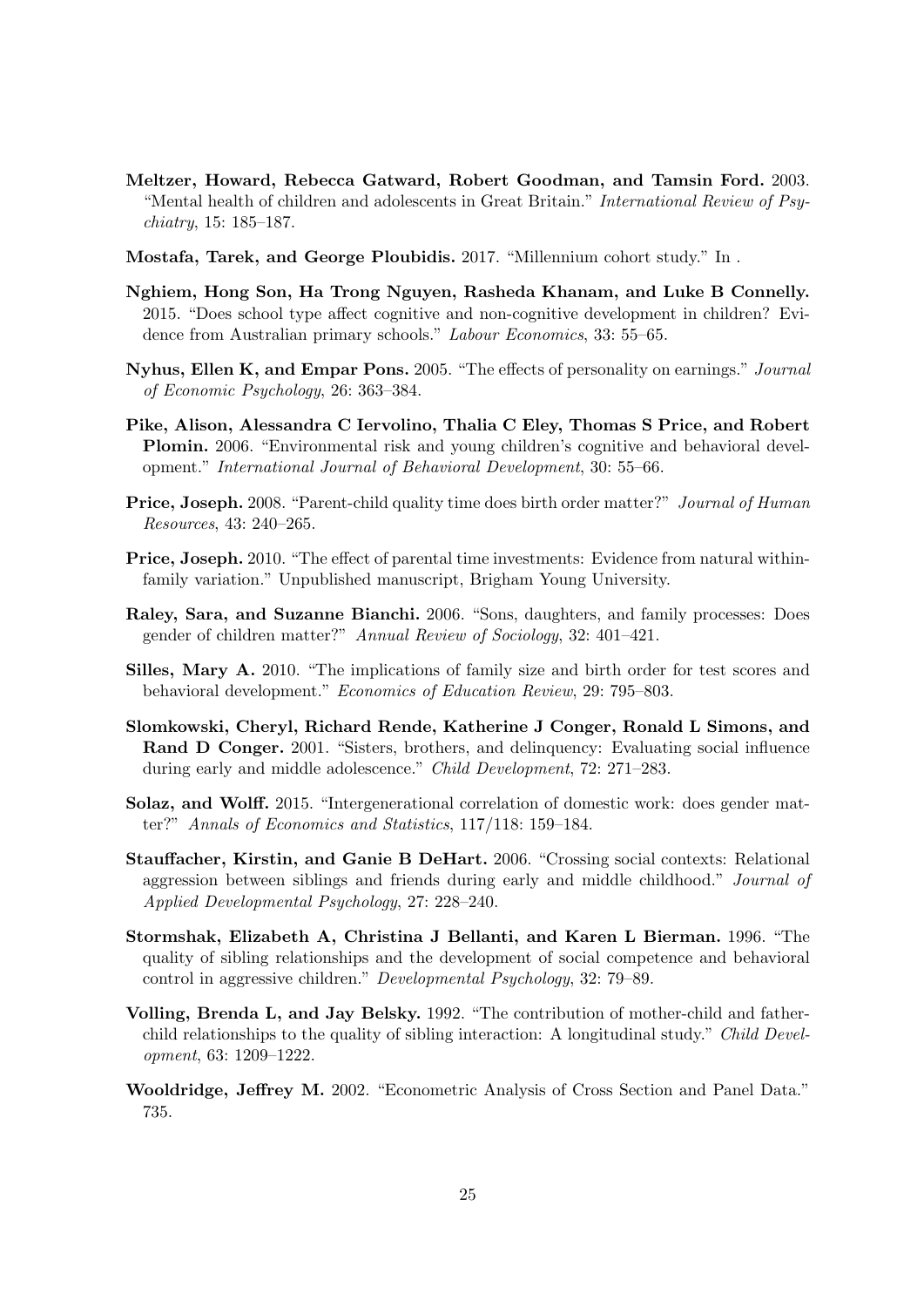### <span id="page-26-0"></span>Figures and Tables



Figure 1: Distribution of Total SDQ - Estimation Sample

Source: Estimation Sample drawn from the Millennium Cohort Study. Notes: The scales of the SDQ variables have been reversed such that the higher the SDQ, the better the non-cognitive skills of the cohort member. Note that there are 20,131 observations for 5,983 individuals in 5,907 families.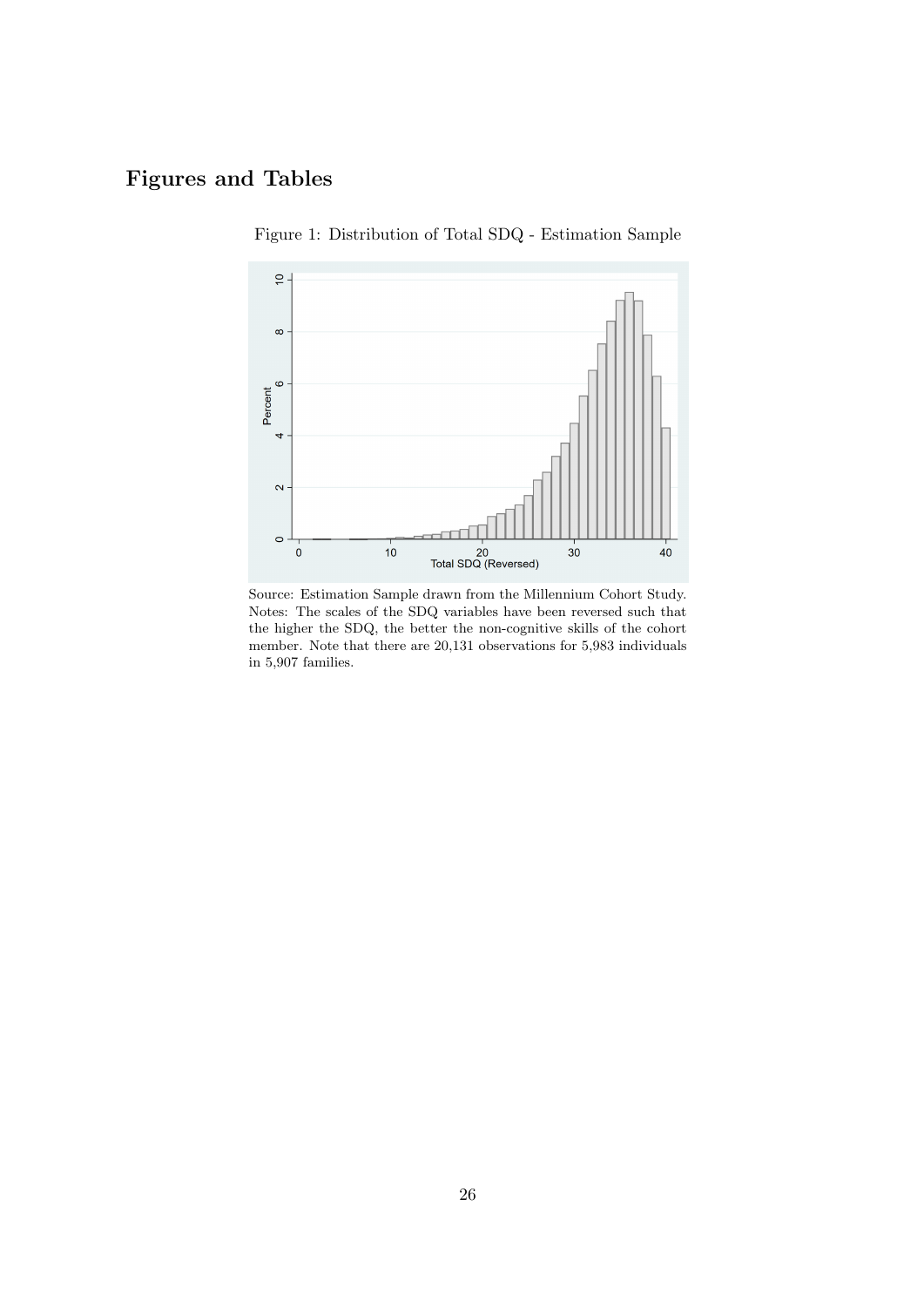

<span id="page-27-0"></span>Figure 2: Distribution of Externalising and Internalising SDQ - Estimation Sample

Source: Estimation Sample drawn from the Millennium Cohort Study. Notes: The scales of the SDQ variables have been reversed such that the higher the SDQ, the better the non-cognitive skills of the cohort member. Note that there are 20,131 observations for 5,983 individuals in 5,907 families.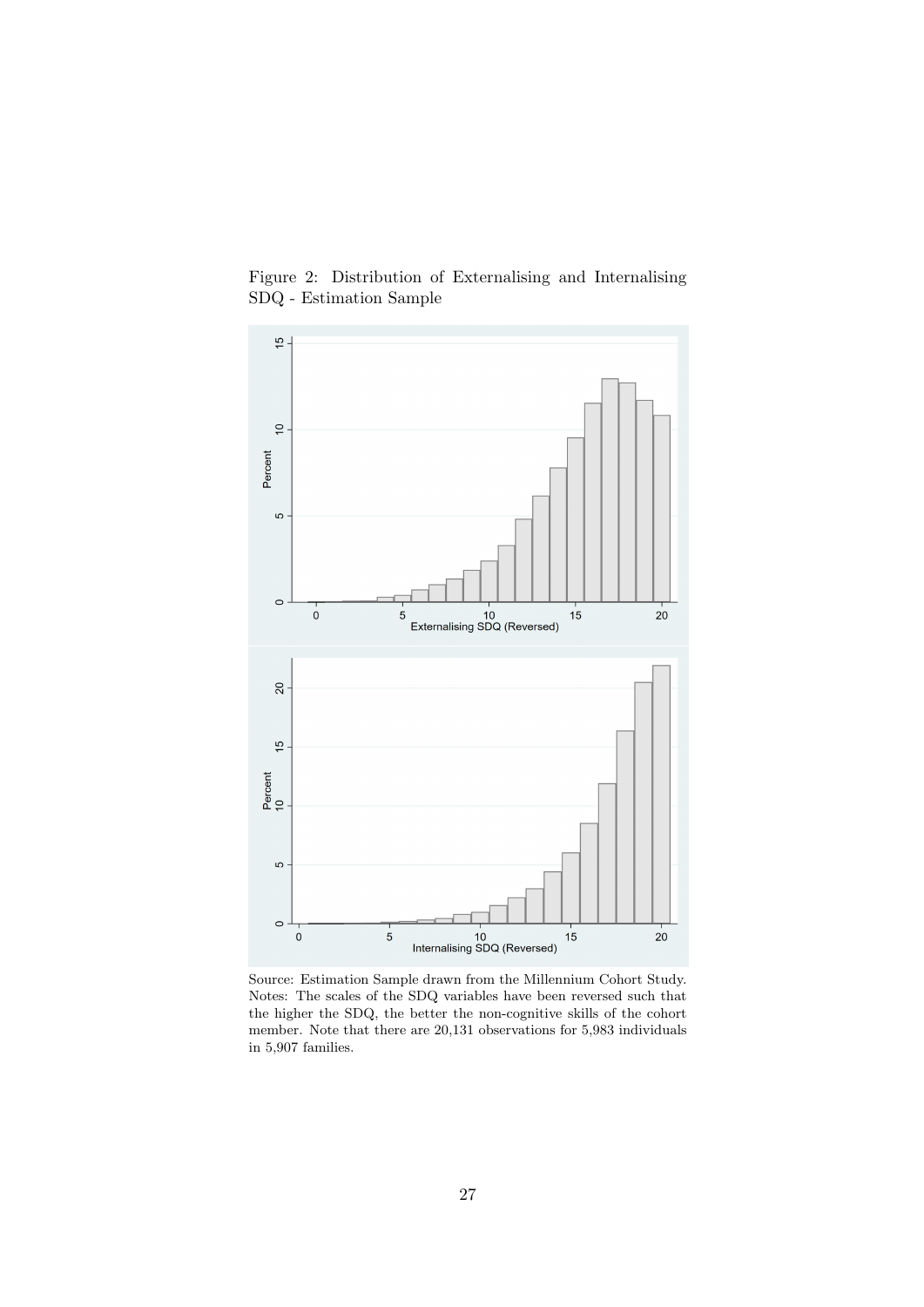<span id="page-28-0"></span>Figure 3: Distribution of Pro-Social Behaviour Score - Estimation Sample



Source: Estimation Sample drawn from the Millennium Cohort Study. Notes: Note that there are 20,131 observations for 5,983 individuals in 5,907 families.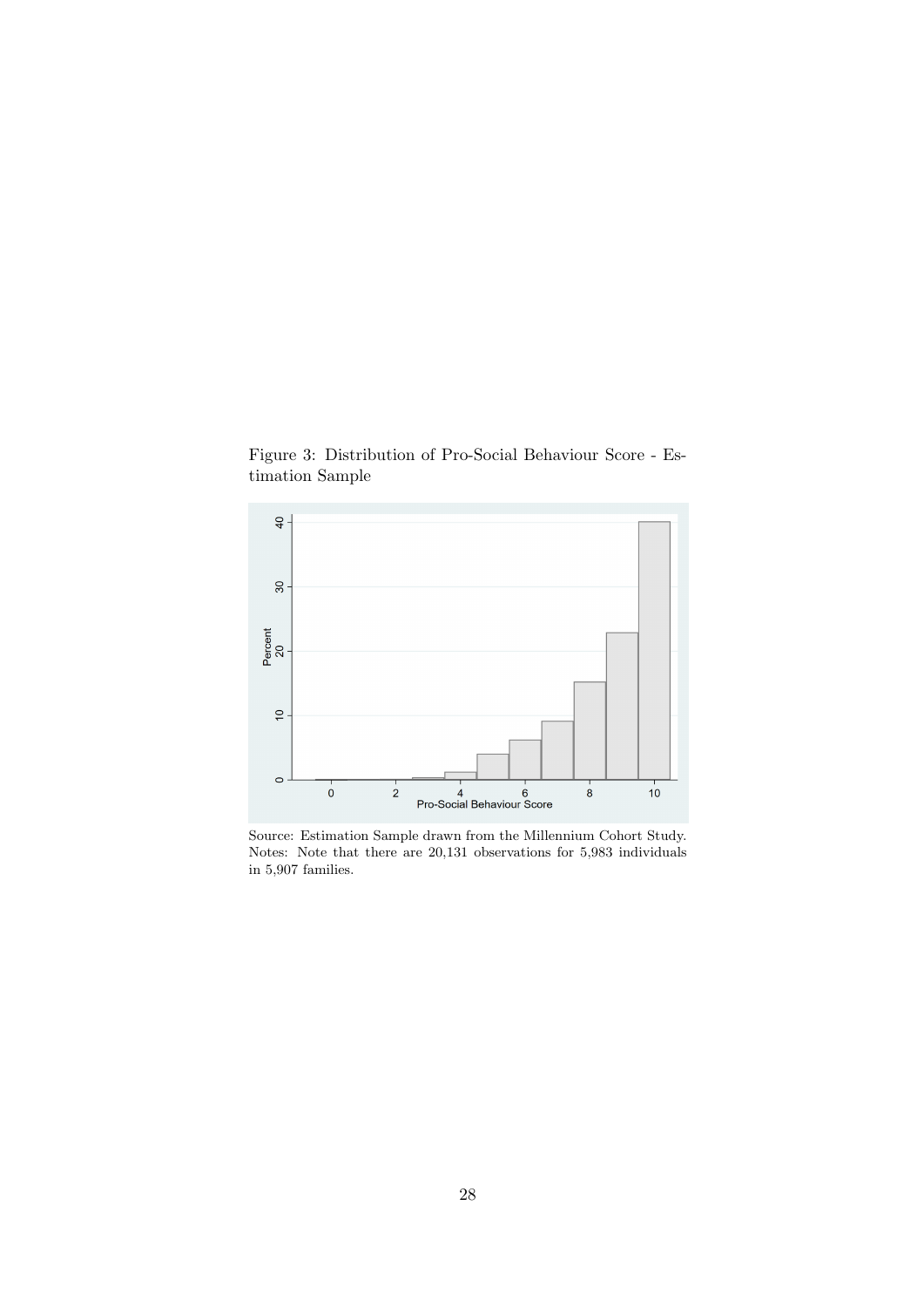|                                      | Mean  | SD.  | Min            | Max          |
|--------------------------------------|-------|------|----------------|--------------|
| Cohort Member Characteristics:       |       |      |                |              |
| Non Cognitive Skills (Total SDQ)     | 32.98 | 5.23 | $\overline{2}$ | 40           |
| Behaviour Skills (Externalising SDQ) | 17.28 | 2.81 | $\mathbf{1}$   | 20           |
| Emotional Skills (Internalising SDQ) | 15.70 | 3.40 | $\Omega$       | 20           |
| Pro-Social Behaviour                 | 8.27  | 1.80 | 0              | 10           |
| Female                               | 0.50  |      | 0              | $\mathbf{1}$ |
| Age                                  | 9.25  | 3.50 | 4              | 16           |
| Age of Mother                        | 29.77 | 5.31 | 15             | 52           |
| First born                           | 0.41  |      | 0              | $\mathbf{1}$ |
| Second born                          | 0.59  |      | 0              | 1            |
| Wave 3                               | 0.28  |      | 0              | 1            |
| Wave 4                               | 0.26  |      | 0              | 1            |
| Wave 5                               | 0.25  |      | 0              | 1            |
| Wave 6                               | 0.22  |      | 0              | 1            |
| Family Characteristics:              |       |      |                |              |
| Age of Mother at first birth         | 29.77 | 5.31 | 15             | 52           |
| Household Income (in logs)           | 6.98  | 1.93 | 2.84           | 11.16        |
| Natural Father in Household          | 0.79  |      | 0              | $\mathbf{1}$ |
| Parents are Married                  | 0.68  |      | $\Omega$       | 1            |
| Observations                         | 20131 |      |                |              |

Table 1: Descriptive Statistics: Estimation Sample

<span id="page-29-0"></span> $\overline{a}$ L,

Source: Estimation Sample drawn from the Millennium Cohort Study.

Notes: The scales of the SDQ variables have been reversed such that the higher the SDQ, the better the non-cognitive skills of the cohort member. Note that there are 20,131 observations for 5,983 individuals in 5,907 families.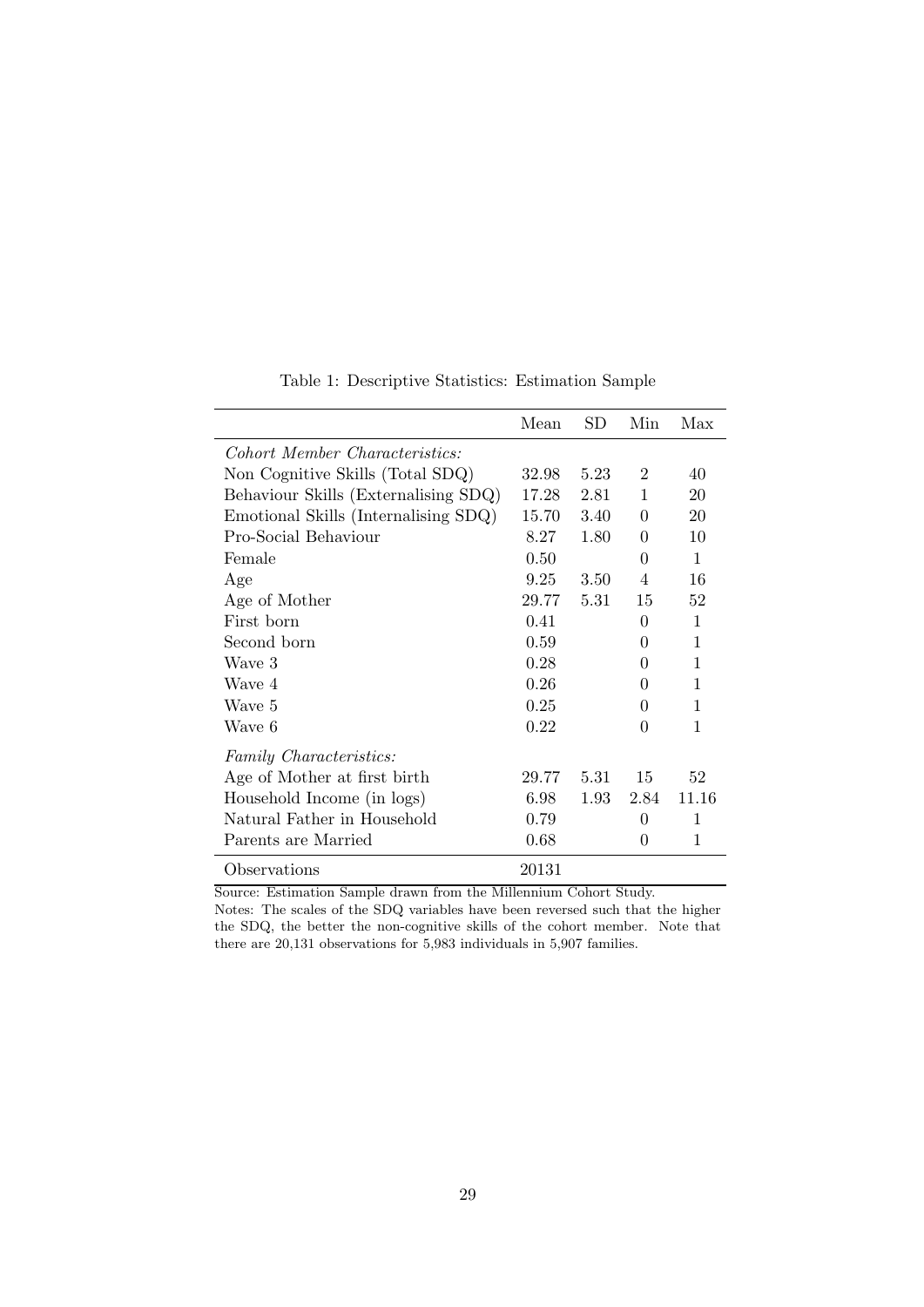<span id="page-30-0"></span>

| First Stage:  | Third Child       | Third Child       | Third Child       | Third Child          |
|---------------|-------------------|-------------------|-------------------|----------------------|
|               | $\left( 1\right)$ | $\left( 2\right)$ | $\left( 3\right)$ | (4)                  |
| Same Sex      | $0.051***$        | $0.051***$        | $0.051***$        | $0.051***$           |
|               | (0.009)           | (0.009)           | (0.009)           | (0.009)              |
| Second Stage: | Total SDQ         | Behaviour Skills  | Emotional Skills  | Pro-Social Behaviour |
|               | (1)               | $\left( 2\right)$ | $\left( 3\right)$ | (4)                  |
| Third Child   | $-0.650*$         | $-0.496$          | $-0.627*$         | $-0.360$             |
|               | (0.342)           | (0.340)           | (0.354)           | (0.347)              |
| Observations  | 20131             | 20131             | 20131             | 20131                |
| F-Statistics  | 88.765            | 89.910            | 87.896            | 88.332               |

Table 2: Family Size and Non-cognitive skills: 2SLS Results

Notes: The dependent variables are reported by the primary care giver and have been standardized by age group (mean of 0 and standard deviation of 1). The scale of the dependent variables has been reversed to ease the interpretation. The standard errors in parentheses are clustered at the family level. Third Child is a dummy equal to one if a birth of a third child happens between  $t_0$  and  $t$ . The controls include individual characteristics (sex, age, birth order, month of birth, the age of the mother at birth), family background (income, marital status of the parents, the presence of the natural father, the age of mother at first birth) and wave fixed-effects. We also control for the dependent variable in wave 2. \*, \*\*, \*\*\* indicate significance at the 10%, 5% and 1% levels respectively.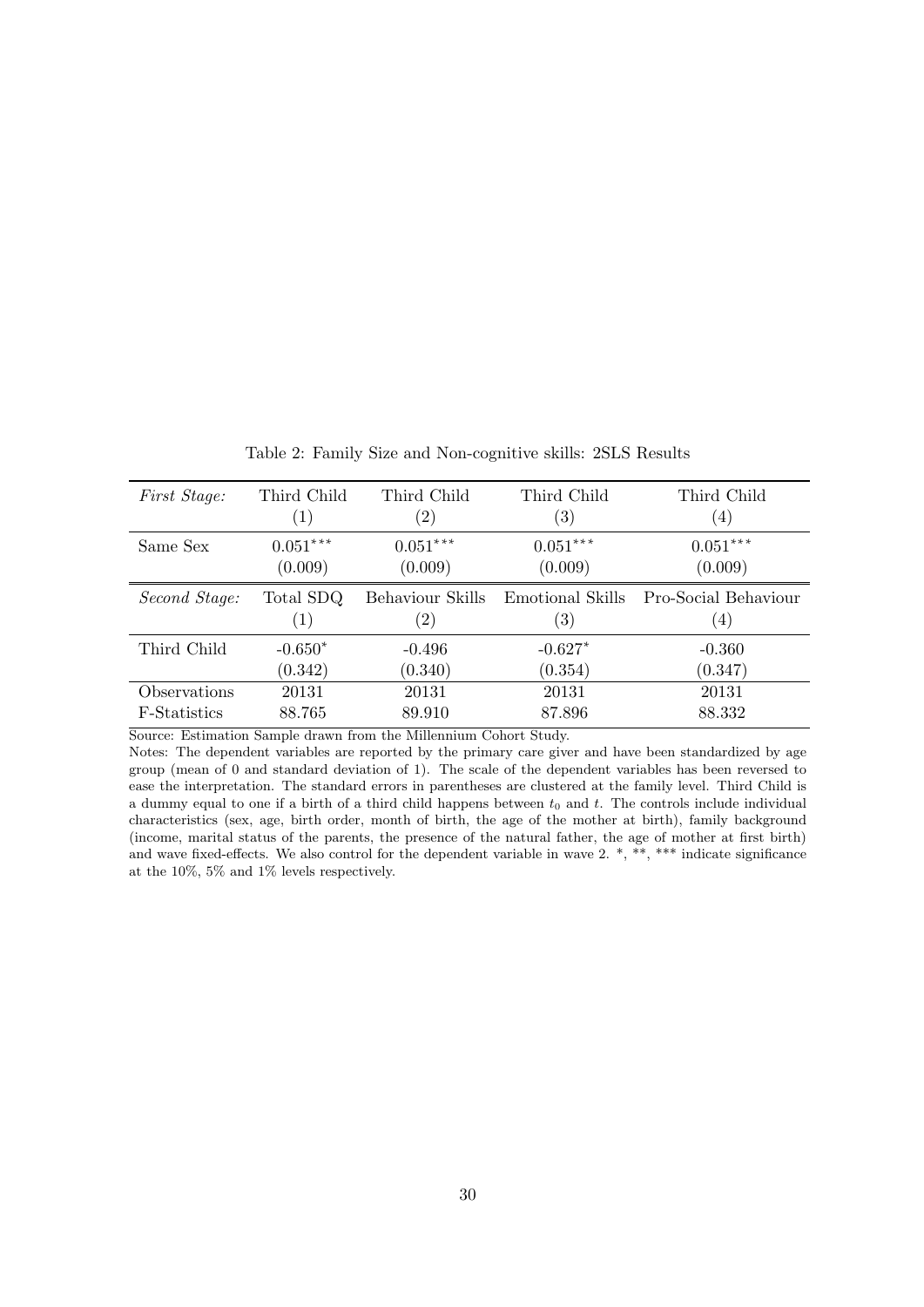| Panel A: Age at Birth                 | Total SDQ       | Behaviour Skills | <b>Emotional Skills</b> | Pro-Social Behaviour |
|---------------------------------------|-----------------|------------------|-------------------------|----------------------|
|                                       | (1)             | (2)              | (3)                     | (4)                  |
| Third Child                           | $-0.799*$       | $-0.601$         | $-0.780*$               | $-0.424$             |
|                                       | (0.428)         | (0.421)          | (0.443)                 | (0.429)              |
| Third Child X Age 6 at birth or older | $0.591*$        | 0.420            | $0.602*$                | 0.254                |
|                                       | (0.320)         | (0.314)          | (0.332)                 | (0.321)              |
|                                       |                 |                  |                         |                      |
| Observations<br>F-statistic           | 20131<br>37.529 | 20131<br>38.149  | 20131<br>36.947         | 20131<br>37.254      |
|                                       |                 |                  |                         |                      |
| Total effect for children:            |                 |                  |                         |                      |
| Before age 6 at birth                 | $-0.799*$       | $-0.601$         | $-0.780*$               | $-0.424$             |
|                                       | (0.428)         | (0.421)          | (0.443)                 | (0.429)              |
| After age 6 at birth or older         | $-0.208*$       | $-0.181$         | $-0.178$                | $-0.170$             |
|                                       | (0.121)         | (0.120)          | (0.125)                 | (0.120)              |
| Panel B: Birth Order                  | Total SDQ       | Behaviour Skills | Emotional Skills        | Pro-Social Behaviour |
|                                       | (1)             | (2)              | (3)                     | (4)                  |
| Third Child                           | $-0.688*$       | $-0.329$         | $-0.837**$              | $-0.335$             |
|                                       | (0.359)         | (0.330)          | (0.393)                 | (0.366)              |
| Third Child X Second Born             | 0.106           | $-0.468$         | 0.591                   | $-0.072$             |
|                                       | (0.718)         | (0.751)          | (0.731)                 | (0.733)              |
| Observations                          | 20131           | 20131            | 20131                   | 20131                |
| F-statistic                           | 22.336          | 22.343           | 21.995                  | 21.864               |
| Total effect for:                     |                 |                  |                         |                      |
| First-Born                            | $-0.688*$       | $-0.329$         | $-0.837**$              | $-0.335$             |
|                                       | (0.359)         | (0.330)          | (0.393)                 | (0.366)              |
| Second Born                           | $-0.582$        | $-0.797$         | $-0.246$                | $-0.406$             |
|                                       | (0.653)         | (0.707)          | (0.646)                 | (0.666)              |
|                                       |                 |                  |                         |                      |
| Panel C: Gender                       | Total SDQ       | Behaviour Skills | Emotional Skills        | Pro-Social Behaviour |
|                                       | (1)             | (2)              | (3)                     | (4)                  |
| Third Child                           | 0.343           | 0.451            | 0.195                   | 0.469                |
|                                       | (0.473)         | (0.489)          | (0.468)                 | (0.526)              |
| Third Child X Female                  | $-2.040***$     | $-1.945**$       | $-1.687**$              | $-1.705**$           |
|                                       | (0.775)         | (0.764)          | (0.759)                 | (0.739)              |
| Observations                          | 20131           | 20131            | 20131                   | 20131                |
| F-statistic                           | 40.153          | 40.164           | 39.588                  | 39.493               |
| Total effect for:                     |                 |                  |                         |                      |
| <b>Boys</b>                           | 0.343           | 0.451            | $0.195\,$               | 0.469                |
|                                       | (0.473)         | (0.489)          | (0.468)                 | (0.526)              |
| Girls                                 | $-1.696***$     | $-1.494**$       | $-1.491**$              | $-1.236**$           |
|                                       | (0.631)         | (0.602)          | (0.615)                 | (0.546)              |

<span id="page-31-0"></span>Table 3: Family Size and Non-cognitive skills: 2SLS Results - Heterogeneity Analysis

Notes: The dependent variables are reported by the primary care giver and have been standardized by age group (mean of 0 and standard deviation of 1). The scale of the dependent variables has been reversed to ease the interpretation. The standard errors in parentheses are clustered at the family level. Third Child is a dummy equal to one if a birth of a third child happens between  $t_0$  and  $t$ . The controls include individual characteristics (sex, age, birth order, month of birth, the age of the mother at birth), family background (income, marital status of the parents, the presence of the natural father, the age of mother at first birth) and wave fixed-effects. We also control for the dependent variable in wave 2. \*, \*\*, \*\*\* indicate significance at the  $10\%$ , 5% and  $1\%$  levels respectively.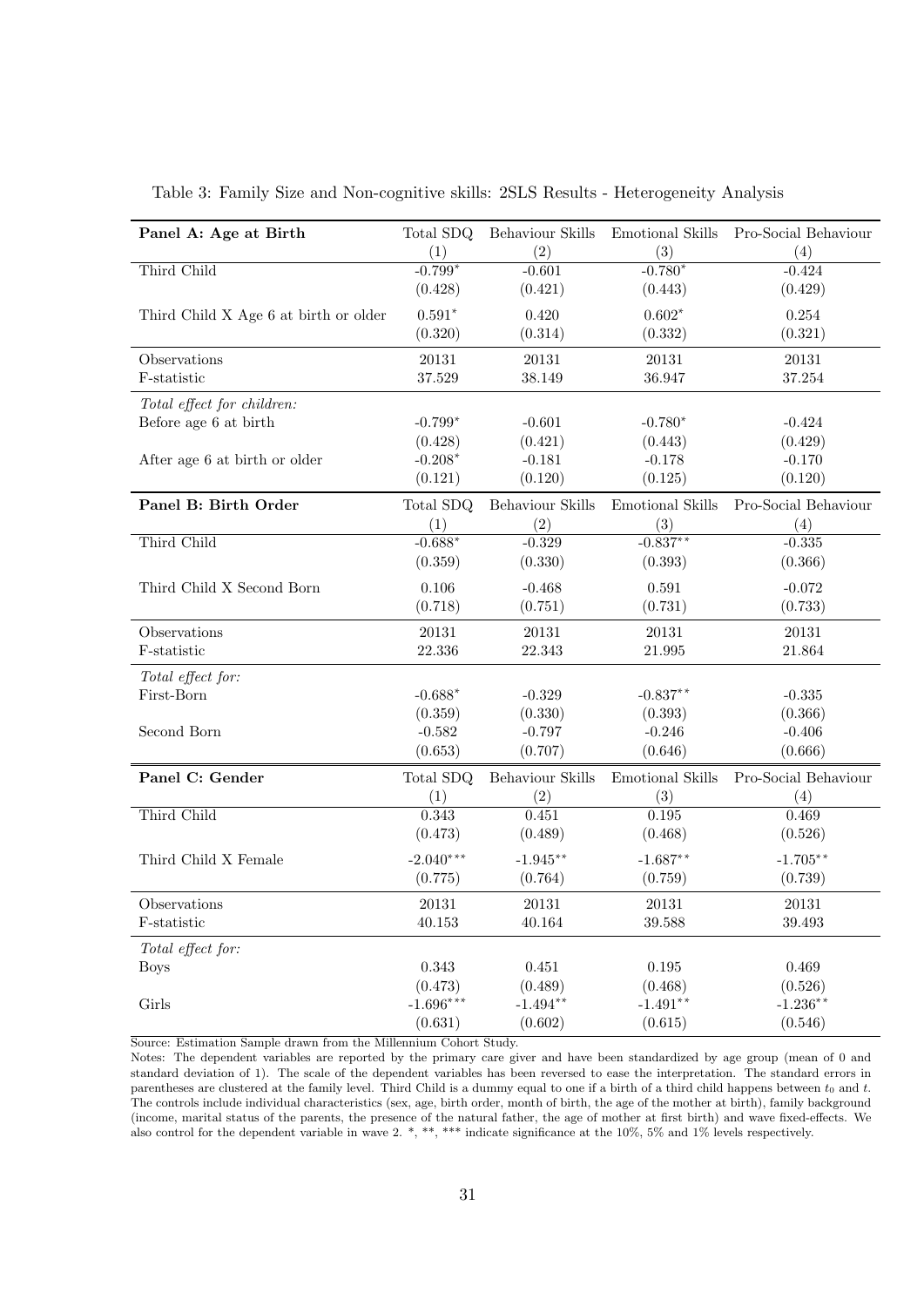<span id="page-32-0"></span>

|                      | Maternal         | Maternal          | Household          |
|----------------------|------------------|-------------------|--------------------|
|                      | Educational Time | Recreational Time | Tasks Contribution |
|                      | `1`              | $^{2}$            | 3)                 |
| Third Child          | $1.911**$        | 0.949             | $-0.005$           |
|                      | (0.953)          | (0.717)           | (0.236)            |
| Third Child X Female | $-2.041*$        | $-0.450$          | 0.368              |
|                      | (1.237)          | (1.071)           | (0.335)            |
| Observations         | 10657            | 10657             | 14470              |
| F-statistic          | 12.395           | 13.395            | 36.175             |

Table 4: Family Size and Mechanisms: 2SLS Results

Notes: The standard errors in parentheses are clustered at the family level. Third Child is a dummy equal to one if a birth of a third child happens between  $t_0$  and  $t$ . The controls include individual characteristics (sex, age, birth order, month of birth, the age of the mother at birth), family background (income, marital status of the parents, the presence of the natural father, the age of mother at first birth) and wave fixedeffects. We also control for the dependent variable in wave  $2.$  \*, \*\*, \*\*\* indicate significance at the 10%, 5% and 1% levels respectively. "Education Time" and "Recreational Time" are computed following [Del Bono](#page-23-2) et al. [\(2016\)](#page-23-2). "Household Tasks contribution" is a dummy equal one if the cohort member is contributing to chores at least once per week.

<span id="page-32-1"></span>

|              | Total SDQ   | Behaviour Skills | Emotional Skills | Social Skills |
|--------------|-------------|------------------|------------------|---------------|
|              | (1)         | (2)              | (3)              | (4)           |
| Birth $(-1)$ | 0.052       | 0.049            | 0.051            | $-0.025$      |
|              | (0.037)     | (0.038)          | (0.041)          | (0.045)       |
| Birth $(-2)$ | 0.033       | 0.065            | 0.010            | 0.024         |
|              | (0.059)     | (0.062)          | (0.061)          | (0.064)       |
| Birth $(-3)$ | 0.079       | 0.077            | 0.088            | 0.104         |
|              | (0.089)     | (0.092)          | (0.089)          | (0.091)       |
| Third Child  |             |                  |                  |               |
| Same sex     | $0.187***$  | $0.189***$       | $0.184***$       | $0.184***$    |
|              | (0.036)     | (0.036)          | (0.037)          | (0.037)       |
| Constant     | $-1.002***$ | $-1.003***$      | $-1.000***$      | $-1.000***$   |
|              | (0.026)     | (0.026)          | (0.026)          | (0.026)       |
| Observations | 19479       | 19479            | 19479            | 19478         |

Table 5: Persistence of the Effect of Family Size on Non-Cognitive skills

Source: Estimation Sample drawn from the Millennium Cohort Study.

Notes: The dependent variables are reported by the primary care giver and have been standardized by age group (mean of 0 and standard deviation of 1). The scale of the dependent variables has been reversed to ease the interpretation. The standard errors in parentheses are clustered at the family level. Third Child is a dummy equal to one if a birth of a third child happens between  $t_0$  and t. The controls include individual characteristics (sex, age, birth order, month of birth, the age of the mother at birth), family background (income, marital status of the parents, the presence of the natural father, the age of mother at first birth) and wave fixed-effects. We also control for the dependent variable in wave 2. \*, \*\*, \*\*\* indicate significance at the 10%, 5% and 1% levels respectively.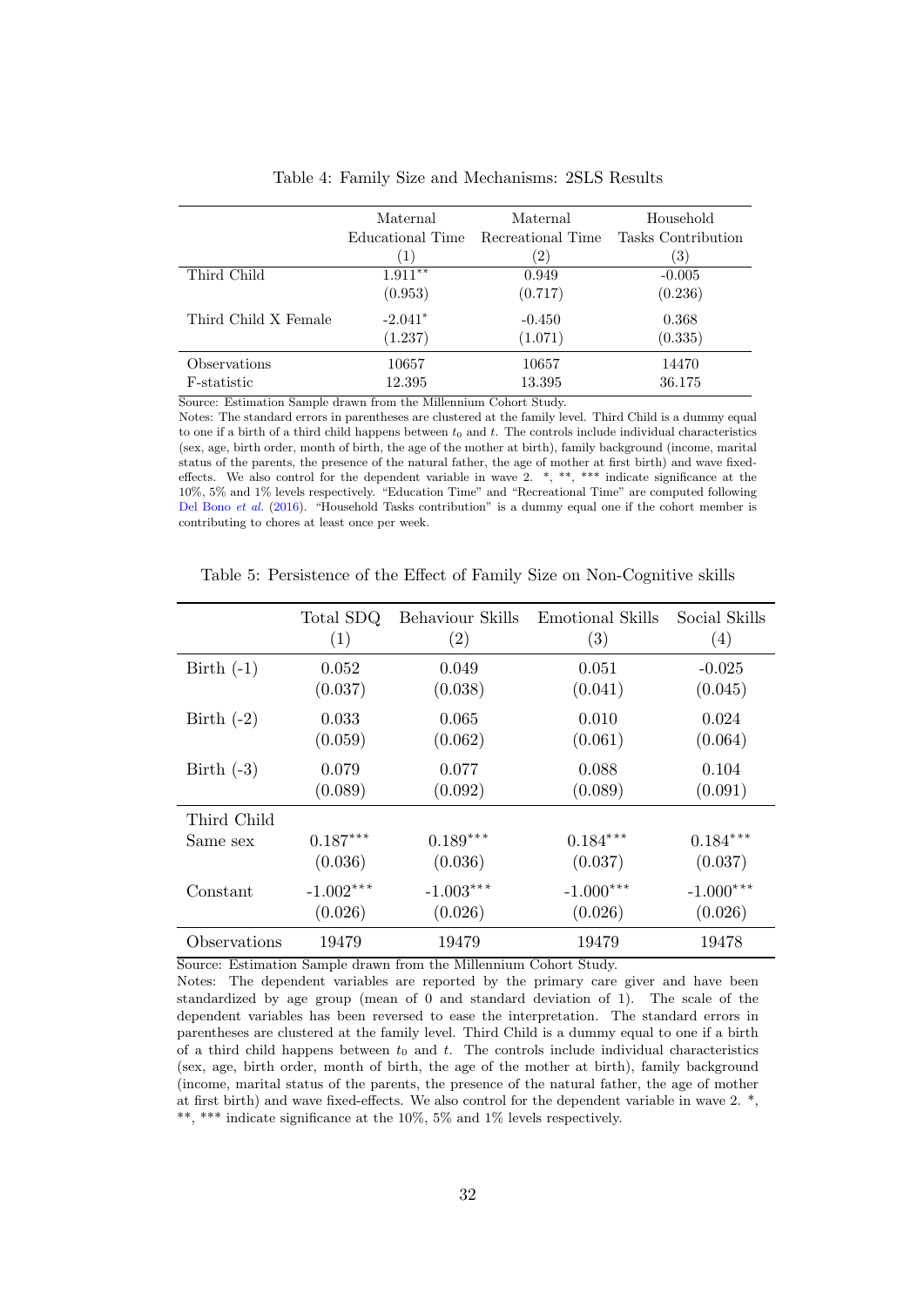### A. Appendix

<span id="page-33-0"></span>Table A.1: Difference in Observable Characteristics between Family Type: Estimation Sample in  $t_0$ 

|                                      |               | Families with 2 children of: |           |  |
|--------------------------------------|---------------|------------------------------|-----------|--|
|                                      | Different Sex | Same Sex                     | Gap b/sec |  |
| Cohort Member Characteristics:       |               |                              |           |  |
| Non Cognitive Skills (Total SDQ)     | 0.07          | 0.06                         | 0.01      |  |
|                                      |               |                              | (0.02)    |  |
| Behaviour Skills (Externalising SDQ) | 0.05          | 0.03                         | $0.02\,$  |  |
|                                      |               |                              | (0.03)    |  |
| Emotional Skills (Internalising SDQ) | 0.08          | 0.09                         | $-0.01$   |  |
|                                      |               |                              | (0.02)    |  |
| Pro-social Behaviour Score           | $-0.04$       | $-0.04$                      | $-0.00$   |  |
|                                      |               |                              | (0.03)    |  |
| Female                               | 0.50          | 0.49                         | 0.01      |  |
|                                      |               |                              | (0.01)    |  |
| Age                                  | 3.16          | 3.15                         | 0.01      |  |
|                                      |               |                              | (0.01)    |  |
| Age of Mother                        | 29.54         | 29.56                        | $-0.02$   |  |
|                                      |               |                              | (0.14)    |  |
| 1st born                             | 0.40          | 0.41                         | $-0.01$   |  |
|                                      |               |                              | (0.01)    |  |
| 2nd born                             | 0.60          | 0.59                         | 0.01      |  |
|                                      |               |                              | (0.01)    |  |
| Observations                         | 5983          |                              |           |  |
| Family Characteristics:              |               |                              |           |  |
| Age of Mother at first birth         | 29.54         | 29.56                        | $-0.01$   |  |
|                                      |               |                              | (0.12)    |  |
| Household Income (in logs)           | 5.71          | 5.70                         | 0.01      |  |
|                                      |               |                              | (0.02)    |  |
| Natural Father in Household          | 0.88          | 0.88                         | 0.00      |  |
|                                      |               |                              | (0.01)    |  |
| Parents are Married                  | 0.72          | 0.73                         | $-0.01$   |  |
|                                      |               |                              | (0.01)    |  |
| Observations                         | 5907          |                              |           |  |

Source: Estimation Sample drawn from the Millennium Cohort Study.

Notes: The scales of the SDQ variables have been reversed such that the higher the SDQ, the better the non-cognitive skills of the cohort member. Note that there are 5,983 individual observations for 5,907 families. \*, \*\*, \*\*\* indicate significance at the 10%, 5% and 1% levels respectively.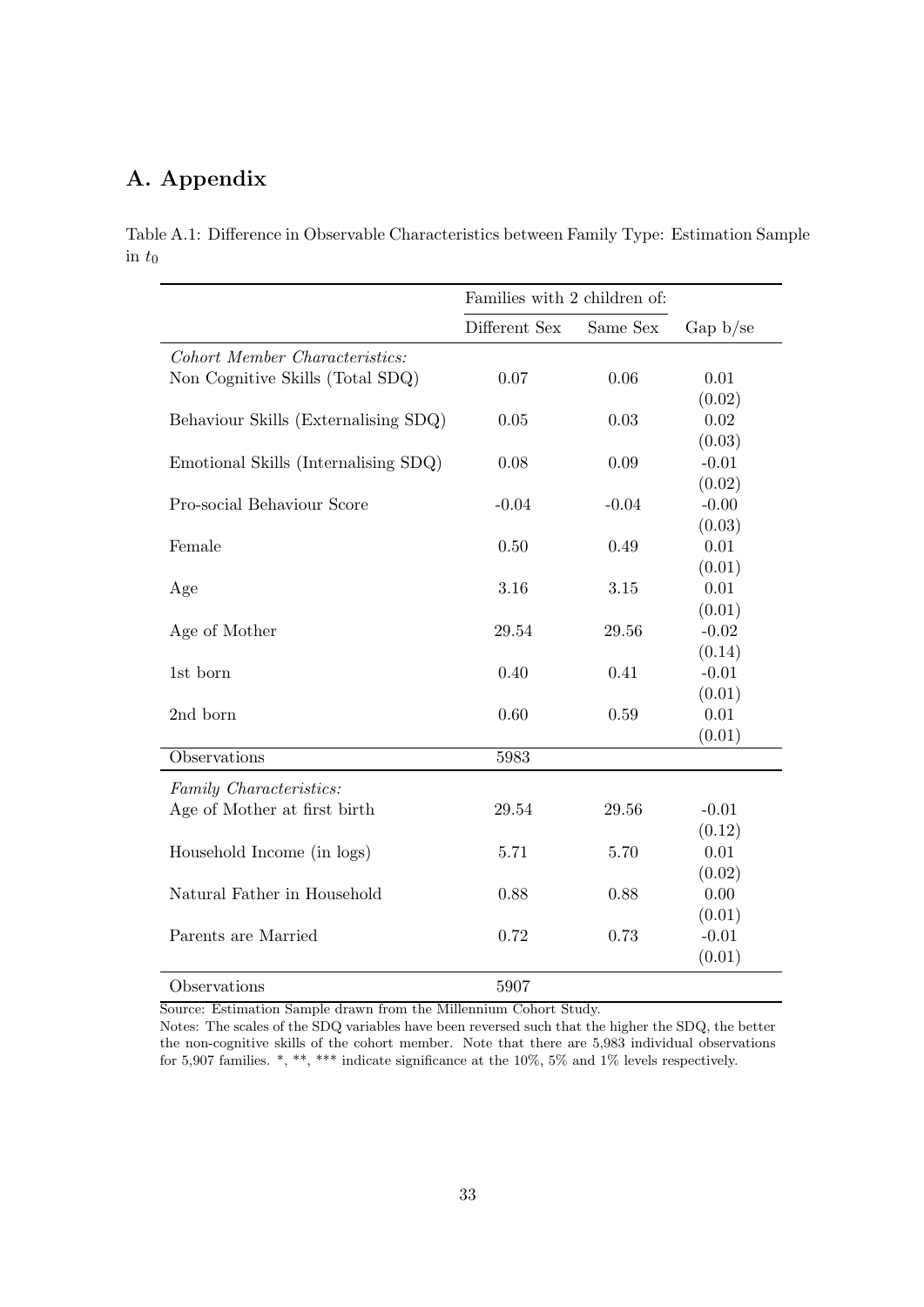<span id="page-34-0"></span>

|                            |           |                  | <b>Boys</b>      |               |
|----------------------------|-----------|------------------|------------------|---------------|
|                            | Total SDQ | Behaviour Skills | Emotional Skills | Social Skills |
| Same sex 3rd child         | $-0.174*$ | $-0.132$         | $-0.170*$        | $-0.231**$    |
|                            | (0.098)   | (0.100)          | (0.099)          | (0.110)       |
| Observations               | 930       | 930              | 930              | 929           |
| N <sub>b</sub> of clusters | 344       | 344              | 344              | 343           |
|                            |           |                  | Girls            |               |
|                            | Total SDQ | Behaviour Skills | Emotional Skills | Social Skills |
| Same sex 3rd child         | 0.047     | 0.091            | $-0.016$         | $-0.037$      |
|                            | (0.077)   | (0.077)          | (0.078)          | (0.068)       |
| Observations               | 927       | 927              | 927              | 927           |
| N <sub>b</sub> of clusters | 326       | 326              | 326              | 326           |

Table A.2: Instrument Validity: Any own gender effect?

Source: Estimation Sample drawn from the Millennium Cohort Study, focusing on families with two children of opposite sex in the second wave  $(t_0)$ .

Notes: Dependent variables are reported by the primary care giver and have been standardized by age group (mean of 0 and standard deviation of 1). The scale of the dependent variables has been reversed to ease the interpretation. Standard errors in parentheses are clustered at the family level. Third Child is a dummy equal to 1 if a birth of a third child happens between  $t_0$  and t. We control for individual characteristics (sex, age, birth order, month of birth, the age of the mother at birth), family background (income, parents' marital status, and the presence of a father, the age of mother at first birth) and include wave fixed-effects. We also control for the non-cognitive skill in wave 2 to account for the measurement error of the mother. \*, \*\*, \*\*\* indicate significance at the 10%, 5% and 1% levels respectively.

<span id="page-34-1"></span>

| Table A.3: Probability to have a second child and the sex of the first-born: OLS results |  |  |  |  |  |  |  |  |  |  |  |
|------------------------------------------------------------------------------------------|--|--|--|--|--|--|--|--|--|--|--|
|------------------------------------------------------------------------------------------|--|--|--|--|--|--|--|--|--|--|--|

|                       | Having a second child<br>(1) |
|-----------------------|------------------------------|
| First child is a girl | 0.012                        |
|                       | (0.018)                      |
| Observations          | 3134                         |

Source: Families with only one child in  $t_0$  from the Millennium Cohort Study.

Notes: The dependent variable is a dummy equal one if the family had at least a second child between the wave 2 and wave 6. The standard errors in parentheses are clustered at the family level. No controls are added. \*, \*\*, \*\*\* indicate significance at the 10%, 5% and 1% levels respectively.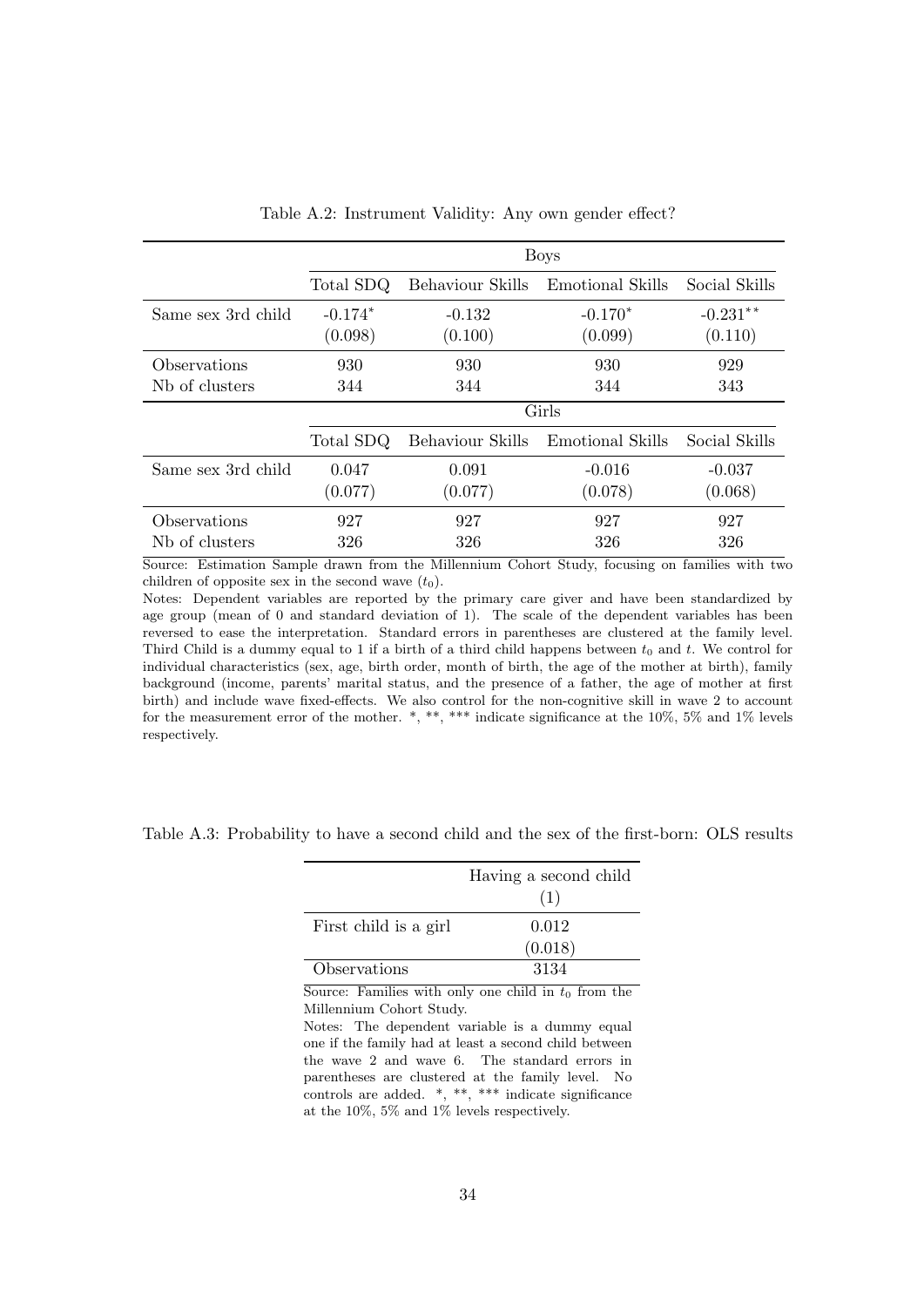<span id="page-35-0"></span>Table A.4: Probability to have a third child and the sex of the first-two born: First-stage results

|              |            | Having a third child |
|--------------|------------|----------------------|
|              | (1)        | (2)                  |
| Same sex     | $0.051***$ |                      |
|              | (0.009)    |                      |
| Two boys     |            | $0.054***$           |
|              |            | (0.013)              |
| Two girls    |            | $0.048***$           |
|              |            | (0.013)              |
| )bservations | 20131      | 20131                |

Notes: The standard errors in parentheses are clustered at the family level. The controls include individual characteristics (sex, age, birth order, month of birth, the age of the mother at birth), family background (income, marital status of the parents, the presence of the natural father, the age of mother at first birth) and wave fixed-effects. We also control for the total SDQ in wave 2. \*, \*\*, \*\*\* indicate significance at the  $10\%$ , 5% and 1% levels respectively.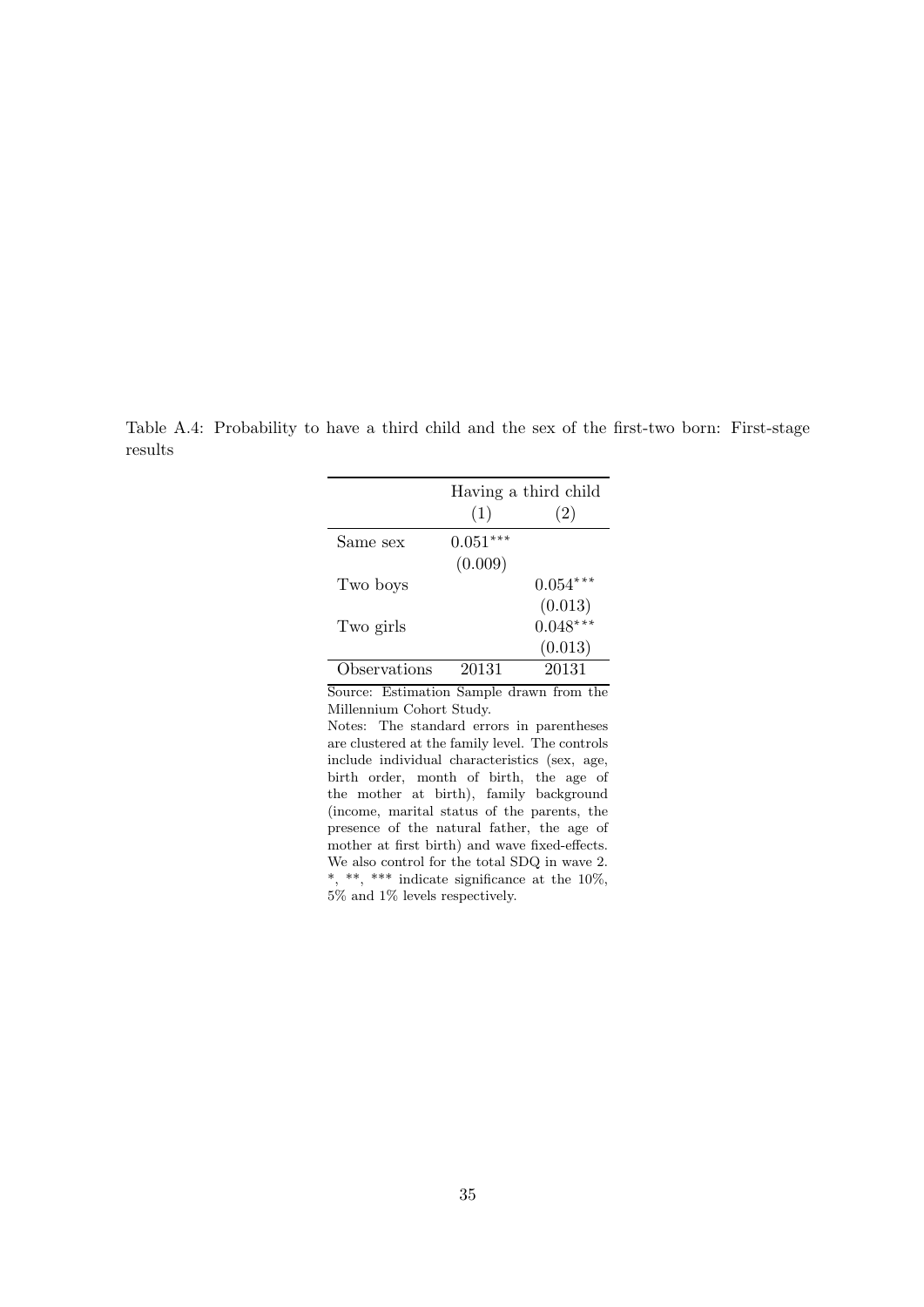|                                                  |               | Families with 2 children of: |                |
|--------------------------------------------------|---------------|------------------------------|----------------|
|                                                  | Different Sex | Same Sex Boys                | Same Sex Girls |
| Family Characteristics:                          |               |                              |                |
| Age of Mother at first birth                     | 29.54         | 29.60                        | 29.52          |
|                                                  | [5.40]        | [5.42]                       | 5.52           |
| Household Income (in logs)                       | 5.71          | 5.71                         | 5.71           |
|                                                  | 0.71          | 0.70                         | 0.68           |
| Natural Father in the Household                  | 0.88          | 0.88                         | 0.87           |
|                                                  | 0.33          | 0.32                         | 0.33           |
| Parents are Married                              | 0.72          | 0.74                         | 0.72           |
|                                                  | 0.45          | 0.44                         | 0.45           |
| Parenting Styles and Attitudes:                  |               |                              |                |
| Maternal Education Time                          | 0.00          | 0.01                         | $-0.00$        |
|                                                  | 1.00          | 0.99                         | 0.99           |
| Maternal Recreational Time                       | $-0.00$       | 0.00                         | $-0.00$        |
|                                                  | 1.00          | 0.99                         | 0.99           |
| Child has regular bedtimes                       | 3.23          | 3.24                         | 3.27           |
|                                                  | 0.87          | 0.85                         | 0.86           |
| Child has regular meal times                     | 3.41          | 3.40                         | 3.40           |
|                                                  | 0.67          | 0.67                         | 0.70           |
| Hours a day child watches tv/videos              | 2.93          | 2.94                         | 2.90           |
|                                                  | 0.63          | 0.66                         | 0.67           |
| How often do you read to the child               | 1.67          | 1.69                         | 1.62           |
|                                                  | 1.06          |                              | 1.02           |
| Anyone else read to the child                    | 0.87          | 1.09                         | $0.89^{+}$     |
|                                                  |               | 0.86                         |                |
|                                                  | 0.33          | 0.35                         | 0.31           |
| Anyone at home take child to the library         | 0.45          | 0.44                         | $0.49^{+o}$    |
|                                                  | [0.50]        | 0.50                         | 0.50           |
| Anyone at home help child to learn sport         | 0.79          | $0.82^{+}$                   | 0.78           |
|                                                  | 0.41          | 0.38                         | 0.42           |
| Anyone at home help child to learn alphabet      | 0.81          | 0.79                         | $0.84^{+o}$    |
|                                                  | 0.40          | 0.41                         | 0.37           |
| Anyone at home teach child counting              | 0.97          | 0.97                         | 0.97           |
|                                                  | 0.18          | 0.18                         | 0.17           |
| Anyone at home try teach child songs etc.        | 0.97          | 0.97                         | 0.97           |
|                                                  | 0.17          | 0.18                         | 0.16           |
| Does child paint/draw at home                    | 0.98          | 0.98                         | 0.97           |
|                                                  | 0.12          | 0.14                         | 0.08           |
| Age left full-time education                     | 17.97         | 17.81                        | 17.97          |
|                                                  | 2.55          | 2.55                         | 2.61           |
| Child suffers mother works before starts school  | 3.36          | 3.32                         | 3.30           |
|                                                  | 1.12          | 1.13                         | 1.14           |
| Family life suffers when woman has full-time job | 3.06          | 3.08                         | 3.05           |
|                                                  | 1.17          | [1.19]                       | 1.18           |
| Mother and family happier if she goes to work    | 3.36          | 3.36                         | 3.37           |
|                                                  | [0.90]        | [0.89]                       | [0.93]         |
| Fathers involvement in upbringing                | 1.65          | 1.62                         | 1.67           |
|                                                  | [0.79]        | [0.81]                       | [0.78]         |
| Age left full-time education                     | 17.99         |                              |                |
|                                                  |               | 17.82                        | 17.82          |
|                                                  | 2.88          | 2.87                         | 2.82           |
| Child suffers mother works before starts school  | 3.10          | 3.03                         | 3.09           |
|                                                  | 1.18          | 1.19                         | 1.17           |
| Family life suffers when woman has full-time job | 3.08          | $2.99^{+}$                   | 3.08           |
|                                                  | 1.18          | 1.15                         | 1.19           |
| Mother and family happier if she goes to work    | 3.40          | 3.43                         | 3.44           |
|                                                  | 0.94          | 0.91                         | 0.94           |
| Fathers involvement in upbringing                | 1.52          | 1.49                         | 1.52           |
|                                                  | [0.69]        | [0.63]                       | [0.67]         |

<span id="page-36-0"></span>Table A.5: Difference in Observable Characteristics between Family Type: Estimation Sample in  $t_0$ 

Notes: There are 3,030 children from families with mixed gender siblings, 1,441 from families with two boys and 1,512 from families with two girls. All the variables are observed in wave 2 except gender attitudes that are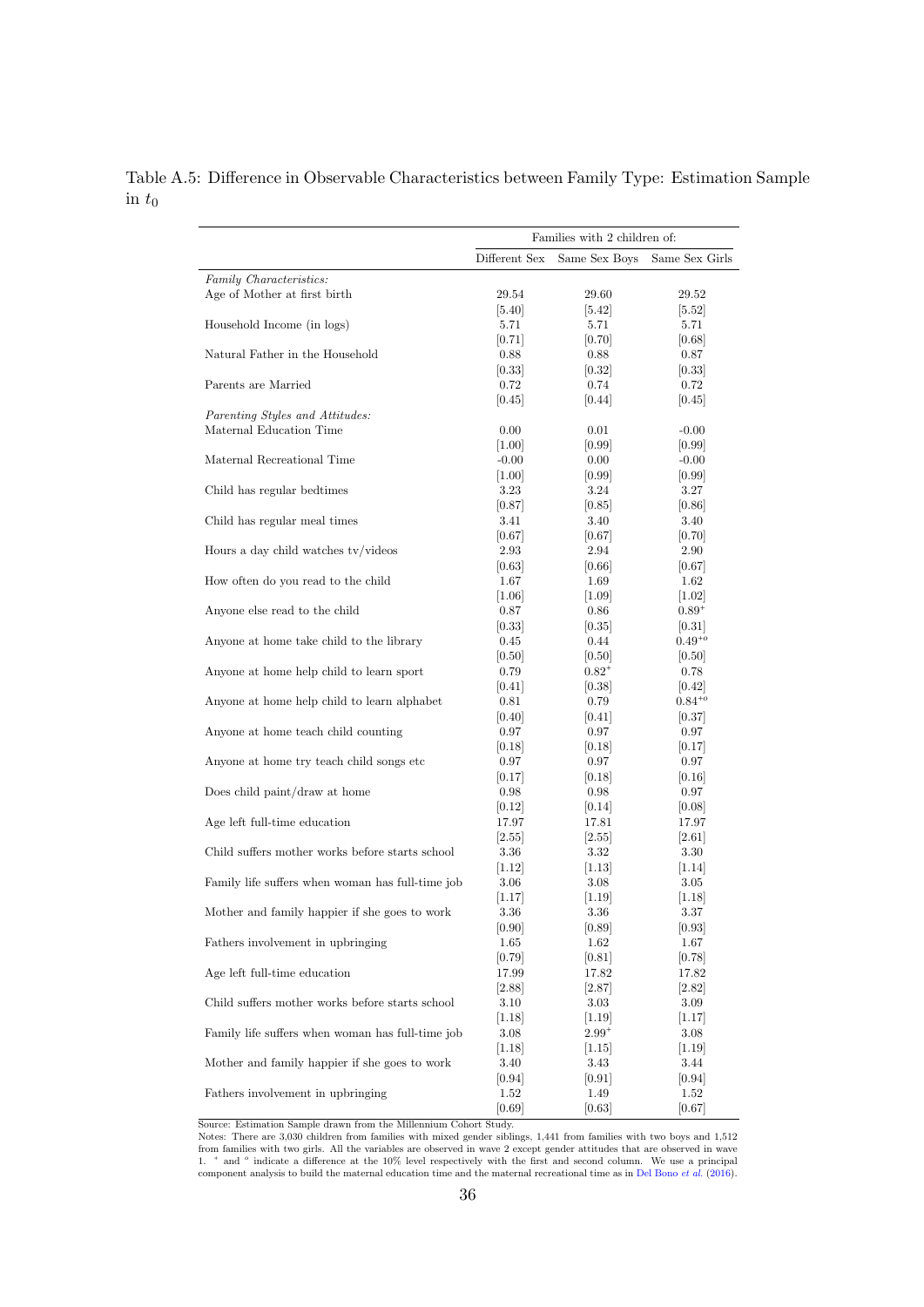### B. Online Appendix

<span id="page-37-0"></span>

| Please give your answers on the basis of<br>cohort member's behaviour over the last six months. |                                   | <b>Not</b><br>True | Somewhat<br>True | Certainly<br>True |
|-------------------------------------------------------------------------------------------------|-----------------------------------|--------------------|------------------|-------------------|
| Considerate of other people's feelings                                                          | [S]                               | 1                  | 2                | 3                 |
| Restless, overactive, cannot stay still for long                                                | $\left[ \mathrm{E} \right]$       | 1                  | $\overline{2}$   | 3                 |
| Often complains of headaches, stomach-aches or sickness                                         | $\left[ \mathrm{E} \right]$       | 1                  | $\overline{2}$   | $\boldsymbol{3}$  |
| Shares readily with other children (treats, toys, pencils etc.)                                 | $[\mathrm{S}]$                    | 1                  | 2                | $\sqrt{3}$        |
| Often has temper tantrums or hot tempers                                                        | $\left[ \mathrm{E} \right]$       | 1                  | $\overline{2}$   | $\boldsymbol{3}$  |
| Rather solitary, tends to play alone                                                            | $\left[ \mathrm{I} \right]$       | 1                  | $\overline{2}$   | $\boldsymbol{3}$  |
| Generally obedient, usually does what adults request                                            | $\left[ \mathrm{E} \right]$       | 1                  | 2                | $\sqrt{3}$        |
| Many worries, often seems worried                                                               | $\left[ \mathrm{I} \right]$       | 1                  | $\overline{2}$   | $\boldsymbol{3}$  |
| Helpful if someone is hurt, upset or feeling ill                                                | [S]                               | 1                  | $\overline{2}$   | $\boldsymbol{3}$  |
| Constantly fidgeting or squirming                                                               | $\left[ \mathrm{E} \right]$       | 1                  | 2                | $\boldsymbol{3}$  |
| Has at least one good friend                                                                    | $\left[ \mathrm{I}\right]$        | 1                  | $\overline{2}$   | 3                 |
| Often fights with other children or bullies them                                                | $\left[ \mathrm{E} \right]$       | 1                  | $\overline{2}$   | $\boldsymbol{3}$  |
| Often unhappy, down-hearted or tearful                                                          | $[\mathrm{I}]$                    | 1                  | 2                | $\sqrt{3}$        |
| Generally liked by other children                                                               | $[\mathrm{I}]$                    | 1                  | $\overline{2}$   | 3                 |
| Easily distracted, concentration wanders                                                        | $\left[ \mathrm{E} \right]$       | 1                  | $\overline{2}$   | $\boldsymbol{3}$  |
| Nervous or clingy in new situations, easily loses confidence                                    | $[{\rm I}]$                       | 1                  | 2                | $\sqrt{3}$        |
| Kind to younger children                                                                        | [S]                               | 1                  | $\overline{2}$   | 3                 |
| Often lies or cheats                                                                            | $\left[ \mathrm{E} \right]$       | 1                  | $\overline{2}$   | 3                 |
| Picked on or bullied by other children                                                          | $[\mathrm{I}]$                    | 1                  | $\overline{2}$   | 3                 |
| Often volunteers to help others                                                                 | [S]                               | 1                  | $\overline{2}$   | 3                 |
| Thinks things out before acting                                                                 | $\left[ \mathrm{E} \right]$       | 1                  | $\overline{2}$   | 3                 |
| Steals from home, school or elsewhere                                                           | $\left[ \mathrm{E} \right]$       | 1                  | $\overline{2}$   | $\sqrt{3}$        |
| Gets on better with adults than with other children                                             | $\left\lceil \Gamma \right\rceil$ | 1                  | $\overline{2}$   | 3                 |
| Many fears, easily scared                                                                       | $[\mathrm{I}]$                    | 1                  | $\overline{2}$   | 3                 |
| Sees tasks through to the end, good attention span                                              | $\rm{I}$                          | 1                  | 2                | 3                 |

Notes: [E], [I] and [S] respectively indicate the externalising SDQ (Behaviour Skills) questions, the internalising SDQ (Emotional Skills) questions and the Pro-social scale questions.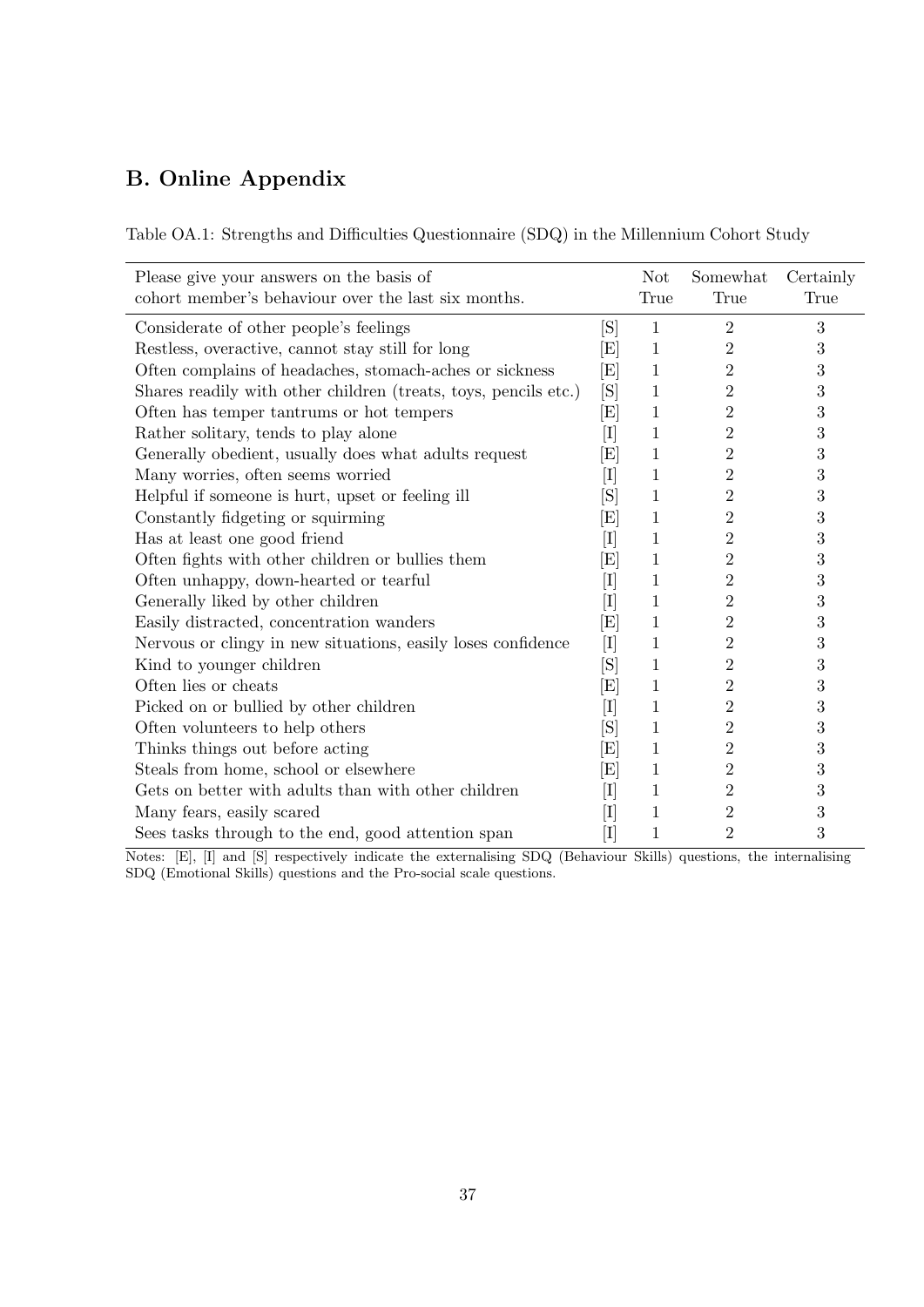<span id="page-38-0"></span>

|                                      | Mean       | SD   | Min-           | Max            |
|--------------------------------------|------------|------|----------------|----------------|
| Cohort Member Characteristics:       |            |      |                |                |
| Non Cognitive Skills (Total SDQ)     | 30.77      | 5.10 | 8              | 40             |
| Behaviour Skills (Externalising SDQ) | 13.46      | 3.74 | $\Omega$       | 20             |
| Emotional Skills (Internalising SDQ) | 17.31      | 2.38 | 5              | 20             |
| Pro-social Behaviour                 | 7.30       | 1.85 | $\Omega$       | 10             |
| Female                               | 0.49       |      | $\Omega$       | $\mathbf{1}$   |
| Age                                  | 3.15       | 0.37 | $\overline{2}$ | 5              |
| Age of Mother                        | 29.55 5.41 |      | 15             | 52             |
| 1st born                             | 0.40       |      | 0              | 1              |
| 2nd born                             | 0.60       |      | 0              | 1              |
| Observations                         | 5983       |      |                |                |
| Family Characteristics:              |            |      |                |                |
| Age of Mother at first birth         | 29.55      | 5.40 | 15             | 52             |
| Family Size                          | 2.00       |      | $\overline{2}$ | $\overline{2}$ |
| Household Income (in logs)           | 5.71       | 0.70 | 3              | 7              |
| Natural Father in Household          | 0.88       |      | 0              | 1              |
| Parents are Married                  | 0.73       |      | 0              | 1              |
| Same Sex                             | 0.49       |      | $\mathbf{0}$   | 1              |
| Same Sex : girls                     | 0.24       |      | 0              | 1              |
| Same Sex : boys                      | 0.25       |      | $\mathbf{0}$   | 1              |
| Observations                         | 5907       |      |                |                |

Table OA.2: Descriptive Statistics: Estimation Sample in  $t_0$ 

Source: Estimation Sample drawn from the Millennium Cohort Study. Notes: The scales of the SDQ variables have been reversed such that the higher the SDQ, the better the non-cognitive skills of the cohort member.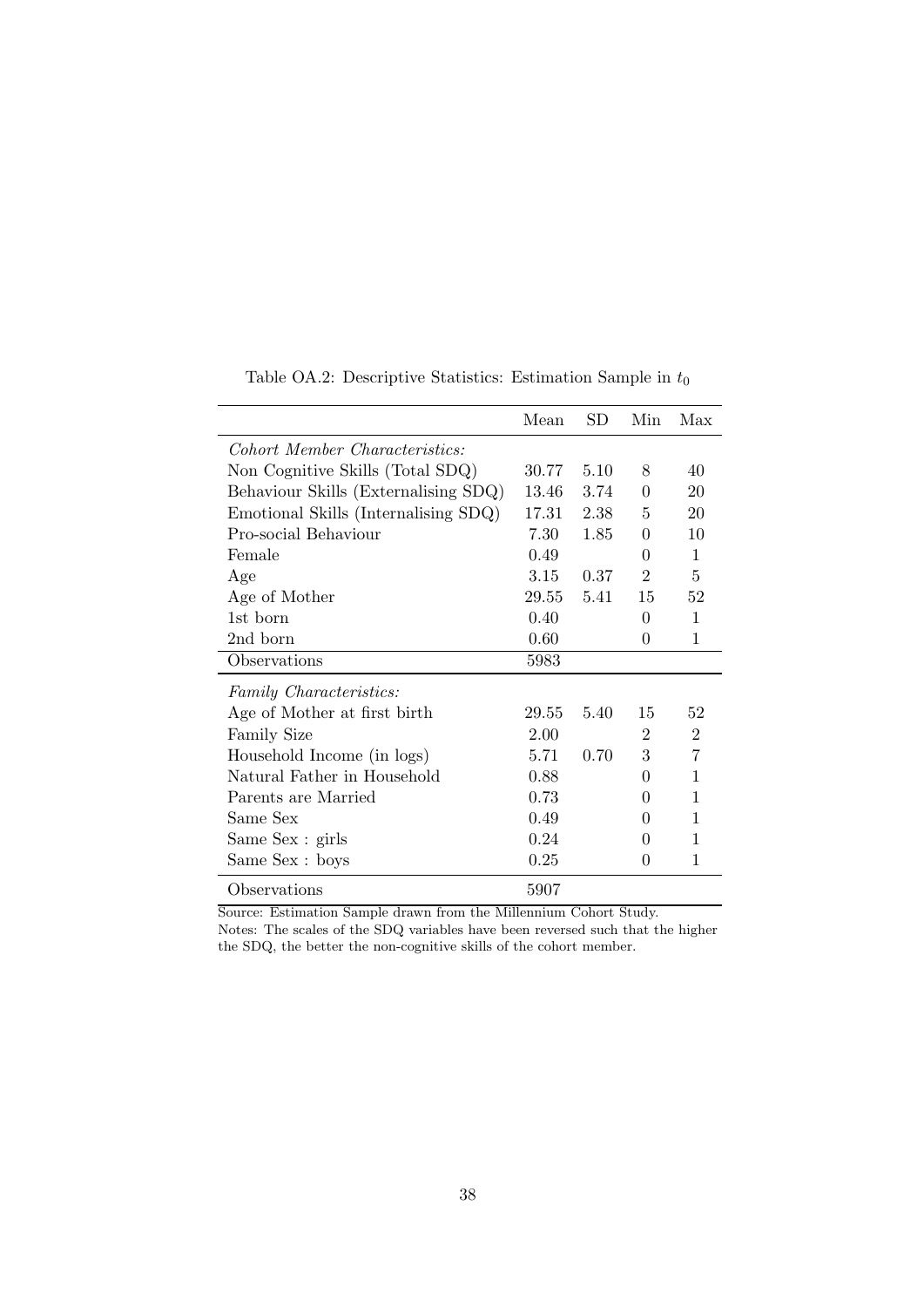| Panel A: Attrition weights | Total SDQ         | Behaviour Skills  | Emotional Skills  | Pro-Social Behaviour |
|----------------------------|-------------------|-------------------|-------------------|----------------------|
|                            | $\left( 1\right)$ | $\left( 2\right)$ | $\left( 3\right)$ | $\left( 4\right)$    |
| Third Child                | $-0.652*$         | $-0.505$          | $-0.611*$         | $-0.351$             |
|                            | (0.348)           | (0.348)           | (0.356)           | (0.348)              |
| Observations               | 20131             | 20131             | 20131             | 20131                |
| F-Statistics               | 87.363            | 88.065            | 87.117            | 87.513               |
|                            |                   |                   |                   |                      |
| Panel B: Balanced Panel    | Total SDQ         | Behaviour Skills  | Emotional Skills  | Pro-Social Behaviour |
|                            | $\left( 1\right)$ | $\left( 2\right)$ | $\left( 3\right)$ | $\left( 4\right)$    |
| Third Child                | $-0.880**$        | $-0.645*$         | $-0.907**$        | $-0.312$             |
|                            | (0.376)           | (0.366)           | (0.394)           | (0.363)              |
| Observations               | 15008             | 15008             | 15008             | 15008                |

<span id="page-39-0"></span>Table OA.3: Family Size and Non-cognitive skills: 2SLS Results - Accounting for Attrition

Notes: The dependent variables are reported by the primary care giver and have been standardized by age group (mean of 0 and standard deviation of 1). The scale of the dependent variables has been reversed to ease the interpretation. The standard errors in parentheses are clustered at the family level. Third Child is a dummy equal to one if a birth of a third child happens between  $t_0$  and t. The controls include individual characteristics (sex, age, birth order, month of birth, the age of the mother at birth), family background (income, marital status of the parents, the presence of the natural father, the age of mother at first birth) and wave fixed-effects. We also control for the dependent variable in wave 2. \*, \*\*, \*\*\* indicate significance at the 10%, 5% and 1% levels respectively. Panel A uses weights estimated from a probit regression for which the results are available in Table [OA.4.](#page-40-0)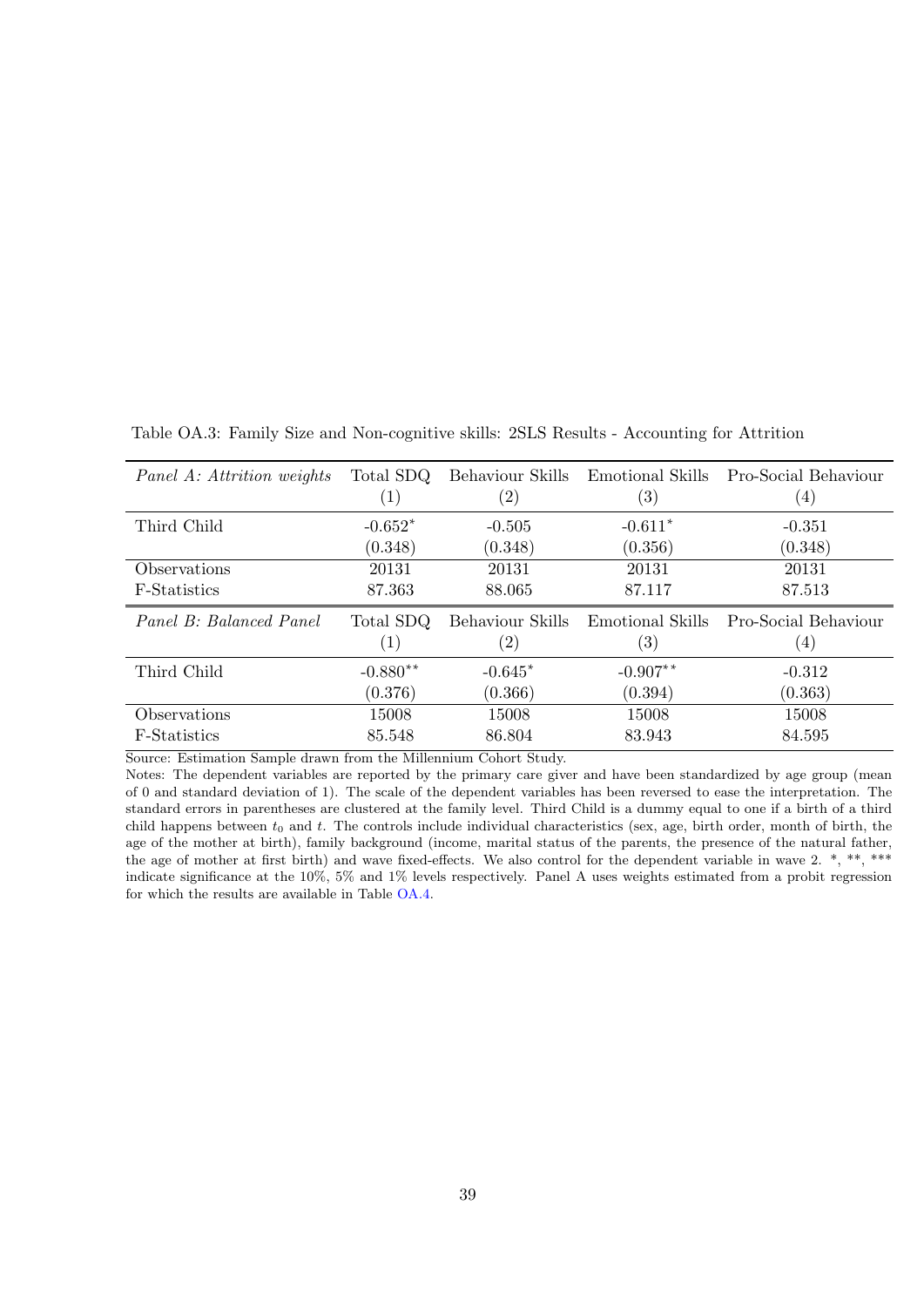<span id="page-40-0"></span>

|                                                                       | Probability to be in the survey in the next sweep |                                       |                  |                      |  |
|-----------------------------------------------------------------------|---------------------------------------------------|---------------------------------------|------------------|----------------------|--|
|                                                                       | Total SDQ                                         | Behaviour Skills                      | Emotional Skills | Pro-social Behaviour |  |
|                                                                       | (1)                                               | (2)                                   | (3)              | (4)                  |  |
| Same Sex                                                              | $-0.017$                                          | $-0.016$                              | $-0.017$         | $-0.017$             |  |
|                                                                       | (0.021)                                           | (0.021)                               | (0.021)          | (0.021)              |  |
| Female                                                                | 0.029                                             | 0.025                                 | $0.038*$         | $0.044**$            |  |
|                                                                       | (0.022)                                           | (0.022)                               | (0.021)          | (0.022)              |  |
| 2nd born                                                              | $-0.091***$                                       | $-0.086***$                           | $-0.088***$      | $-0.087***$          |  |
|                                                                       | (0.031)                                           | (0.031)                               | (0.031)          | (0.031)              |  |
| Age of Mother at first birth                                          | $0.023***$                                        | $0.023***$                            | $0.022***$       | $0.025***$           |  |
|                                                                       | (0.006)                                           | (0.006)                               | (0.006)          | (0.006)              |  |
| Age of Mother at birth                                                | 0.002                                             | 0.002                                 | 0.003            | 0.002                |  |
|                                                                       | (0.006)                                           | (0.006)                               | (0.006)          | (0.006)              |  |
| Initial Total SDQ                                                     | $0.043***$<br>(0.011)                             |                                       |                  |                      |  |
| Initial Externalising SDQ                                             |                                                   | $0.051***$<br>(0.011)                 |                  |                      |  |
| Initial Internalising SDQ                                             |                                                   |                                       | 0.009<br>(0.011) |                      |  |
| Initial Pro-social behaviour score                                    |                                                   |                                       |                  | $0.023**$<br>(0.011) |  |
| Observations<br>$D_{\text{out}}(x) = 1$ and $D_{\text{out}}(x) = 1$ . | 20131<br>$\sim$ Miller $\sim$                     | 20131<br>$-1$ $C$ $+1$<br>$\sim$ $-1$ | 20131            | 20131                |  |

| Table OA.4: Inverse Probability Weights for Attrition: Probit results |  |  |  |  |
|-----------------------------------------------------------------------|--|--|--|--|
|                                                                       |  |  |  |  |

Notes: The dependent variable is a dummy indicating if the cohort member is still in the survey in the next sweep. The standard errors in parentheses are clustered at the family level. The controls also include month of birth and wave dummies.  $*, **$ , \*\*\* indicate significance at the 10%, 5% and 1% levels respectively.

<span id="page-40-1"></span>

|                |            |            | Total SDQ Behaviour Skills Emotional Skills | Pro-social Behaviour |
|----------------|------------|------------|---------------------------------------------|----------------------|
|                |            | 2)         | $\left(3\right)$                            |                      |
| Third Child    | $-0.044**$ | $-0.043**$ | $-0.022$                                    | $-0.111***$          |
|                | (0.021)    | (0.022)    | (0.022)                                     | (0.022)              |
| Observations   | 20131      | 20131      | 20131                                       | 20131                |
| Adjusted $R^2$ | 0.296      | 0.306      | 0.162                                       | 0.137                |

Table OA.5: Family Size and Non-cognitive skills: OLS Results

Source: Estimation Sample drawn from the Millennium Cohort Study.

Notes: The dependent variables are reported by the primary care giver and have been standardized by age group (mean of 0 and standard deviation of 1). The scale of the dependent variables has been reversed to ease the interpretation. The standard errors in parentheses are clustered at the family level. Third Child is a dummy equal to one if a birth of a third child happens between  $t_0$  and t. The controls include individual characteristics (sex, age, birth order, month of birth, the age of the mother at birth), family background (income, marital status of the parents, the presence of the natural father, the age of mother at first birth) and wave fixed-effects. We also control for the dependent variable in wave 2. \*, \*\*, \*\*\* indicate significance at the 10%, 5% and 1% levels respectively.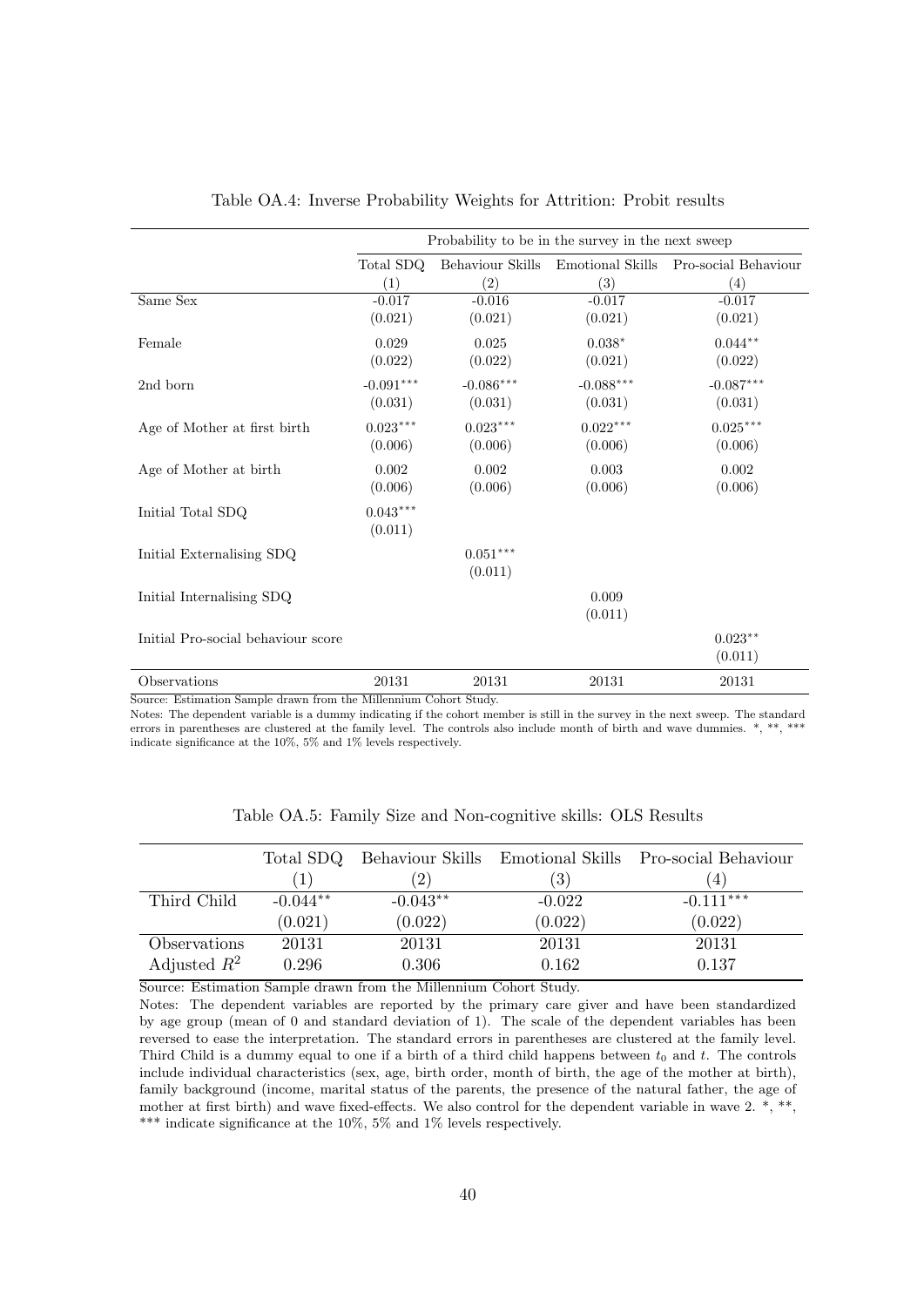|                    | Total SDQ<br>$\left(1\right)$ | Behaviour Skills<br>$^{'}2)$ | <b>Emotional Skills</b><br>$\left( 3\right)$ | Pro-social Behaviour<br>$\left(4\right)$ |
|--------------------|-------------------------------|------------------------------|----------------------------------------------|------------------------------------------|
| <b>Family Size</b> | $-0.084***$                   | $-0.097***$                  | 0.014                                        | $-0.072***$                              |
|                    | (0.023)                       | (0.015)                      | (0.012)                                      | (0.007)                                  |
| First Born         | $0.505***$                    | $-0.035$                     | $0.540***$                                   | 0.019                                    |
|                    | (0.060)                       | (0.039)                      | (0.032)                                      | (0.020)                                  |
| Observations       | 61655                         | 61655                        | 61655                                        | 61655                                    |
| Adjusted $R^2$     | 0.125                         | 0.157                        | 0.073                                        | 0.109                                    |

<span id="page-41-1"></span>Table OA.6: Family Size and Non-cognitive skills: OLS Results - Whole MCS Sample

Source: Estimation Sample drawn from the whole universe of Millennium Cohort Study.

Notes: The dependent variables are reported by the primary care giver and have been standardized by age group (mean of 0 and standard deviation of 1). The scale of the dependent variables has been reversed to ease the interpretation. The standard errors in parentheses are clustered at the family level. Third Child is a dummy equal to one if a birth of a third child happens between  $t_0$  and  $t$ . The controls include individual characteristics (sex, age, birth order, month of birth, the age of the mother at birth), family background (income, marital status of the parents, the presence of the natural father, the age of mother at first birth) and wave fixed-effects. We also control for the dependent variable in wave 2. \*, \*\*, \*\*\* indicate significance at the 10%, 5% and 1% levels respectively.

|              |          | <b>Behavioural Skills</b> | Emotional Skills |          |
|--------------|----------|---------------------------|------------------|----------|
|              | Conduct  | Hyperactivity             | Emotion          | Peer     |
|              | (1)      | $\left( 2\right)$         | (3)              | (4)      |
| Third Child  | $-0.077$ | $-0.757**$                | $-0.729**$       | $-0.266$ |
|              | (0.327)  | (0.375)                   | (0.371)          | (0.337)  |
| Observations | 20131    | 20131                     | 20131            | 20131    |
| F-statistic  | 90.255   | 88.545                    | 87.978           | 87.549   |

<span id="page-41-0"></span>Table OA.7: Family Size and SDQ Subscales: 2SLS Results - Main Results

Source: Estimation Sample drawn from the Millennium Cohort Study. Notes: The dependent variables are reported by the primary care giver and have been standardized by age group (mean of 0 and standard deviation of 1). The scale of the dependent variables has been reversed to ease the interpretation. The standard errors in parentheses are clustered at the family level. Third Child is a dummy equal to one if a birth of a third child happens between  $t_0$  and  $t$ . The controls include individual characteristics (sex, age, birth order, month of birth, the age of the mother at birth), family background (income, marital status of the parents, the presence of the natural father, the age of mother at first birth) and wave fixed-effects. We also control for the dependent variable in wave 2.  $*,$  \*\*, \*\*\* indicate significance at the 10%, 5% and 1% levels respectively.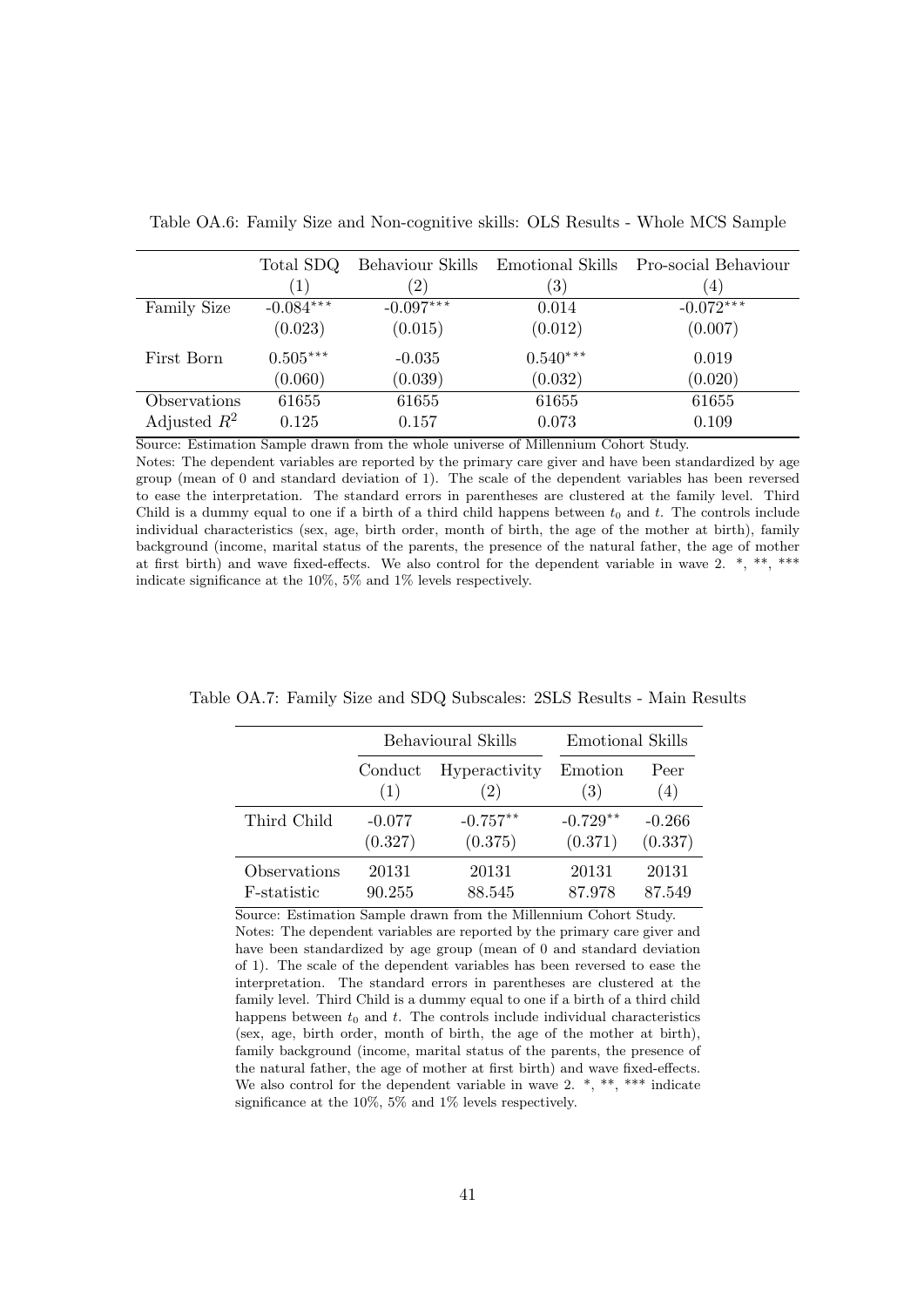|                                 | Behavioural Skills |               | <b>Emotional Skills</b> |             |
|---------------------------------|--------------------|---------------|-------------------------|-------------|
| Panel A: Age at Birth           | Conduct            | Hyperactivity | Emotion                 | Peer        |
|                                 | (1)                | (2)           | (3)                     | (4)         |
| Third Child                     | $-0.075$           | $-0.932**$    | $-0.906*$               | 0.327       |
|                                 | (0.401)            | (0.472)       | (0.467)                 | (0.416)     |
| Third Child X Age 6 at birth    | $-0.006$           | $0.693**$     | $0.702**$               | 0.242       |
|                                 | (0.299)            | (0.353)       | (0.349)                 | (0.310)     |
| Observations                    | 20131              | 20131         | 20131                   | 20131       |
| F-statistic                     | 38.394             | 37.367        | 37.079                  | 36.825      |
| Total effect for:               | $-0.028$           | $-0.932**$    | $-0.906*$               | 0.327       |
| Before age 6 at birth           | (0.456)            | (0.472)       | (0.467)                 | (0.416)     |
| After age 6 at birth or older   | $-0.081$           | $-0.240*$     | $-0.204$                | $-0.085$    |
|                                 | (0.115)            | (0.132)       | (0.131)                 | (0.119)     |
| Panel B: Birth Order            | Conduct            | Hyperactivity | Emotion                 | Peer        |
|                                 | (1)                | (2)           | (3)                     | (4)         |
| Third Child                     | $-0.042$           | $-0.438$      | $-0.869**$              | $-0.439$    |
|                                 | (0.327)            | (0.354)       | (0.408)                 | (0.365)     |
| Third Child X Second Born       | $-0.095$           | $-0.898$      | 0.395                   | 0.486       |
|                                 | (697)              | (0.866)       | (0.765)                 | (0.704)     |
| Observations                    | 20131              | 20131         | 20131                   | 20131       |
| F-statistic                     | 22.854             | 21.792        | 22.007                  | 21.954      |
| Total effect for:<br>First-Born | $-0.042$           | $-0.438$      | $-0.869**$              | $-0.439$    |
| Second Born                     | (0.327)            | (0.354)       | (0.408)                 | (0.365)     |
|                                 | $-0.137$           | $-1.335$      | $-0.475$                | 0.046       |
|                                 | (0.647)            | (0.832)       | (0.681)                 | (0.632)     |
| Panel C: Gender                 | Conduct            | Hyperactivity | Emotion                 | Peer        |
|                                 | (1)                | (2)           | (3)                     | (4)         |
| Third Child                     | $-0.028$           | 0.442         | $-0.520$                | $1.069*$    |
|                                 | (0.456)            | (0.522)       | (0.481)                 | (0.550)     |
| Third Child X Female            | $-0.099$           | $-2.463***$   | $-0.429$                | $-2.741***$ |
|                                 | (0.632)            | (0.891)       | (0.724)                 | (0.843)     |
| Observations                    | 20131              | 20131         | 20131                   | 20131       |
| F-statistic                     | 39.211             | 40.181        | 39.315                  | 39.507      |
| Total effect for:               | $-0.028$           | 0.442         | $-0.520$                | $1.069*$    |
| <b>Boys</b>                     | (0.456)            | (0.522)       | (0.481)                 | (0.550)     |
| Girls                           | $-0.127$           | $-2.021***$   | $-0.948*$               | $-1.672**$  |
|                                 | (0.453)            | (0.732)       | (0.558)                 | (0.657)     |

<span id="page-42-0"></span>Table OA.8: Family Size and SDQ Subscales: 2SLS Results - Heterogeneity Analysis

Notes: The dependent variables are reported by the primary care giver and have been standardized by age group (mean of 0 and standard deviation of 1). The scale of the dependent variables has been reversed to ease the interpretation. The standard errors in parentheses are clustered at the family level. Third Child is a dummy equal to one if a birth of a third child happens between  $t_0$  and t. The controls include individual characteristics (sex, age, birth order, month of birth, the age of the mother at birth), family background (income, marital status of the parents, the presence of the natural father, the age of mother at first birth) and wave fixed-effects. We also control for the dependent variable in wave 2. \*, \*\*, \*\*\* indicate significance at the 10%, 5% and 1% levels respectively.  $42$